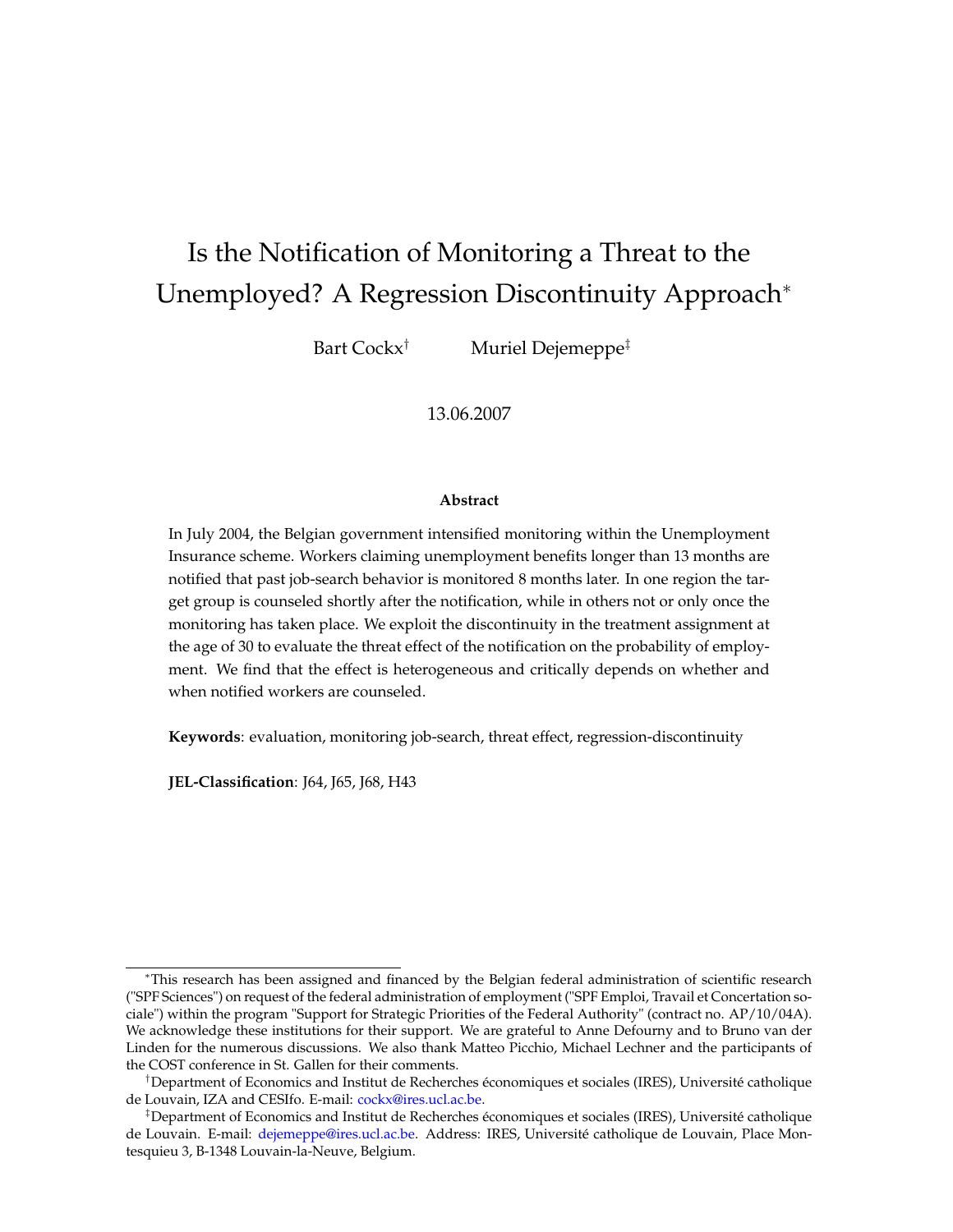# **1 Introduction**

The Luxembourg European Council of November 1997 included active labor market policies as an essential ingredient of the Employment Guidelines set out for the member states of the European Union. By now it has become common knowledge that not all of these policies are equally effective in combating unemployment (see e.g. Martin and Grubb, 2001; Kluve, 2006). A number of studies have identified the monitoring of search behavior of the unemployed coupled with sanctions as a promising tool for enhancing the transition from unemployment to work(Meyer, 1995; Dolton and O'Neill, 1995, 1996; Gorter and Kalb, 1996; Blundell et al., 2004; Graversen and van Ours, 2006). Indeed, for risk averse workers, these policy instruments may deliver the right incentives by imposing less costs than alternatives, such as incomplete coverage or finite entitlement to unemployment benefits (Boone et al., 2001). However, since in these studies monitoring of search behavior was never offered in isolation of counseling, it is difficult to disentangle which policy drives the findings.

A number of recent studies challenge the view that monitoring of job search of unemployed workers is effective.<sup>1</sup> First, Crépon et al. (2006) find that a number of intensive job search assistance programs in France without any threat of sanction accelerate the transition to employment and, in particular, delay the re-entry in unemployment. This proves that monitoring is not a necessary condition for success. Second, it is clear that employment officers can only verify formal proofs of job search behavior. van den Berg and van der Klaauw (2006) show that, as a consequence, monitoring may substitute informal by formal job search and that the total job search intensity among workers predominantly using informal search channels may even decline. Thirdly, Manning (2005) shows that the imposition of stricter job search requirements does not enhance search incentives for all workers, since, if behavior is followed-up too closely, workers may find it too onerous to continue claiming benefits. As a consequence, these workers leave the claimant population and search less intensively. Finally, Klepinger et al. (1997, 2002) report the outcomes of a social experiment especially designed to evaluate the effect of alternative work-search requirements within Unemployment Insurance (UI) in the United States. This study confirms that monitoring may reduce the duration of benefit claim,<sup>2</sup> but that it neither speeds up the transition to employment nor has any impact on the level of subsequent earnings.

<sup>&</sup>lt;sup>1</sup>This does not imply that the sanction associated to the monitoring isn't effective (see e.g. van den Berg et al., 2004; Abbring et al., 2005; van den Berg and van der Klaauw, 2005).

<sup>&</sup>lt;sup>2</sup> Ashenfelter et al. (2005) find insignificant effects, but Klepinger et al. (2002, p.19) claim that the discrepancy with their conclusions is essentially caused by the smaller sample size of Ashenfelter et al.'s study, resulting in less precision.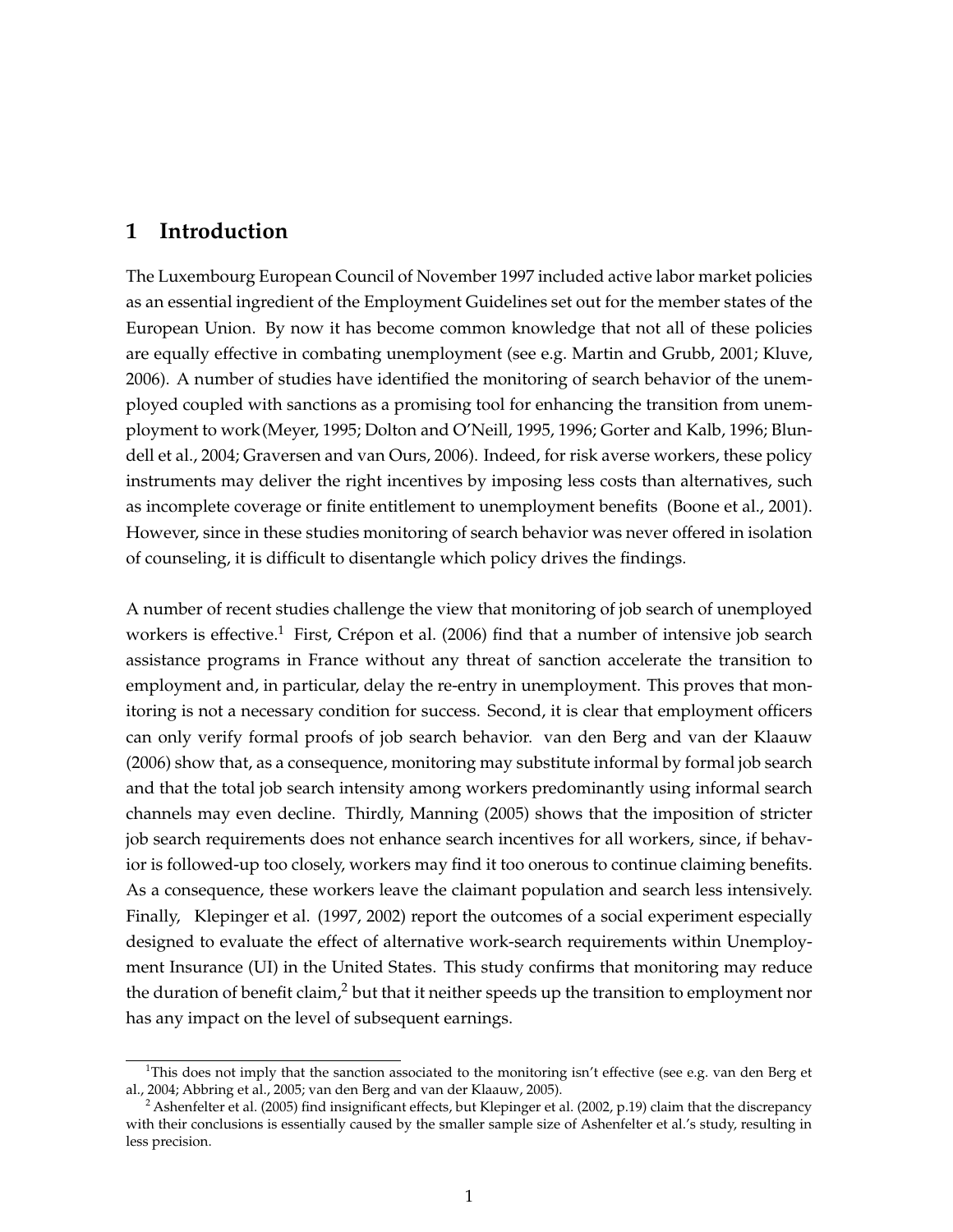Even if the monitoring activity as such does not promote the transition from unemployment to work, the *threat* of monitoring may do. Indeed, if unemployed workers dislike being monitored, they will try to avoid it by searching harder for jobs before the employment officers start following-up their behavior. If so, we should regard this anticipatory effect as an integral part of the treatment effect of monitoring. In this paper we examine whether the new follow-up scheme enacted by the Belgian government in July 2004 entails important effects of this kind.

The threat effect of unemployment benefit exhaustion has been extensively studied in the literature (see e.g. van den Berg, 1990; Fredriksson and Holmlund, 2006). This literature provides convincing evidence that incentives to search for and to accept jobs increases significantly as unemployed workers approach the moment at which benefits expire. Only recently researchers have started to investigate whether the prospect of mandatory participation to active labor market policies have a similar impact on the behavior of unemployed workers (Black et al., 2003; Rosholm and Svarer, 2004; Geerdsen, 2006; Geerdsen and Holm, 2007; Graversen and van Ours, 2006; Forslund and Nordström Skans, 2006; Hägglund, 2006). They have shown that these threat effects can be as large as those resulting from a finite entitlement of unemployment benefits and that they may form a major share of the total impact on the return to employment. A major concern remains, however. The threat of participation may accelerate the transition to work at the expense of the quality of the job. van Ours and Vodopivec (2006) report that shortening the potential duration of unemployment benefits in Slovenia did not affect the contract type (temporary versus permanent), neither the employment duration nor the wage of the post-unemployment job. In this study we only have very partial information regarding the quality of the job. Nevertheless, we find some evidence that the threat of monitoring induces workers to accept lower quality jobs, but that this negative effect can be undone if these workers are appropriately counseled.

We estimate the impact of the threat of monitoring on the probability of employment on the basis of a regression-discontinuity (RD) analysis (Campbell, 1969; Hahn et al., 2001). This approach is appealing, since it allows, as in an experimental setting, to identify the treatment effect under very weak assumptions. We can follow this approach, because the Belgian government phased in the monitoring scheme gradually according to age group. Between June 2004 and June 2005 only unemployed workers younger than 30 years were obliged to participate in the new scheme. In this study we analyze the effect of the new scheme during this initial phase. This means that we exploit the discontinuity in the treatment assignment at the age of 30.

The outline of the article is as follows. In the next section we describe the institutional set-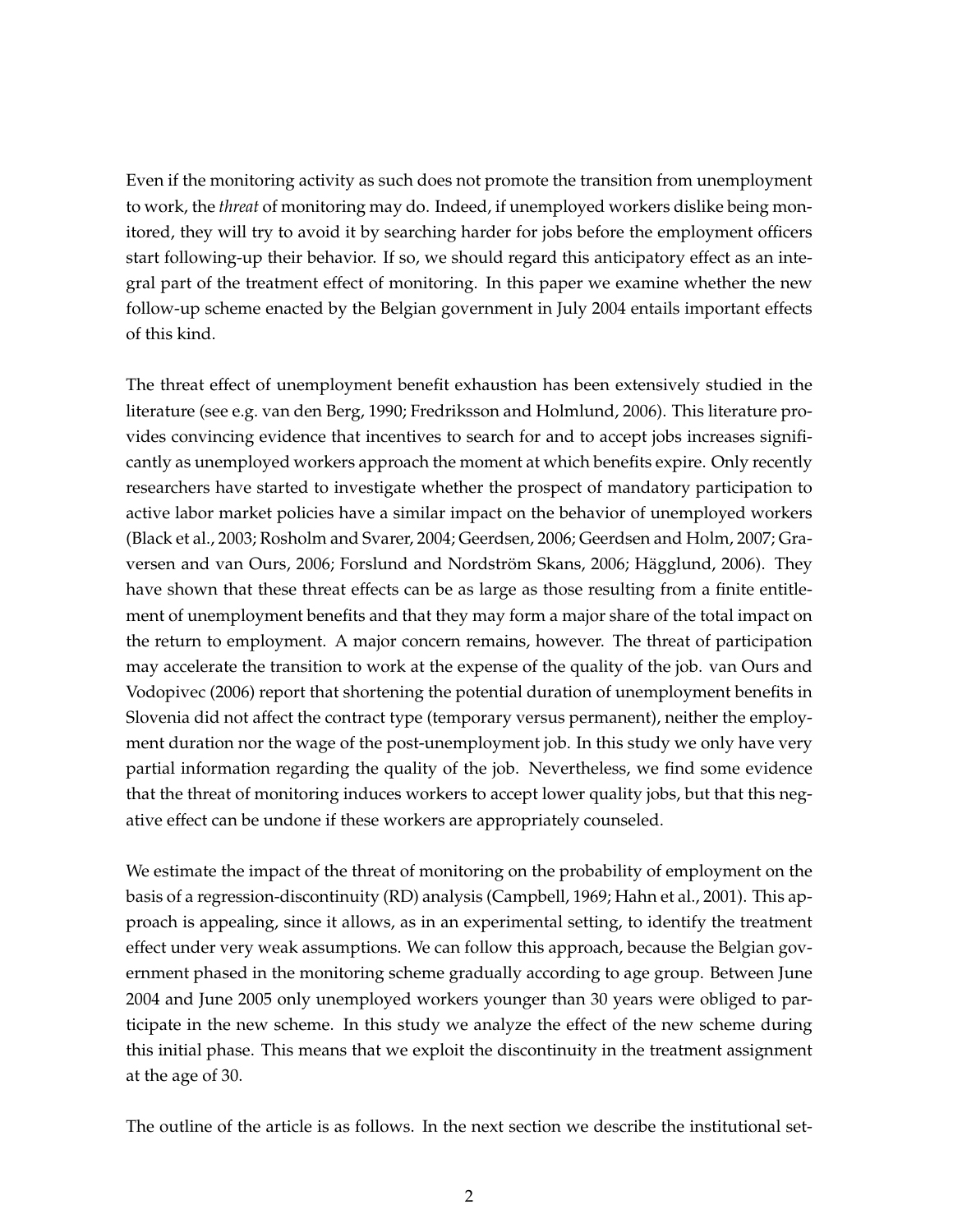ting and the features of the new monitoring scheme. In Section 3 we discuss the sample selection criteria and provide descriptive statistics of the data. Section 4 presents the estimation method. Section 5 reports the main findings for the benchmark model and relates them to the predictions of a theoretical model developed in the Appendix. Section 6 considers some robustness checks and extends the analysis to other outcome variables. A final section concludes.

# **2 Institutional Setting**

Belgium is a federal state consisting of three language Communities (the French, the Flemish and a small German one) and of three Regions (Flanders, Wallonia and Brussels). In Flanders the official language is Dutch (Flemish), in Wallonia it is French and the large majority of the inhabitants of Brussels speak French, a minority Dutch or other languages.<sup>3</sup> Flanders is currently the most prosperous region. In 2004, the ILO-unemployment rate was 5.4% on average in Flanders, where it was as high as 12.0% in Wallonia and 15.7% in Brussels (Massant, 2005).

Within this institutional setting, Social Insurance, of which Unemployment Insurance (UI) is one division, is organized at the federal level. The Public Employment Services (PES) are Regional institutions. They provide various forms of assistance (counseling, various types of training and other activation measures) to unemployed workers as well as intermediation services to firms, and to unemployed and employed workers.

The new monitoring and counseling scheme introduced by the Belgian government in July 2004 induced a major reform within (i) UI and (ii) the assistance for unemployed persons offered by the Regional PES. We will review these two changes in turn.

### **2.1 Unemployment Insurance**

#### **2.1.1 General Features**

On the one hand, the UI system in Belgium is quite generous and unique in the world in that it entitles unemployed individuals to benefits for an, *in principle*, unlimited period and also to school-leavers without any work history after a waiting period of 9 months.<sup>4</sup> On the other, incentives to work are preserved by a relatively low *gross* replacement rate. In principle, the replacement rate, as a percentage of gross wage, of a worker with a sufficient employment record is not higher than 55% or 60%, depending on whether or not the worker cohabits with

 $3$ Due to the presence of the institutions of the European Union and other international organizations, there are many foreigners living in Brussels.

 $4$ This waiting period lasts only 6 months for those aged less than 18 years and 12 months for youth between 26 and 30. See www.onem.be for more information.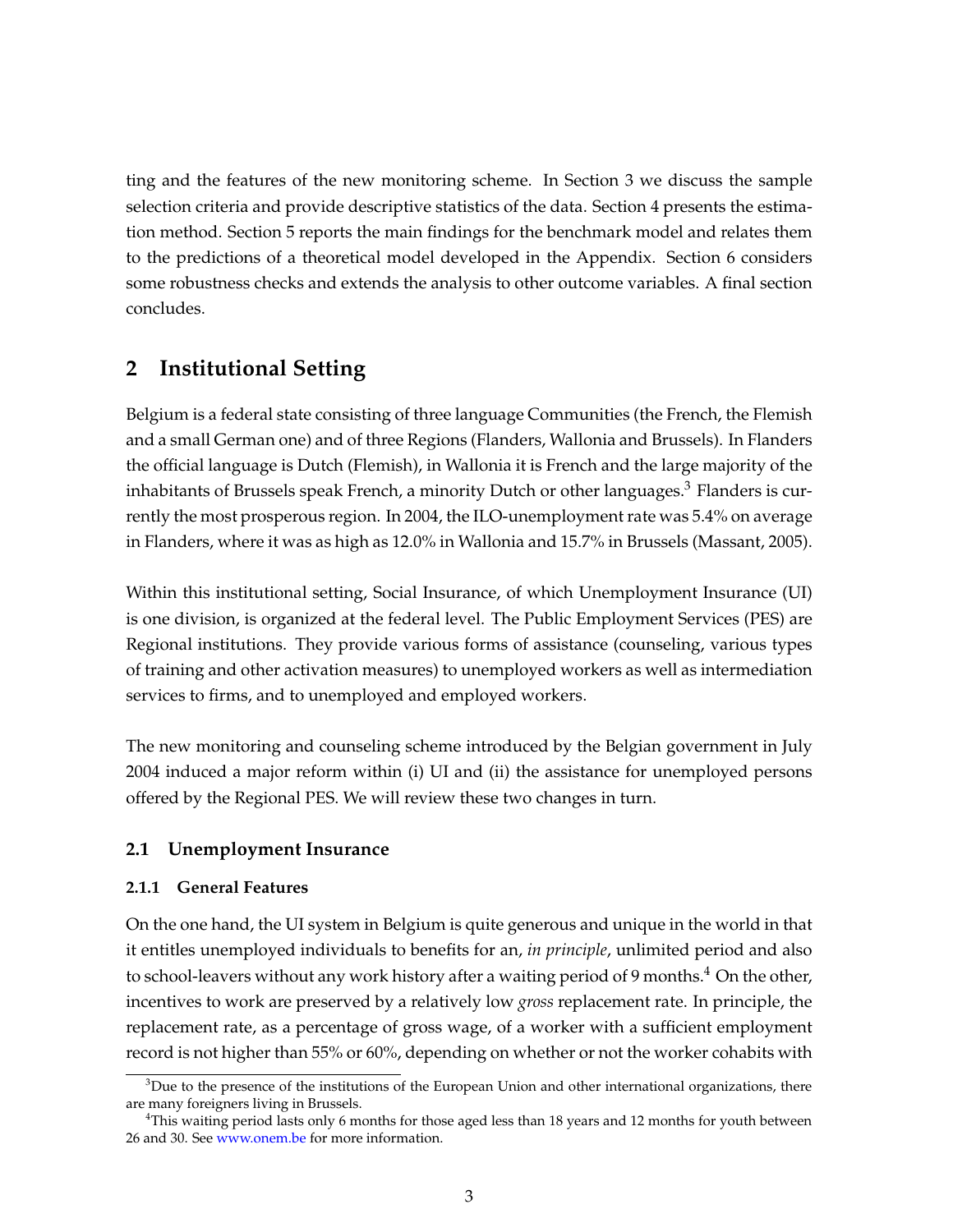a person earning (replacement) labor income. For low-wage workers it may be higher, since the allowance may not drop below some minimum level depending on the household type, but it is never higher than  $73\%$ <sup>5</sup>. The replacement rate is, however, generally lower than 55% or 60%: (i) the level of the allowance is capped if past labor earnings exceed a maximum (1778 $\epsilon$  /month in October 2006), so that the replacement rate falls as earnings increase above this threshold; (ii) the allowance remains indefinitely at the same level only for a head of a household; for singles and cohabitants the replacement rate drops to respectively 50% and 40% after a year and three months later the benefit level of cohabitants decreases further to a flat rate of  $405 \in \text{/month;}^6$  (iii) school-leavers are entitled to flat rate benefits ranging between 27% and 71% of the federal minimum wage,<sup>7</sup> respectively for a cohabitant and a head of a household. In 2005, roughly one quarter of the claimants were entitled to benefits as school-leaver. Among these persons 35% were head of household and 44% cohabiting (RVA, 2006b).

Usually, the average *gross* replacement rate in Belgium is ranked relatively high in international statistics. In 2003, e.g., it is reported to be 42% compared to 34%, on average, in the four neighboring countries (France, Germany, The Netherlands and the UK).<sup>8</sup> However, these figures are biased since they ignore that in the other countries the unemployed may be entitled to social assistance after benefits exhaust. If one takes this into account (as well as the tax system), the average net replacement rate in Belgium is 68%, well below the 73% average in the neighboring countries.<sup>9</sup>

#### **2.1.2 Monitoring and sanctions**

Before July 2004, the benefits could be withdrawn for two main reasons. First, Article 80 of the UI legislation imposed a finite entitlement to UI for cohabitants whose household income was not too low (Cockx and Ries, 2004). Depending on the sub-region of residence, the gender and the age-class, the duration at which exhaustion occurred varied between 24 and 99 months. Since the large majority of cohabitants are women, the scheme has been criticized for being implicitly discriminatory. This was the main reason why the Belgian government decided to abolish Article 80 at the same pace as the new monitoring scheme was phased in,

 $5$ This rate is attained for a minimum wage worker who is a head of household in charge of dependents without any (replacement) labor income.

 ${}^{6}$ If the income of the cohabiting person consists of allowances only and does not exceed 712 $\in$  /month, then one is entitled to  $531 \in /$  month.

 $^{7}$ In October 2006 this minimum was set at 1,259 $\in$  / month for someone aged 21 or more and at 1,032 $\in$  /month for an 18 year old person. The replacement rate mentioned in the text applies to workers aged 21 years or more. Note, since in most sectors trade unions have bargained higher minimum wages, only a small fraction of the workers are paid the federal minimum.

<sup>&</sup>lt;sup>8</sup>See www.oecd.org/els/social/workincentives (Table on gross replacement rates 1961-2003).

<sup>9</sup> See www.oecd.org/els/social/workincentives (Table on net replacement rates during a 5-year period following unemployment, 2001-2004).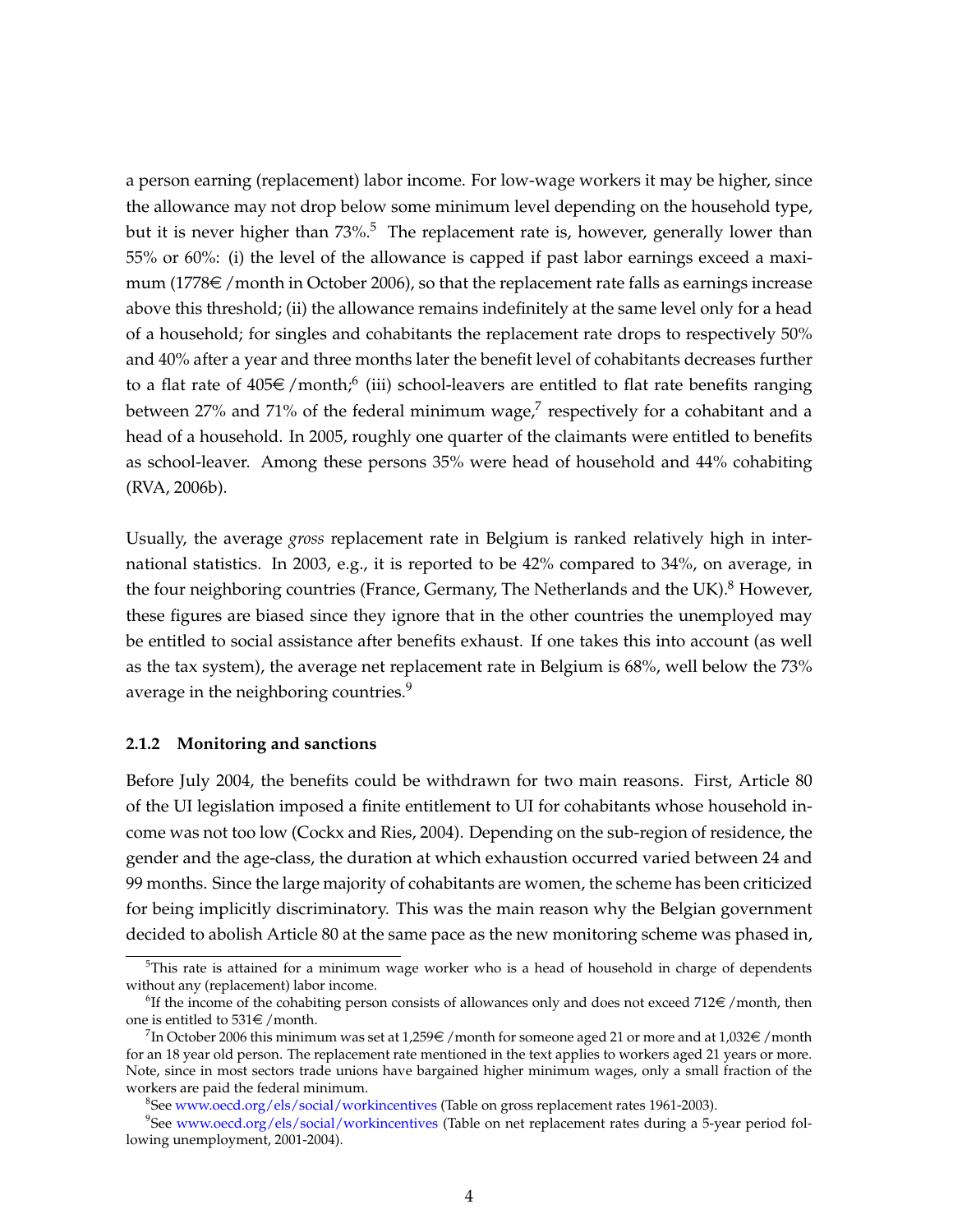i.e. gradually according to age-group.

Second, sanctions lead to a temporary or permanent benefit withdrawal. These sanctions are essentially imposed if the claimant is detected to have made a false declaration (e.g. with regards the household type or an undeclared employment relationship) or to be unavailable for the labor market (not registered as a job searcher at the Regional PES, not turning up at a convocation of this office, refusing a "suitable" job offer or refusing participation in an activation or training program, etc.). Before the reform in 2004, roughly 80% of the monitoring reports regarding availability concerned not turning up to a convocation (RVA, 2006a, pp. 72).

In Belgium the Regional PES (VDAB in Flanders, FOREM in Wallonia and ORBEM/BGDA in Brussels) are in charge of verifying whether workers are available for the labor market, whereas the sanctioning is the competence of the federal Unemployment Agency (UA). Consequently, the effectiveness of monitoring crucially depends on the transmission of information from the regional PES to the federal agency. Before 2004, this information transmission did not occur very systematically and was based on paper files. Moreover, the Walloon PES were not very collaborative and transmitted hardly any information, this in contrast to Flanders and to Brussels.

### **2.1.3 The reform of the monitoring scheme in 2004**

In July 2004, the federal government chose to replace Article 80 with a new, fairer system which could, at the same time, guarantee the viability of an UI system in which benefits do not expire. Two main features characterize the new system.

First, the new cooperation agreement reached on April 30, 2004 between the Federal State, the Communities and the Regions resulted in a much *more systematic* and *electronic* exchange of data with regards the availability for the labor market between the Regional PES and the federal UA. This exchange is operational since October 2004, but it is only since the second semester of 2005 that one observes a notable increase in information flows, especially in Wallonia (RVA, 2006a, pp. 72-75).

Second and more importantly, the reform assigns to the federal UA the competence to monitor, within a number of interviews, the *effort* that claimants devote to job search. Consequently, the capacity of the agency to sanction workers for being unavailable for the labor market no longer depends exclusively on the information transmitted by the Regional PES. This monitoring occurs within the so called "procedure for the Activation of Job Search Behavior" (AJSB). Within this procedure the federal Unemployment Agency dispatches a *no-*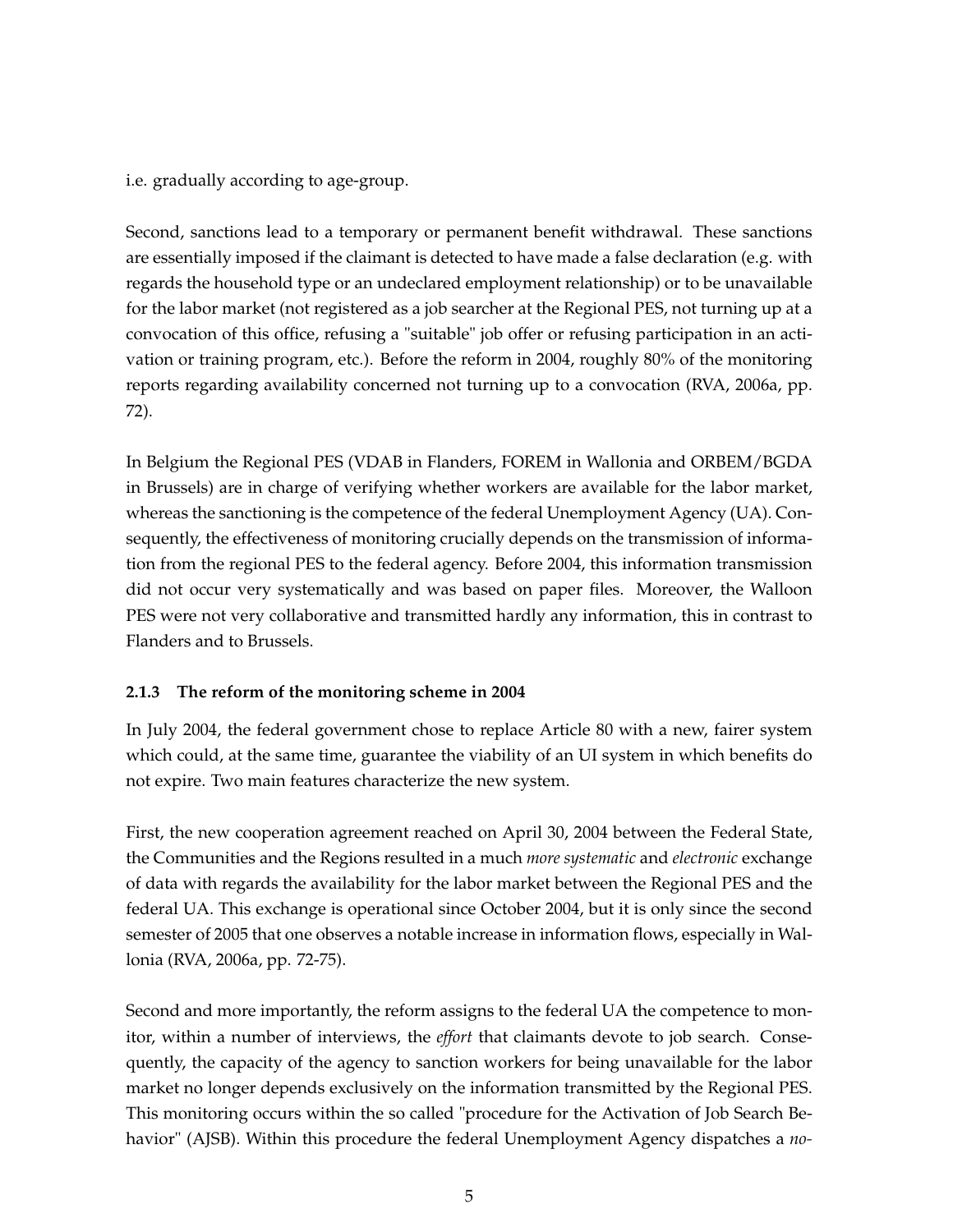*tification letter*, restating the obligations of unemployed benefit claimants with regards job search and labor market availability, and explaining the different steps of the AJSB. This occurs at an unemployment duration of 7 months for those under the age of 25 and at 13 months for those older than 25 (the "flow"). In addition, individuals who, in July 2004, had been claiming benefits during more than 7 or 13 months (the "stock") were addressed as well.

Eight months after sending the notification letter, the UA starts convoking the unemployed to a meeting with a caseworker.<sup>10</sup> In this meeting the caseworker evaluates, on the basis of proofs delivered by the unemployed worker (copies of letters of application, registration in temporary help agencies, proofs of participation to selection procedures, etc.), whether the claimant has been actively searching for work during the last 12 months. If the outcome of this evaluation is positive, the worker will not be monitored during the next 16 months. If not, the worker must sign an action plan and is invited to a new meeting 4 months later. Sanctions are imposed on workers not showing up without justification at the meeting or not complying with the action plan. These sanctions consist in a temporary or permanent withdrawal of benefits. In the latter case the worker can regain entitlement only after proof of a sufficient employment record.<sup>11</sup>

To cope with capacity problems, the new program was gradually phased in according to age. In the first year, only workers younger than 30 years were contacted and the notification of the "stock" was spread out over the year according to age, starting with the youngest claimants. In the second year, starting in July 2005, the target group was enlarged to those younger than 40 and, in the third year, those between 40 and 50 years old were included. Claimants older than 50 are not concerned by the ASJB.

The gradual phasing-in resulted during the first years in discontinuous relationships between the age and the program participation. We exploit these discontinuities to identify the threat effects induced by the above-mentioned letter of notification (see Section 4). However, it's important to realize that these discontinuities only apply to the "flow" and not to the "stock": for the latter group the timing of the treatment evolves gradually with age *within* each age-group canceling thereby the potential discontinuity *between* age groups. This is unfortunate, since it reduces the sample size (see Section 3).

 $10$ The procedure can be deferred if the claimant participates or has participated in an assistance program of one of the Regional PES (for further details, see Cockx et al., 2007).

 $11A$  worker can regain entitlement to benefits by working at least 312 days, full-time (or part-time), within the 18 (24) months preceding the new application.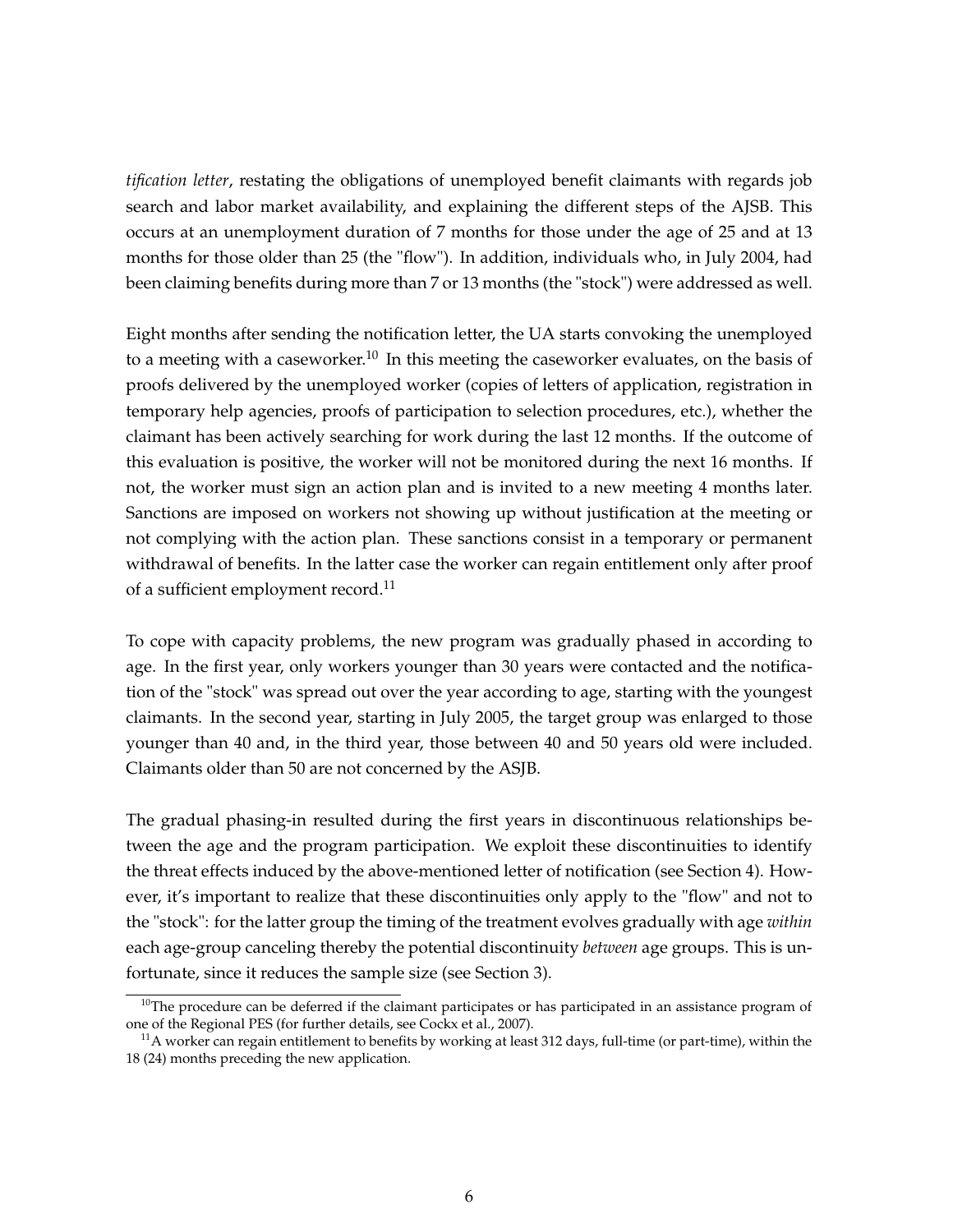#### **2.2 Assistance**

The reform in July 2004 did not only reinforce the "stick", it also enhanced the "carrot". Indeed, the Regional PES significantly increased their assistance to unemployed workers. In all three regions, the supply of counseling and training programs has risen importantly (Cockx et al., 2007, pp. 26-52). In addition, the reform was seized as an opportunity to move closer to the recommendations described in the first European guideline for employment. This recommends, on the one hand, a preventive approach aimed at activating all unemployed persons at an early stage in their period of unemployment and, on the other hand, a curative approach aimed at systematically directing the long-term unemployed towards appropriate actions that promote their re-employment. Before 2004, the Walloon and Brussels' Regional PES offered a preventive approach to low-skilled *youth* only. In contrast, the Flemish PES introduced the preventive approach already in 1999 and this for all unemployed job-seekers. Since 2004, Wallonia and Brussels expanded the preventive approach to adults and all three Regional PES introduced a curative approach, previously non-existent.

Since 2004, the assistance provided to unemployed workers is structured in a similar way in the three regions. It starts with an individual intake meeting with a caseworker in which a mandatory action plan is proposed. The action plan may (but need not) consist in the participation in (a sequence of) counseling and/or training programs. Participation in the plan is mandatory and refusal is notified to the federal UA that may impose a sanction on this basis. The curative approach differs from the preventive one in that a collective information meeting precedes the individual intake.

Regional differences concern the timing of the intervention. We focus on the curative approach, since this is the one that matters in the empirical analysis. In Wallonia, the unemployed are convoked to the first collective information meeting within two months after dispatch of the notification letter within the above-mentioned AJSB procedure, i.e. after 7 and 13 months of unemployment respectively for individuals younger and older than 25 years. The new assistance scheme was phased-in according to age-groups at exactly the same pace as the above-mentioned AJSB procedure. This means that until June 2005 only those below the age of 30 participated. It implies that the RD design used in this research identifies for Wallonia not only the impact of the threat effect of the notification letter within the ASJB procedure, but also the participation in the Regional counseling scheme.

In Brussels the unemployed are invited to a collective information session at the same moment as in Wallonia. However, in contrast to Wallonia, it is announced to participants that they are convoked to the individual intake with the caseworker after the first monitoring interview within the AJSB procedure. As we will explain more in detail in Section 5, this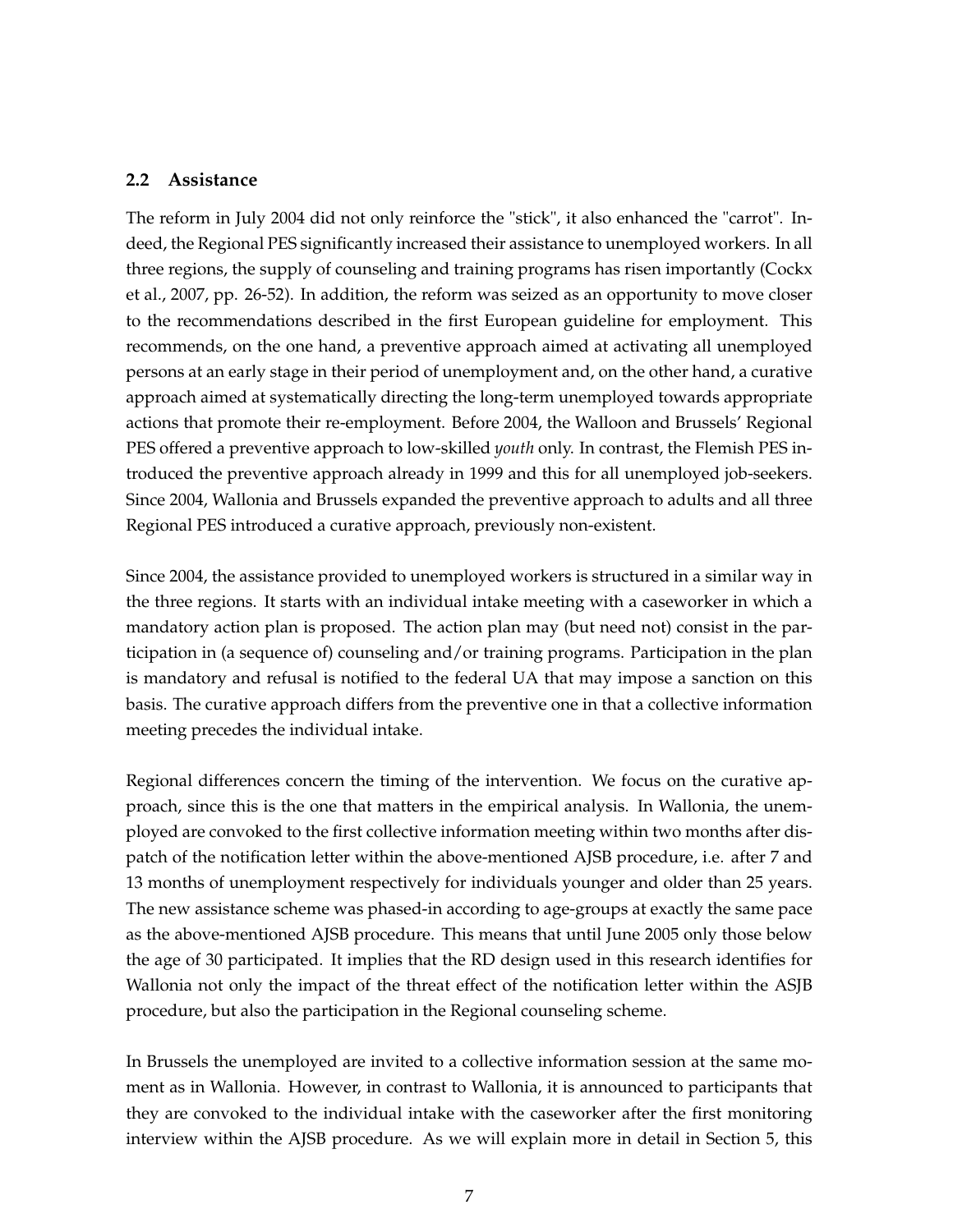announcement could reduce, cancel or even reverse the threat effect of the monitoring, since the benefit claimant may temporarily reduce his job-search effort as to benefit from the action plan he will be entitled to if he is still unemployed. If so, this should be uncovered in the empirical analysis, since the phasing-in of the curative approach occurred completely parallel to that of the new federal monitoring scheme.

Finally, in Flanders, the first collective meeting takes place close to the moment at which the first interview within the AJSB procedure takes place, i.e. after 15 and 21 months, respectively for youth aged less than 25 years and older individuals. However, it is only offered to unemployed workers who did not receive any counseling in the preceding two years. Consequently, it concerns only a small group of workers that for some reason was not attained by the preventive approach. Moreover, since the curative approach was introduced in Flanders at a faster pace than the ASJB procedure, already in 2004 it concerned workers between the age of 30 and 40. This means that in Flanders the contrast between workers aged slightly less and more than 30 years can only reveal the impact of the notification within the monitoring procedure and not the impact of the enhanced counseling.

# **3 The Data**

The analysis is based on monthly administrative reports of the federal UA on benefit claims. We neither have any information on the assistance provided by the Regional PES nor on the reason why benefit claims end. Nevertheless, we will argue below that the measured *effect* of the notification letter on the probability of not being a claimant, reflects the *effect* on the probability of being employed. We first justify the sample selection criteria and the choice of the observation period. Subsequently, we provide descriptive statistics of the retained sample. Finally, we discuss the choice of the outcome variables retained in the evaluation.

### **3.1 Sample selection criteria and choice of the observation period**

The empirical analysis exploits the age-discontinuity in the assignment to treatment between the 1<sup>st</sup> of July 2004 and the 30<sup>th</sup> of June 2005: in that period only claimants of UI less than 30 years old were notified of the AJSB procedure. The fact that individuals older than 30 years are only temporarily dispensed of treatment complicates the analysis. First, it limits the period over which the treatment effect can be measured to maximum one year. This means that claimants unemployed for more than 13 months on the  $1^{st}$  of July 2004 (the "stock") could not be retained in the sample: individuals in this group slightly younger than 30 years are notified close to the moment at which the slightly older ones are (see Section 2.1). Second, the unemployed older than 30 could anticipate their treatment within a year. They would then be invalid controls to the treatment. However, in the robustness analysis below we will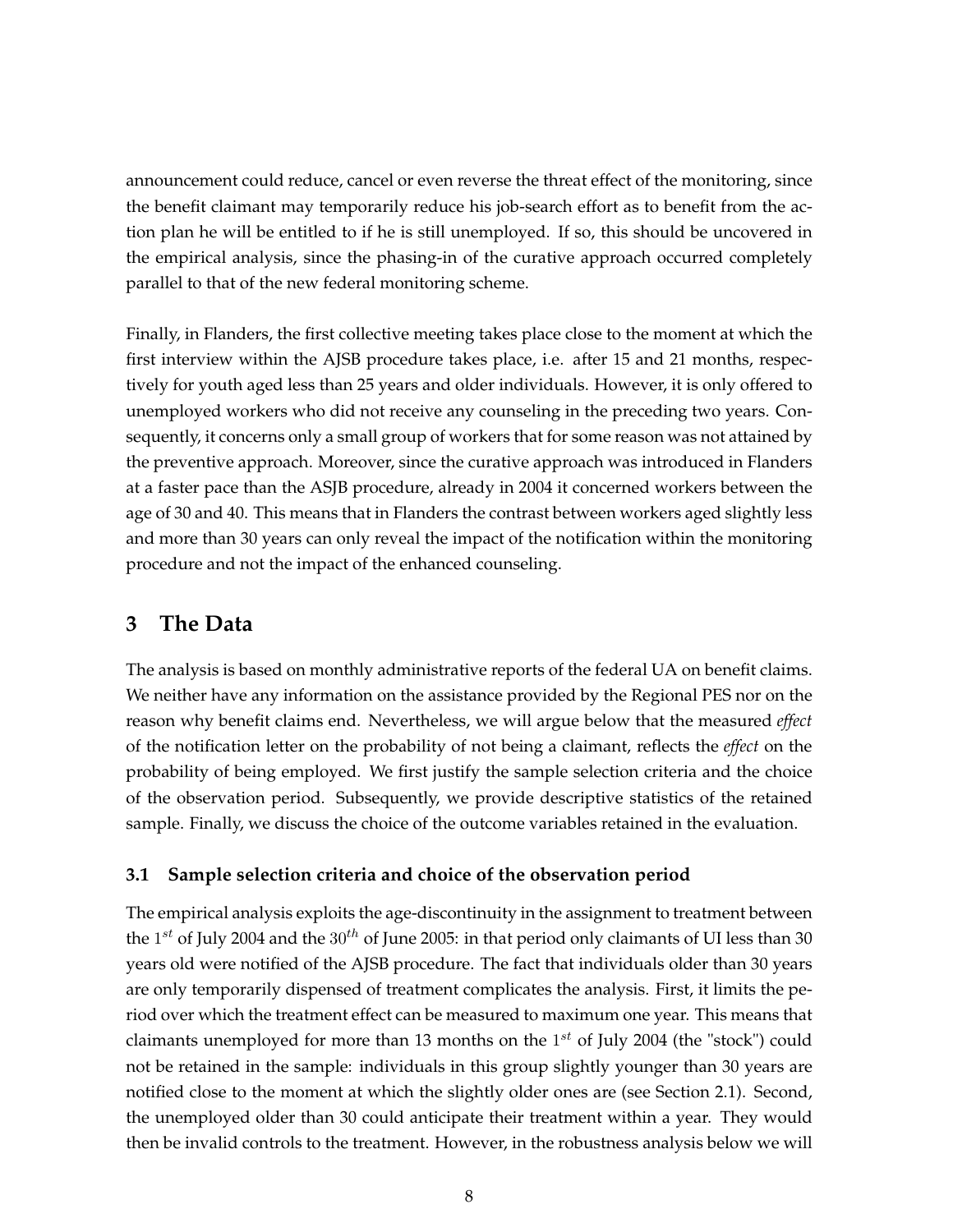demonstrate that this anticipation, if it occurs, cannot be very important.

The sample contains claimants of unemployment benefits, who on the  $1^{st}$  of July 2004 were between 25 and 34 years old and who satisfy all the criteria<sup>12</sup> (except for the age, if older than 30) to be dispatched a notification letter between July and October 2004. Since reliable data on benefit payments are only available with some delay, the claimant status and duration criterion (13 months) is determined on the basis of payments made two to three months before the (theoretical) moment of dispatch of the notification. This delay implies that a number of workers are no longer claiming benefits at the moment that they (should) receive the notification. Since we focus in this research on the threat effect of the letter on unemployed benefit claimants, we drop these non-claimants from the sample.<sup>13</sup>

To select the unemployed older than 30 years according to exactly the same rules as the younger ones, we asked the federal UA to run *ex post* (in April 2006) the computer program that identifies the population to be notified. Nevertheless, since the program is run *ex post*, it does not select exactly the same population as the one that would have been if the older group were to be notified between July and October 2004: due to administrative mistakes and to appeals to decisions of benefit withdrawal, some data regarding payments are corrected ex post. In addition, the initial selection program contained some bugs that have been corrected meanwhile. This problem shows up if we compare the population younger than 30 years that effectively received a notification letter in a particular month with the one that should have according to the *ex post* simulation. Roughly 15% of the simulated population are not notified in the month that they should have been according to the simulation. The majority is, however, notified the next month.

To avoid sample selection, we select the population younger than 30 years old in exactly the same way as the untreated older workers. A consequence of this choice is that the "sharp" RD design turns into a "fuzzy" one (Hahn et al., 2001): only a fraction (95 % on average) of the sampled workers below the age of 30 years has effectively been treated. In the next section we discuss the methodological implications.

In the empirical analysis we estimate the impact of the notification on a number of outcome variables up to eight months after dispatch of the letter. We choose not to extend the analysis beyond eight months for two reasons. First, the focus of this research is on the threat effect of the notification (possibly combined with counseling). Since from the  $9^{th}$  month onwards,

 $12$ Aside from being unemployed more than 13 months, there exist a number of additional criteria that we ignore for the sake of not overloading the reader with details.

<sup>&</sup>lt;sup>13</sup>This reduces the size of the sample by 16% on average, by 12% in Brussels and Wallonia and by 20% in Flanders. The higher fraction in Flanders reflects the better condition of the labor market in that Region.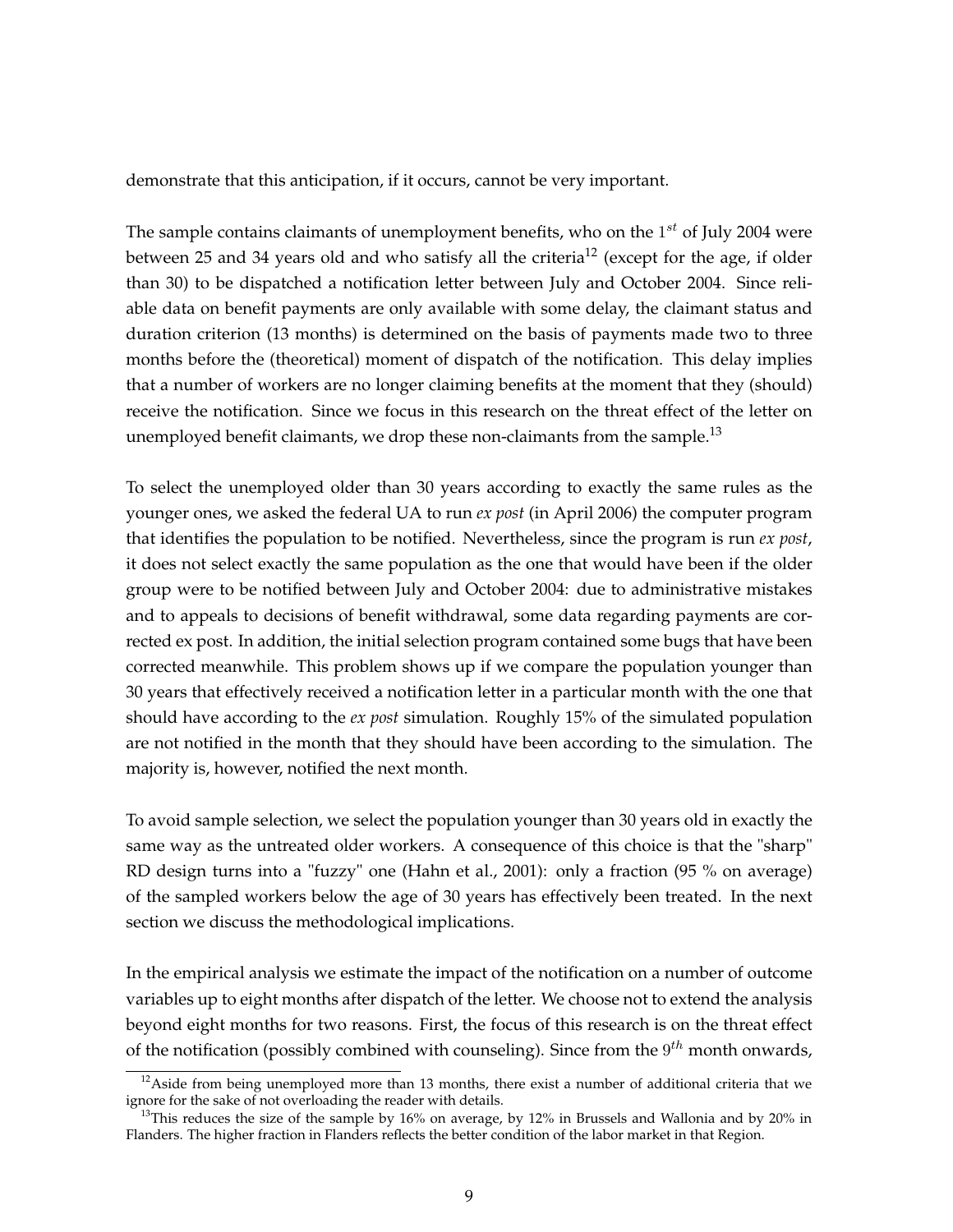|                                                | <b>Brussels</b>          |                              | <b>Flanders</b> |             | Wallonia      |             |  |
|------------------------------------------------|--------------------------|------------------------------|-----------------|-------------|---------------|-------------|--|
|                                                | 25-29 years              | 30-34 years                  | 25-29 years     | 30-34 years | $25-29$ years | 30-34 years |  |
| Number of individuals                          | 758                      | 588                          | 1,341           | 1,178       | 1,331         | 1,082       |  |
| Month of (potential) notification              |                          |                              |                 |             |               |             |  |
| July                                           | 27.0%                    | 27.4%                        | 28.9%           | 29.4%       | 28.0%         | 29.5%       |  |
| August                                         | 25.5%                    | 28.1%                        | 25.1%           | 23.9%       | 20.5%         | 22.2%       |  |
| October                                        | 24.3%                    | 21.6%                        | 22.5%           | 24.3%       | 23.5%         | 25.9%       |  |
| November                                       | 23.2%                    | 23.0%                        | 23.6%           | 22.5%       | 28.0%         | 22.5%       |  |
| Age                                            |                          |                              |                 |             |               |             |  |
| mean age in years on July 1, 2004              | 27.0                     | 32.0                         | 26.9            | 32.0        | 26.8          | 32.0        |  |
| (standard deviation)                           | (1.4)                    | (1.4)                        | (1.4)           | (1.4)       | (1.4)         | (1.4)       |  |
| <b>Sex</b>                                     |                          |                              |                 |             |               |             |  |
| women                                          | 48.8%                    | 44.1%                        | 52.1%           | 53.0%       | 45.9%         | 46.1%       |  |
| Nationality                                    |                          |                              |                 |             |               |             |  |
| Belgian                                        | 75.2%                    | 65.5%                        | 90.2%           | 86.8%       | 90.4%         | 85.5%       |  |
| EU15 (excluding Belgian)                       | 11.1%                    | 14.0%                        | 2.8%            | 5.0%        | 7.3%          | 10.1%       |  |
| Others                                         | 13.7%                    | 20.6%                        | 6.9%            | 8.2%        | 2.3%          | 4.4%        |  |
| <b>Schooling level</b>                         |                          |                              |                 |             |               |             |  |
| primary                                        | 11.0%                    | 17.0%                        | 14.6%           | 22.3%       | 13.8%         | 20.5%       |  |
| lower secondary                                | 15.4%                    | 13.8%                        | 19.5%           | 17.7%       | 19.3%         | 21.4%       |  |
| upper secondary                                | 36.4%                    | 25.5%                        | 45.0%           | 41.9%       | 41.5%         | 35.2%       |  |
| higher education                               | 21.1%                    | 17.0%                        | 20.8%           | 17.7%       | 22.8%         | 15.0%       |  |
| other studies                                  | 16.1%                    | 26.7%                        | 0.1%            | 0.3%        | 2.6%          | 7.9%        |  |
| Category of unemployed worker <sup>(a)</sup>   |                          |                              |                 |             |               |             |  |
| head of household                              | 22.6%                    | 28.7%                        | 15.0%           | 23.6%       | 19.2%         | 25.8%       |  |
| single                                         | 37.7%                    | 36.9%                        | 24.1%           | 23.0%       | 27.4%         | 23.8%       |  |
| cohabitant                                     | 39.7%                    | 34.4%                        | 60.9%           | 53.4%       | 53.3%         | 50.4%       |  |
| Type of entitlement to benefits <sup>(a)</sup> |                          |                              |                 |             |               |             |  |
| work experience                                | 79.0%                    | 99.3%                        | 82.6%           | 98.9%       | 74.2%         | 98.0%       |  |
| school-leaver                                  | 21.0%                    | 0.7%                         | 17.5%           | 1.1%        | 25.8%         | 2.0%        |  |
| Participation in training <sup>(a)(b)</sup>    | 5.4%                     | 5.1%                         | 9.3%            | 8.5%        | 6.9%          | 7.3%        |  |
| <b>Unemployment duration</b>                   | 14.3                     | 14.7                         | 13.7            | 14.4        | 13.7          | 14.5        |  |
| in months $(a)(c)$ (standard deviation)        | (5.8)                    | (6.9)                        | (6.4)           | (7.0)       | (6.2)         | (5.9)       |  |
| Recent UI interruption <sup>(a)(d)</sup>       | 32.7%                    | 38.9%                        | 26.9%           | 33.3%       | 27.6%         | 33.1%       |  |
| Unemployment rate <sup>(e)</sup> by district   | 22.3%                    | 22.3%                        | 8.4%            | 8.3%        | 22.1%         | 21.4%       |  |
| of living (standard deviation)                 | $\overline{\phantom{m}}$ | $\qquad \qquad \blacksquare$ | (1.8)           | (1.8)       | (5.2)         | (5.4)       |  |

#### Table 1: Descriptive Statistics by Region of Living and Age Group

(a) At the sample selection date, 2-3 months before the (potential) dispatch of the notification.

(b) During the 13 months-period prior to the sample selection date.

(c) According to the *Eurostat* definition: counts the number of months that unemployment benefits are claimed counting one month independently of number of days claimed and setting the duration counter to zero only after an interruption of more than three months.

(d) This indicator is equal to one if, during the 13 months preceding the sample selection date, one stopped claiming benefits during more than 1 months, but less than 3 months and zero otherwise.

(e) The number of benefit claimants available for the labor market divided by the number of workers insured against unemployment, by sub-region on June 30, 2004 (ONEM, 2004, p.65).

some notified individuals pass their first interview with the caseworker of the UA, the treatment is no longer homogenous beyond the  $8^{th}$  month. Second, the workers older than 30 who are sampled in October 2004 start to be notified themselves as from July 2005, i.e. 9 months later. They are therefore no longer a valid control as from that moment.

#### **3.2 Descriptive statistics**

Table 1 reports descriptive statistics of the sampled population and this separately for the three Regions (Flanders, Wallonia and Brussels). For each of these Regions, the first column refers to the sample of unemployed workers between 25 and 29 years old and the second to those aged between 30 and 34. First observe that, in spite of having population data, the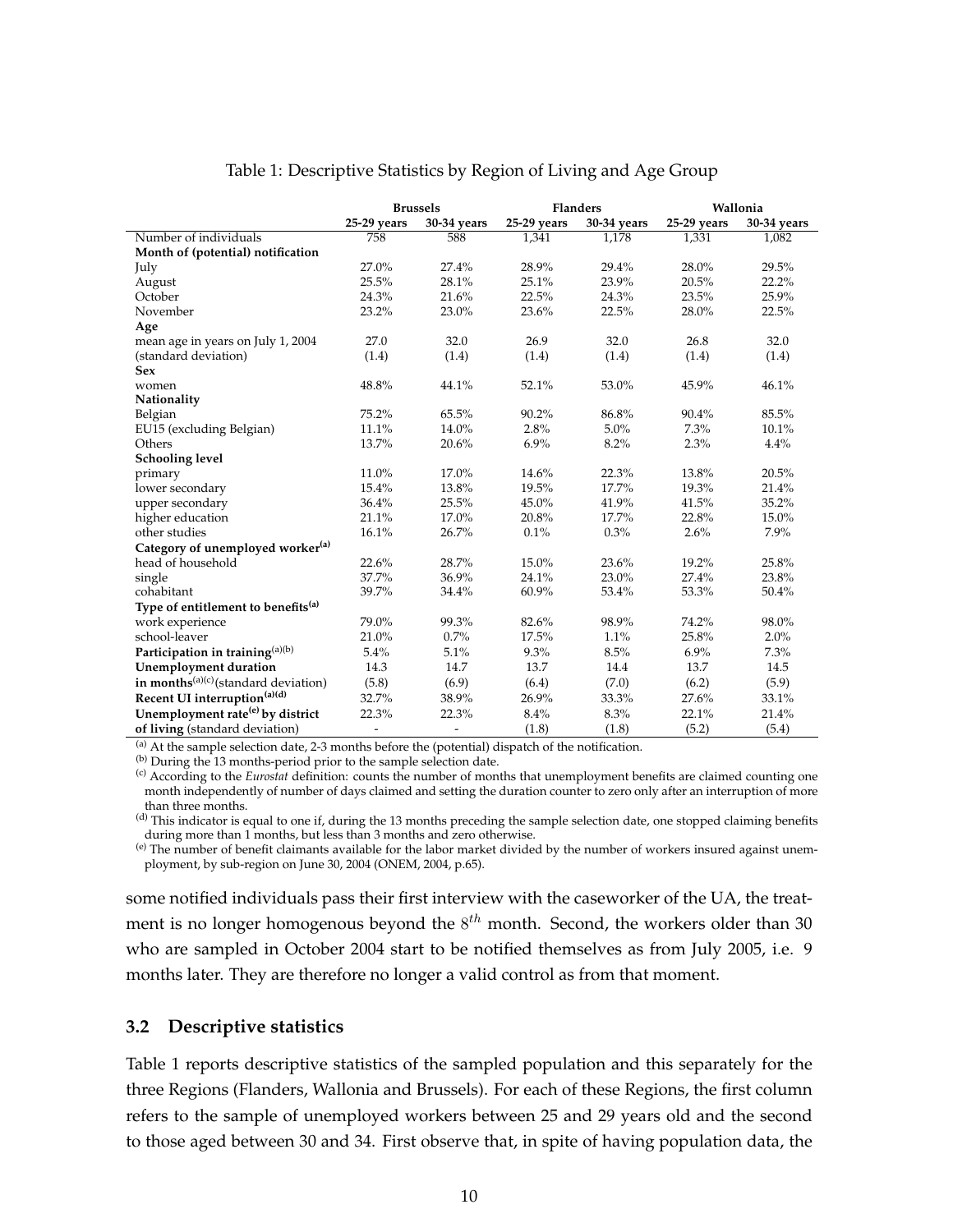sampled population is not very large: roughly 2,500 individuals in Flanders and Wallonia and 1,300 in Brussels. The reason is that we could not include the stock sample of individuals with an unemployment duration of more than 13 months (see Sections 3.1 and 2.1). The sample of the older workers is slightly smaller (2,848) than the younger one (3,430).

For each of the above-mentioned groups Table 1 reports information with respect to a number of observed characteristics of the unemployed workers: the starting date of the observation window (July, August, September or October 2004), the age reported in years (but measured in months) on the  $1^{st}$  of July 2004, the gender, the nationality, the level of education, the household-type determining the benefit level (head of household, single or cohabitant), the type of entitlement (school-leaver or work experience), an indicator of participation in training during the 13-month period prior to the sample selection date, the elapsed unemployment duration according to the *Eurostat* definition, an indicator of recent interruption of UI during more than one and less than three months, the unemployment rate by district of living. For the continuous variables, we report the average and the standard deviation, for discrete variables the average proportions. Time-varying variables are evaluated at the sampling date, i.e. two or three months prior to the (potential) dispatch of the notification letter.

The reader may question why the unemployment duration is not equal to 13 months for all sampled individuals. The reason is that the unemployment duration as measured according to the *Eurostat* definition - common in official statistics of unemployment duration - does not match the one that is used within the AJSB procedure. The latter is obtained by dividing the number of days that the worker claimed unemployment benefits into 26 and rounding down to the nearest integer. The duration counter is reset to zero if the worker has been 12 months full time employed within the preceding 15 months. In contrast, the *Eurostat* duration rounds up to the nearest month even if the unemployed worker claimed benefits during just one day. The duration counter is reset to zero if the worker did not claim any benefits during three consecutive months.<sup>14</sup> Consequently, the *Eurostat* duration can be larger or smaller than 13. If it's smaller than 13 months, the worker must have interrupted unemployment at least once during more than 3 months (without being full time employed for more than one year); the larger it is, the less likely such longer interruptions occurred recently. The *Eurostat* duration can therefore be considered as a proxy for the employability of the worker: the smaller it is, the more likely the worker recently had some significant<sup>15</sup> work experience.

The indicator of recent interruption of UI can be regarded as an additional indicator of labor

 $14$ See Cockx et al. (2007, p.19) for more details.

<sup>&</sup>lt;sup>15</sup>More than 3 months.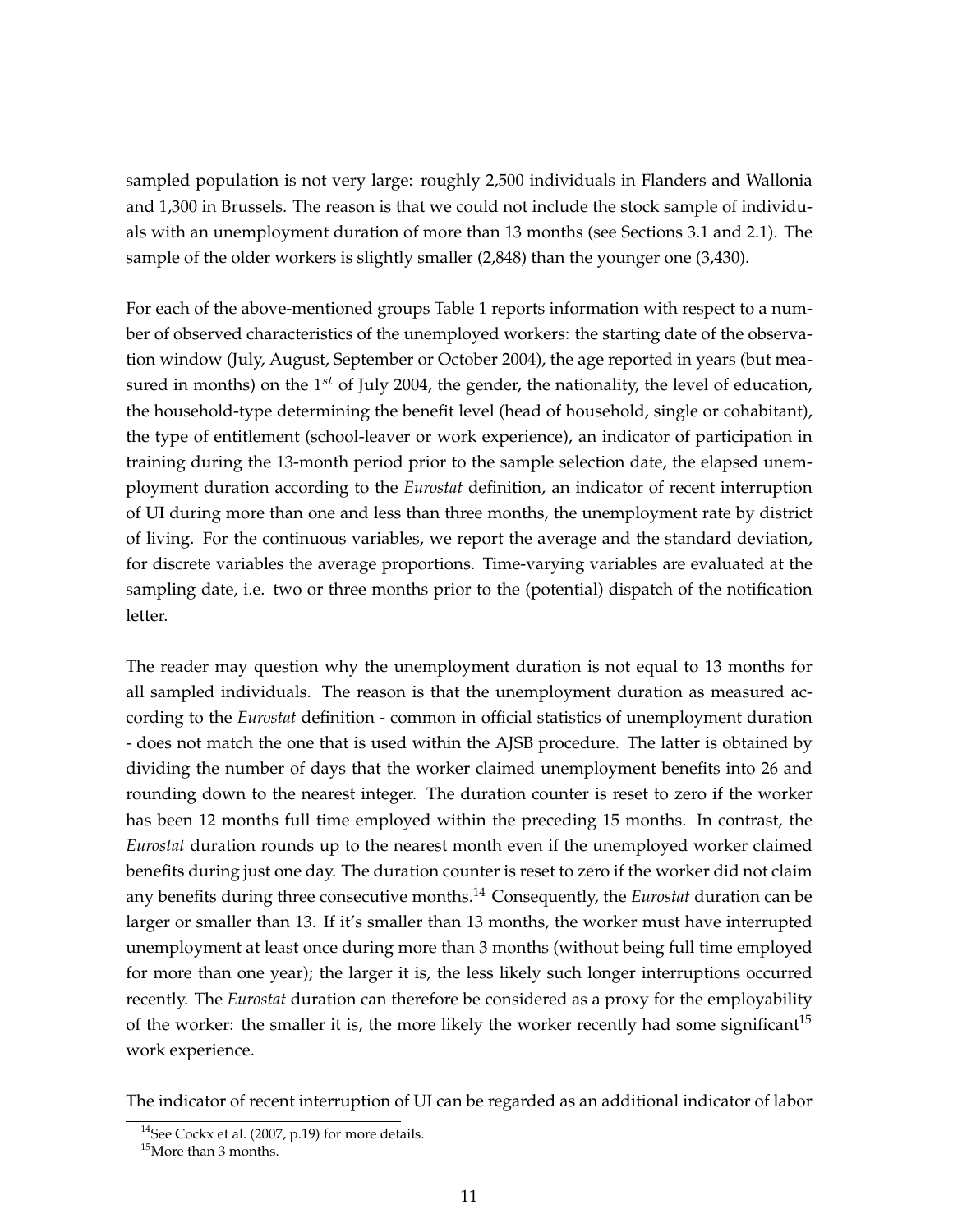market attachment. This indicator is equal to one if, during the 13 months preceding the sample selection date, one stopped claiming benefits during more than 1 month, but less than 3, and zero otherwise. We add this variable, since it identifies benefit claimants with a recent labor market experience for whom the *Eurostat* unemployment duration may be quite long, since this duration is only reset to zero if the interruption lasts more than 3 months. The econometric analysis revealed that the inclusion of this indicator is crucial for the analysis of impact heterogeneity.

On the basis of Table 1 we can deduce that the composition of the populations varies across both, Regions and age groups. This is not surprising, since the observed characteristics are often correlated with the region or the age. In Brussels, e.g., the fraction of foreigners is known to be higher than in the two other regions. Younger workers are in general more educated and are more likely to be entitled to benefits as a school-leaver, since the probability of recently completing education and working is obviously respectively higher and lower than that for older workers. The correlation of the observed characteristics with age is not problematic, as long as there is no discontinuity at the age of 30 (see Section 6.3).

### **3.3 The outcome variables**

The benchmark outcome is an indicator variable measured each month between the month of dispatch of the notification and eight months later. It is equal to one if one of the two following conditions is satisfied: within the considered month the worker (i) does not claim any unemployment benefits or (ii) he claims benefits (at least during one day) while he occupies a job. It is equal to zero otherwise.

Workers may remain entitled to benefits even if they are employed. The following two situations are the most common ones:<sup>16</sup> (i) Part-time workers in search of full-time employment are eligible to an income supplement if they earn not too high a wage; (ii) Under certain conditions hired workers temporarily continue claiming benefits under the form of a wage subsidy, the so called "work allowance". These two outcomes represent, on average, 11% of the instances in which the benchmark outcome is equal to one. In Section 6 we will consider the receipt of an income supplement in part-time jobs as a separate outcome.

The benchmark outcome is not only zero for unemployed workers: a benefit claimant may under some conditions be temporarily dispensed from job search if he or she participates in training or in full-time education, or if he or she faces particular social or family problems, e.g. raising children below the age of four. Neither of these two situations, nor the "work allowance" is considered as separate outcome in this article. The interested reader is referred

<sup>&</sup>lt;sup>16</sup>Other cases are enumerated in Cockx et al.  $(2007, p.86)$ .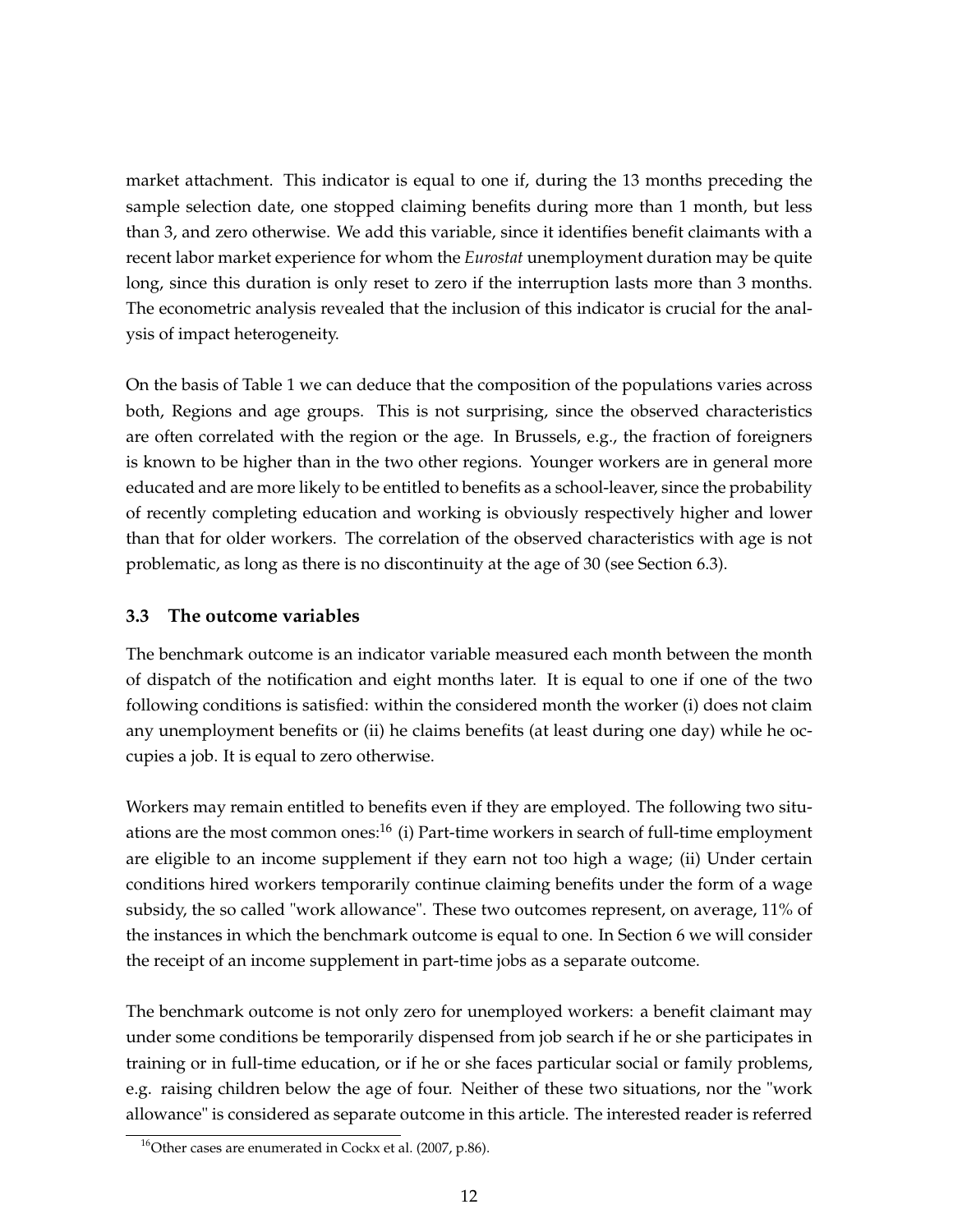to Cockx et al. (2007).

As higher mentioned, the benchmark indicator is not only equal to one if one has returned to work: one can continue search without benefits or withdraw from the labor force. We argue, however, that, as long as the first interview of the AJSB procedure did not take place, the *variation* of the benchmark indicator induced by the notification letter and by the specific assistance provided to the unemployed in Wallonia and Brussels, should reflect the causal effect on employment. Let us briefly explain why. In the period between the notification and the first interview, the behavior of claimants is not monitored more intensively.<sup>17</sup> There exists only the *threat* of monitoring. Consequently, there is no reason to give up benefits in this period unless the unemployed person can be better off by doing so. It is difficult to imagine that this would occur in other situations than being offered a higher paying job.

The empirical analysis reported in Cockx et al. (2007) supports this interpretation of the benchmark indicator. First, we find that the treatment did not affect in any Region the number of sanctions imposed on the unemployed during eight months following the notification. This is consistent with the hypothesis that monitoring did not increase before the first interview. Second, during the observation period, we neither find any significant increase of exemptions due to social and family reasons, consistent with the hypothesis that there shouldn't be any effect on the withdrawal rate from the labor force. In the sequel we therefore refer to "employment" as the benchmark outcome.

Critics allege that monitoring schemes may increase employment, but also reduce the quality of the accepted job offers: workers accept low wage, part-time and unstable employment to avoid the burden imposed by the monitoring and the risk of a sanction. In Section 6 we try to obtain more insight in this issue by estimating the impact of the treatment on a number of additional outcomes. First, we investigate the effect of the notification on the stability of the employment relationship by considering the following two outcome variables: the probability of leaving remunerated unemployment during more than 3 and 6 months. Second, we evaluate whether the treatment affects the transition rate to the higher mentioned low wage part-time work in which an income supplement is due.

<sup>&</sup>lt;sup>17</sup>The Walloon PES convokes the notified unemployed workers to an intake interview and proposes an individual action plan, but until the second semester of 2005 (beyond the observation period of the empirical analysis) the Office did not transmit refusals to participate to the federal UA so that no sanction was pending. We argue in Section 5 that the PES of Brussels may even have signalled to the recipients of the notification that the unemployed are monitored less until the first interview.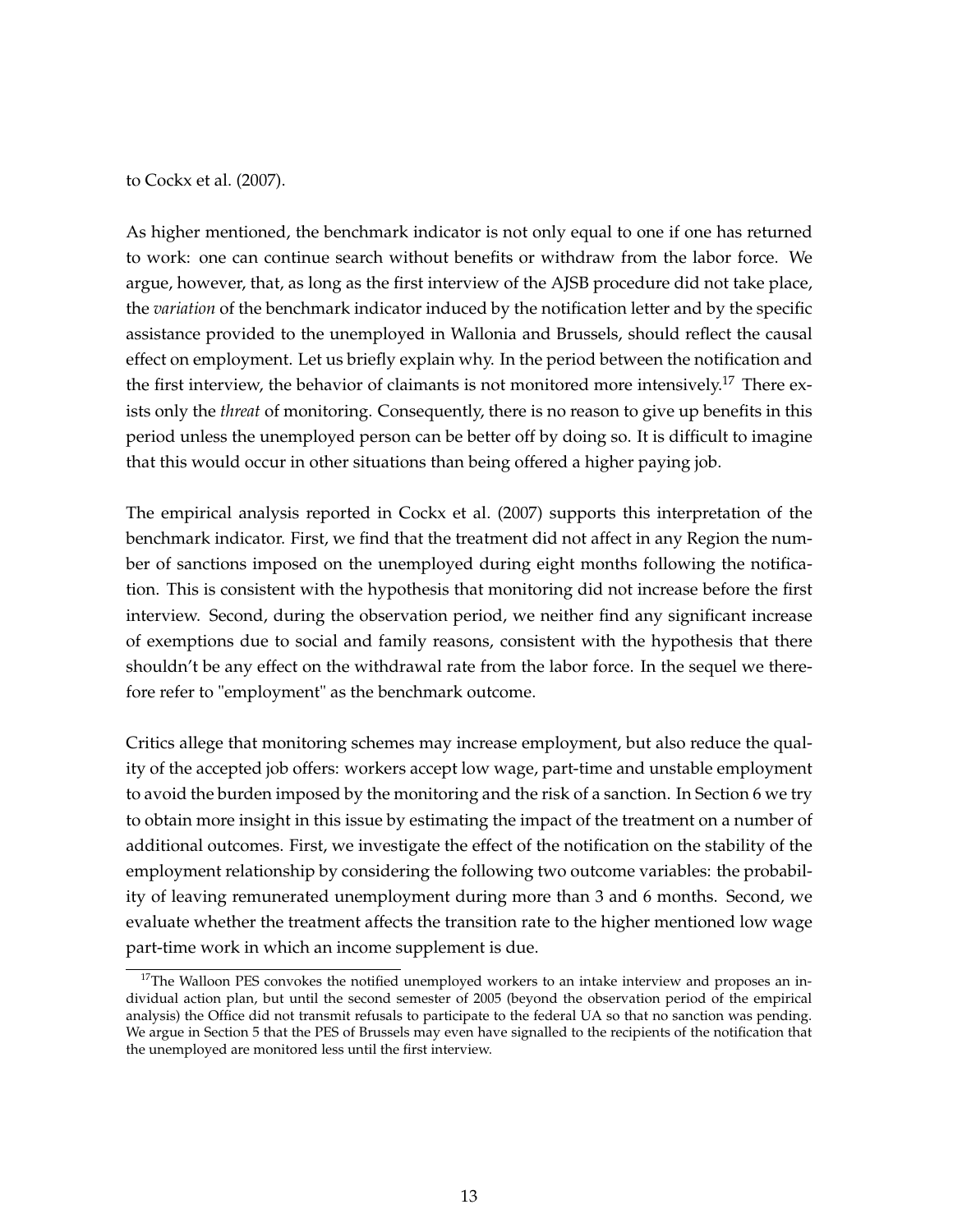### **4 The Econometric Model**

Consider  $Y_{itc}$  the observed outcome for individual i evaluated t months after dispatch of the notification at calendar time  $c^{18}$   $Y^1_{itc}$  and  $Y^0_{itc}$  denote the outcome respectively in case of notification or not. If  $D_{itc}$  denotes the binary treatment indicator equal to one if at calendar time c individual i has been notified t months earlier and zero otherwise, then the model of the observed outcome can be written as follows:

$$
Y_{itc} = \beta_{tc} + \alpha_{itc} D_{itc} + u_{itc} \tag{1}
$$

where  $Y_{itc}^0\equiv \beta_{tc}+u_{it c}, \alpha_{it c}\equiv Y_{it c}^1-Y_{it c}^0$  and  $E(u_{it c})=0.$  Even if the treatment effect is constant in the population ( $\alpha_{itc} = \bar{\alpha}_{tc}$ ), in general  $E(u_{itc}|D_{itc}) \neq 0$ , so that an OLS estimate of  $\bar{\alpha}_{tc}$  would be inconsistent. However, since the probability of treatment depends discontinuously on age at 30 years, a two-stage least squares procedure consistently estimates the average treatment effect locally at that age (Hahn et al., 2001; van der Klaauw, 2002; Wooldridge, 1997).

To see this, first recall that we have to do with a *fuzzy* RD design (cf. Section 3.1), since the assignment to treatment is stochastically and discontinuously related to the running variable, i.e. the age  $A_i$  of individual i on the 1st of July 2004:<sup>19</sup>

$$
E(D_{itc}|A) = P(D_{itc}|A) = f_{tc}(A)1\{A < 30\} \tag{2}
$$

where  $1\{\cdot\}$  is the indicator function and  $f_{tc}(\cdot)$  is some continuous function of A. If we denote  $E(u_{itc}|A_i = a) \equiv k_{0tc}(a)$ ,  $E(\alpha_{itc}|A_i = a) \equiv \alpha_{tc}(a)$  and  $[\alpha_{tc}(a) - \alpha_{tc}(30)]f_{tc}(a) \equiv k_{1tc}(a)$ , we can rewrite the regression equation (1) in the following way:

$$
Y_{itc} = \beta_{tc} + \alpha_{tc}(30)D_{itc} + k_{0tc}(A_i) + k_{1tc}(A_i)1\{A_i < 30\} + v_{itc} \tag{3}
$$

where  $v_{itc} = [Y_{itc} - E(Y_{itc}|A_i)] + \alpha_{tc}(30)[E(D_{itc}|A_i) - D_{itc}] + [E(\alpha_{itc}D_{itc}|A_i) - \alpha_{tc}(A_i)E(D_{itc}|A_i)].$  $k_{0tc}(A_i) + k_{1tc}(A_i)$  1 {  $A_i$  < 30} is the control function of age the shape of which differs on both sides of the discontinuity point ( $k_{1tc}(A_i) \neq 0$ ) if the average treatment effect varies with age  $(\alpha_{tc}(A_i) \neq \alpha_{tc}(30)).$ 

The two-stage least squares procedure that uses the estimated propensity scores<sup>20</sup> defined

<sup>&</sup>lt;sup>18</sup> According to the theoretical month of notification (July, August, September or October 2004), c can take on four different values for any given  $t$ .

 $19$ Note that the RD is only fuzzy to the left of the discontinuity point, since no individual older than 30 years is treated.

 $20$ Note that the propensity score for the group older than 30 years is exactly zero. The propensity score is therefore estimated on the sub-sample aged less than 30 years.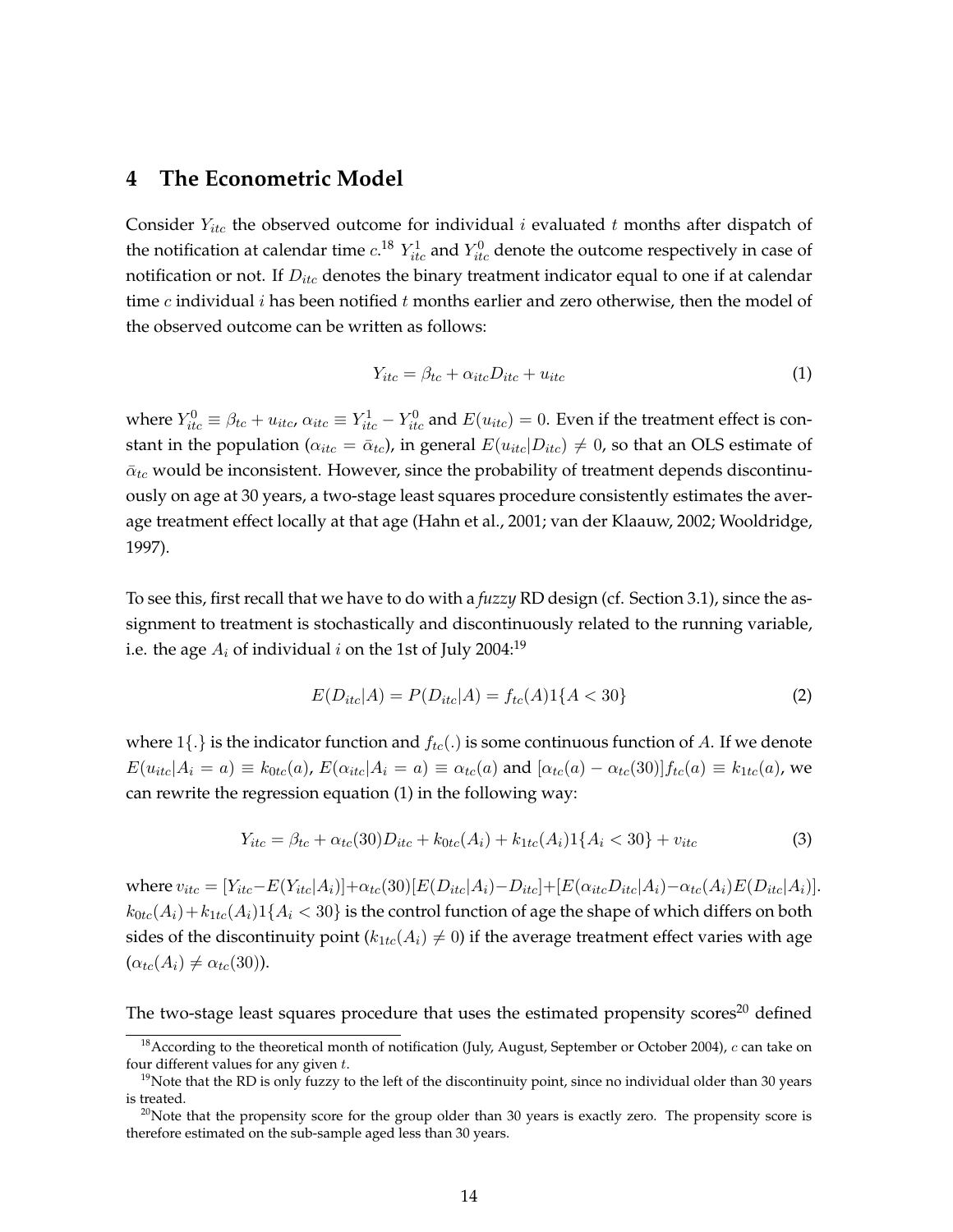in Equation (2) as instruments for the participation indicator in the second stage regression equation (3) consistently estimates the local average treatment effect  $\alpha_{tc}(30)$  if three conditions are satisfied. First,  $E(v_{itc}|A) = 0$  near  $A = 30$ . A sufficient requirement for this is<sup>21</sup>

**Assumption 1:** 
$$
E(\alpha_{itc}|A, D) = E(\alpha_{itc}|A) \equiv \alpha_{tc}(A)
$$
 close to  $A = 30$  (4)

This implies that the person specific impact of the notification  $\alpha_{itc}$  may not be correlated with the treatment  $D_{itc}$ . We argue below that this assumption is likely to hold in this application.

For the two-stage least squares procedure to be consistent, two additional conditions must be satisfied (Hahn et al., 2001):

**Assumption 2:** 
$$
k_{0tc}(A)
$$
 and **3:**  $\alpha_{itc}(A)$  are continuous at  $A = 30$  (5)

Intuitively, the continuity of these functions ensures that the discontinuity in the propensity score in (2) can be viewed as an exclusion restriction, since it ensures that the discontinuity can affect the outcome only indirectly via the treatment.

The continuity assumptions can be violated if the assignment to other policies is determined by the same cut off in the running variable. To our knowledge this is not the case. Moreover, we can check this by testing whether the significant treatment impacts at the cut off point disappear in the year prior to the introduction of the new monitoring scheme (see Section 6.2). Manipulation of the running variable is another reason that can make these functions discontinuous at the cut off (McCrary, 2007). If the selection rule on the running variable regarding participation in some program is publicly known, agents may change their behavior to qualify for or to avoid participation. This will affect the size and the composition of the population close to the cut off value of the running variable, which could result in a discontinuity in the functions reported in Equation (5). We will discuss this possibility in Section 6.3.

The two-stage least squares procedure provides consistent estimates of the local average treatment effect only if the functions  $f_{tc}(.)$ ,  $k_{0tc}(.)$  and  $k_{1tc}$  are correctly specified. We could estimate these functions semi-parametrically by local linear regression (Porter, 2003), but semi-parametric estimation involves a difficult trade-off between bias and precision. Moreover, given the relatively small sample size, a semi-parametric approach cannot much improve on a parametric one. We therefore follow, as Lemieux and Milligan (2006), the latter approach and perform a sensitivity analysis on five different specifications of  $k_{0tc}(A_i)$  +

 ${}^{21}E(\alpha_{itc}D_{itc}|A) = E[E(\alpha_{itc}|A, D)D_{itc}|A] = E(\alpha_{itc}|A)E(D_{itc}|A) = \alpha_{tc}(A_i)E(D_{itc}|A)$ , where the first equality follows from the law of iterated expectations and the second from assumption (4). Inserting this result in the expression for  $E(v_{itc}|A)$  yields the desired condition.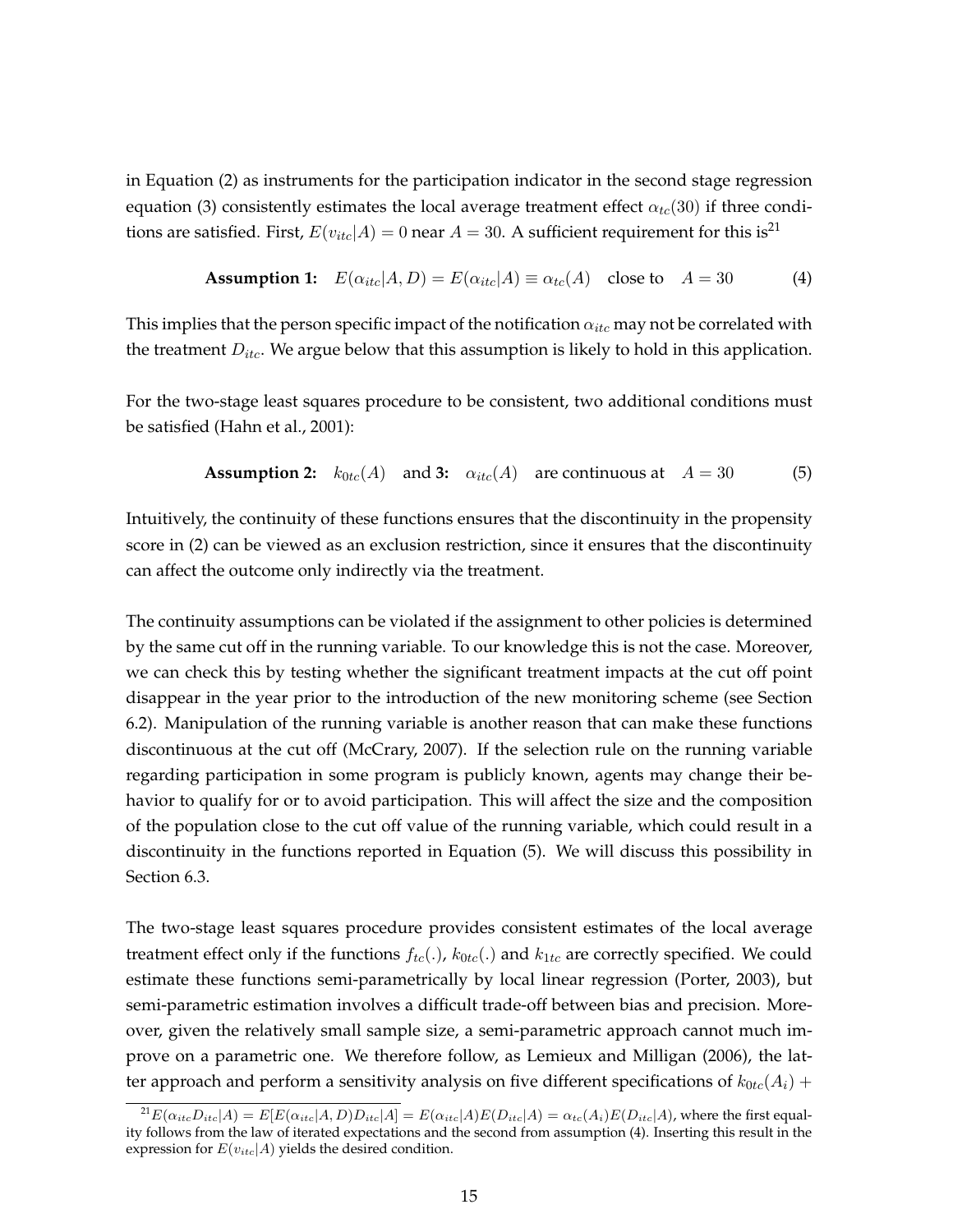$k_{1tc}(A_i)$ 1{ $A_i$  < 30} in regression Equation (3). The specifications include linear and quadratic splines (separate regressions on both sides of the discontinuity) and the standard linear, quadratic, and cubic functions, assuming that the average treatment effect does not vary with age, so that  $\alpha_{tc}(A_i) = \alpha_{tc}(30)$  and therefore  $k_{1tc}(A_i) = 0$ . In addition, we also report for the preferred specification the estimated treatment effect obtained from a regression in which all observed explanatory variables are included as controls and, as a further robustness check (in Section 6), estimates for an increasingly small window around age 30. The function  $f_{tc}$ .) in (2) is always specified by a polynomial of the same order as the one chosen for the regression equation of interest.

Even if the outcome and treatment variables are both binary, we nevertheless specify their relationship according to a linear probability model. The consistency of the estimator does not depend on any continuity assumption of the outcome variable (Hahn et al., 2001). Consistency requires, however, a correct specification of the propensity score of the treatment, i.e. of  $f_{tc}(.)$ . A polynomial linear in the parameters can by definition not be a correct specification. However, since the results are not sensitive to specifying the propensity score as a probit or a  $logit, <sup>22</sup>$  this is not a big issue.

The binary nature of the outcome variable renders the error term heteroskedastic. In addition, evaluating the outcome of the same individual  $i$  at different time periods  $t$ , induces serial correlation. We therefore report the cluster-robust standard errors of the two-stage least squares estimator.<sup>23</sup>

In order to facilitate interpretation and to improve precision we will test and impose a number of parameter constraints. In the regression model in Equation (3) all the parameters depend on t, running from the  $3^{rd}$  to the  $8^{th}$  month after dispatch of the notification<sup>24</sup> and on the calendar time  $c$ , depending on the timing of the (counterfactual) notification. Even if we always start our estimations from the most general formulation, we never will report results in which estimated treatment effects depend on c, since these restrictions can never be rejected at the 5% significance level. In addition, since we can neither reject independence of t (between the  $3^{rd}$  and  $8^{th}$  month after dispatch of the notification letter), the evolution of the treatment effect is just reported graphically in Figure 1.

 $22$ These results are not reported, but can be obtained from the authors on request.

 $^{23}$ In principle we should also adjust the standard errors to allow for the specification error induced by the grouping of age in monthly intervals (Lee and Card, 2006). However, since a robustness check in which we estimated the effect in one time period only revealed that standard errors are hardly affected when we allow for clustering within age-groups, we ignore the grouping over age.

<sup>&</sup>lt;sup>24</sup>We do not consider the months prior to the  $3^{rd}$  month after dispatch of the notification, since this would complicate the presentation of the results without adding fundamental insights: the restriction that the treatment effect is constant over calendar time  $c$  is rejected during this initial period.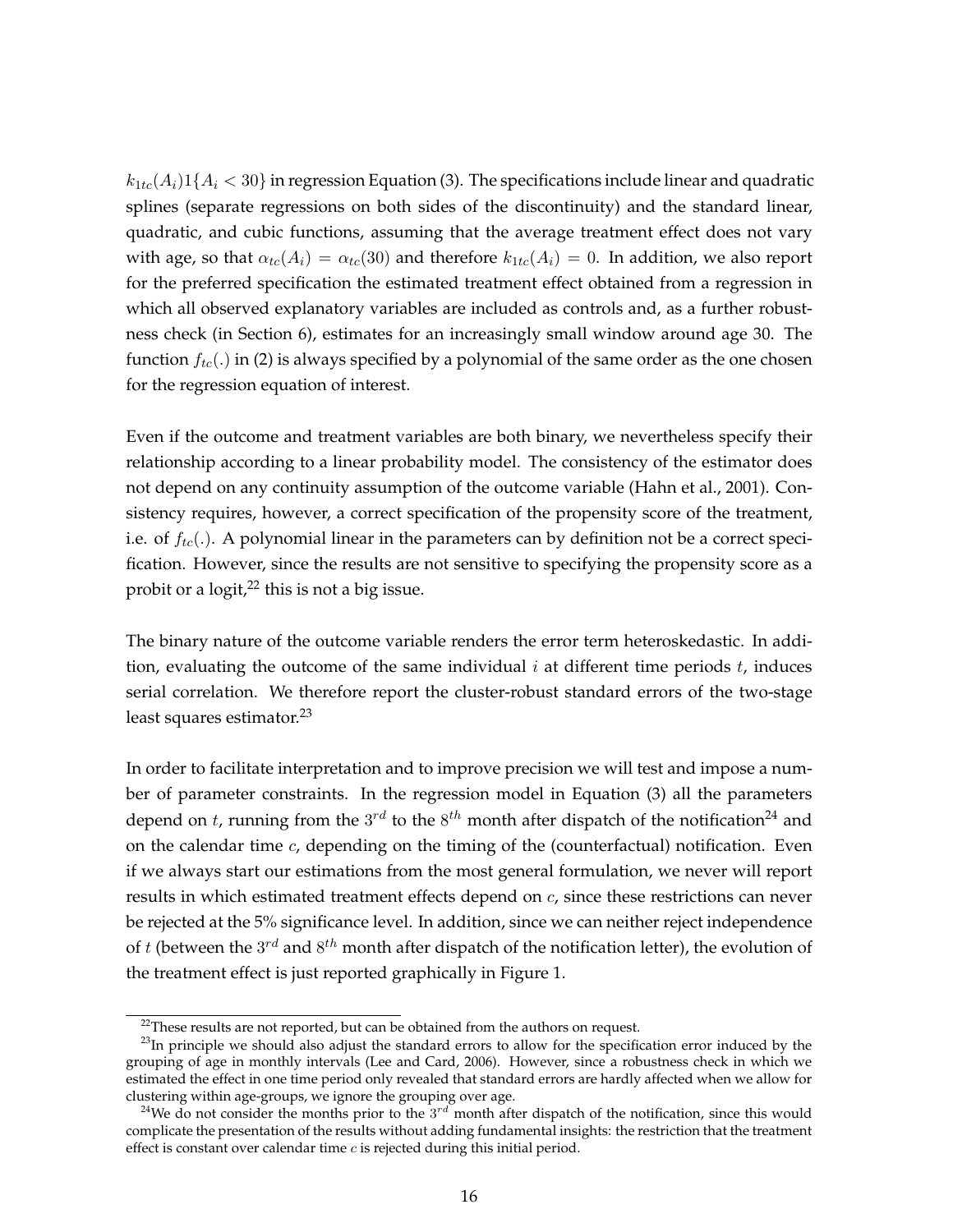In order to verify whether the treatment affects particular subgroups more than others, we also consider a model in which the treatment indicator  $D_{itc}$  is interacted with the observed characteristics of the unemployed workers. However, since the sample size is relatively small, we should sensibly restrict the number of interaction terms. We do this by first estimating for each Region a model with all interactions. Subsequently, we drop all interaction terms that are not (jointly) significant at the 10% significance level in any of the three Regions. This means that for some Regions insignificant terms may be retained as long as they are significant in one of the two other Regions. This ensures us a uniform presentation across Regions.

The model with interaction effects no longer identifies the local average treatment effect non-parametrically, since this would require to allow all the control functions in age to vary freely with every possible value of the characteristics retained in the interaction terms. This is clearly not feasible. To avoid that our inference is completely driven by the implicit parametric assumptions, we propose a procedure on the basis of which we can gauge whether these assumptions make sense.

The procedure consists first in predicting, on the basis of an interaction model, the treatment effect, constant over  $t$  and  $c$ , for each sampled individual, treated or not. We then constitute sub-samples on the basis of particular percentiles of the distribution of the predicted treatment effects - we chose the 30% and the 70% percentile - and re-estimate on this sample the local average treatment effect using the model without interactions. The test consists in comparing on these sub-samples the last mentioned estimate of the treatment effect to the one obtained on the basis of the interaction model. If the interaction model is well specified these two estimates should be close.<sup>25</sup>

# **5 The Results of the Benchmark Model and their Interpretation**

#### **5.1 What Does Theory Predict?**

Job search theory (see e.g. Mortensen, 1986; van den Berg, 1990) predicts that benefit claimants will modify their job-search intensity and acceptance behavior from the moment that they are informed of a future event that affects their welfare. Consequently, to avoid a sudden drop in their welfare induced by an intensified monitoring of job-search behavior, claimants should, from the moment of notification, accelerate their transition from unemployment to work (see Appendix). The empirical findings reported below for Flanders - where the notified group did not receive any specific counseling or assistance - match this prediction,

 $25$  Following this procedure, we detected a specification problem if we did not interact the treatment indicator with the indicator variable "recent interruption of UI".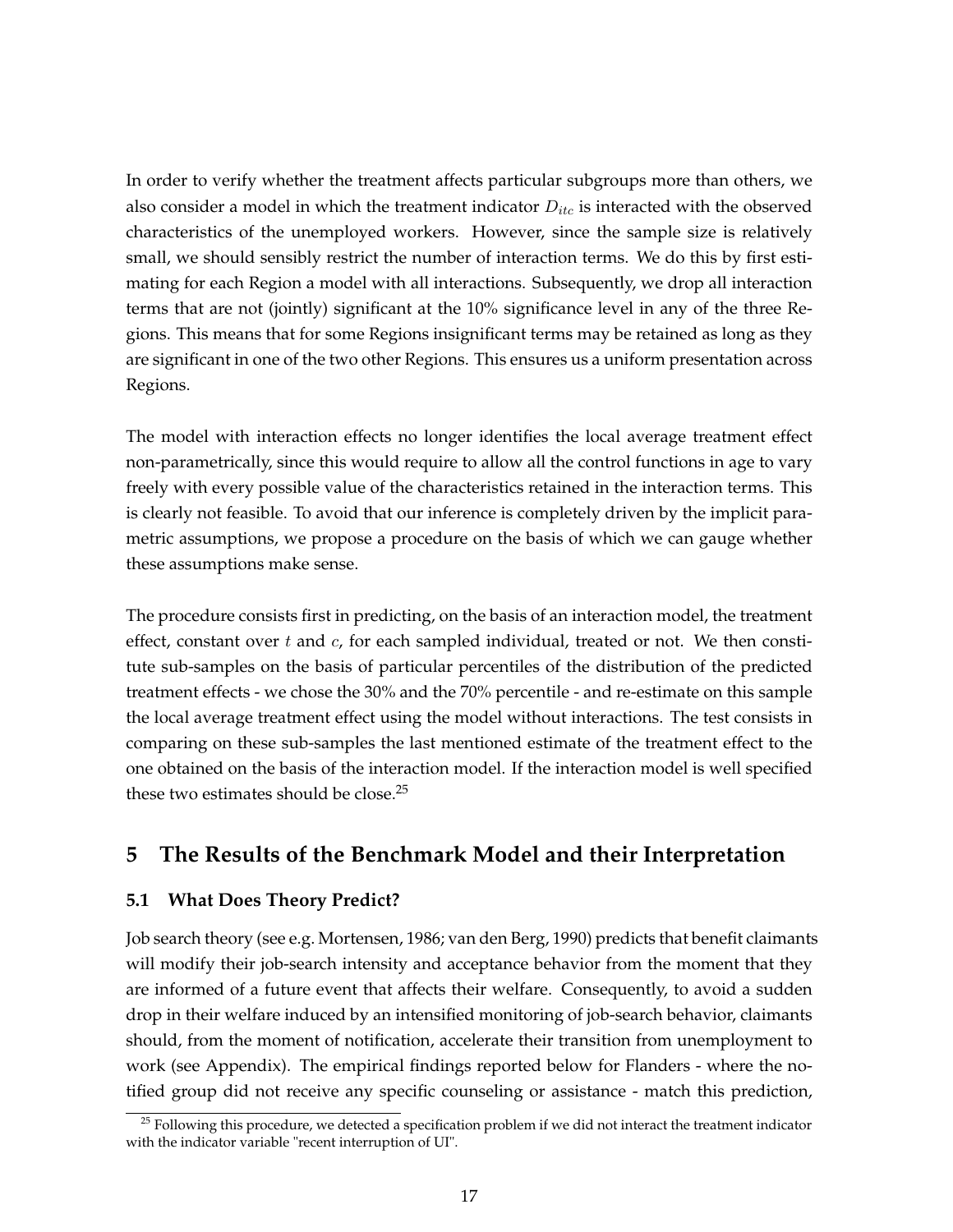but only for the higher educated workers. For the lower educated workers, no significant impact is detected of the notification on the employment probability, presumably by lack of job opportunities for the lower skilled or because the lower educated require counseling to improve their job search effectiveness.

Counseling can enhance, cancel or even reverse the threat effect of the notification, depending on the moment it takes place. In Wallonia, the French speaking region in the south of Belgium, the unemployed workers are invited within two months of the notification for a collective information session. Subsequently, a caseworker of the Regional Employment Office counsels them personally on their job search strategy. If necessary, this is followed-up with further counseling and with participation in various types of training. Since counseling increases the effectiveness of job search, we expect it to reinforce the threat effect of the notification (see Appendix). We indeed find that in this Region the probability of employment is not only enhanced for the higher educated workers, but also for women and for workers with a recent work experience.

In Brussels the notified workers were also convoked to a collective information session within two months after the receipt of the letter. However, these workers were informed that they would be counseled only shortly after the monitoring interview that takes place roughly 8 months after dispatch of the notification letter.<sup>26</sup> Announcing a start-up of the counseling at a later date may, however, be counterproductive and cancel or even reverse the threat effect. For, if counseling raises the effectiveness of job search, this will not only allow the worker to fulfill more easily the job search requirements imposed by the monitoring, but it will also raise the value of being unemployed. Now if the future option value of unemployment is enhanced, this decreases the incentive of the worker to search for a job today (see Appendix). Whether this occurs depends on the perceived effectiveness of the offered counseling and on the stringency of the search requirements: for some workers the threat effect of the monitoring may still dominate. The findings reported for Brussels are consistent with this story: the employment probabilities after dispatch of the notification are significantly lower than those of the control group except for women and singles. They demonstrate that it is crucial, in the design of a monitoring program, to accommodate the timing of the accompanying counseling program.

<sup>&</sup>lt;sup>26</sup>The Brussels' Employment Office coped with capacity problems, because it decided to invite since February 2004 all workers below the age of 50 and before being unemployed for longer than 3 months to an intake interview in which an individual action plan is started up.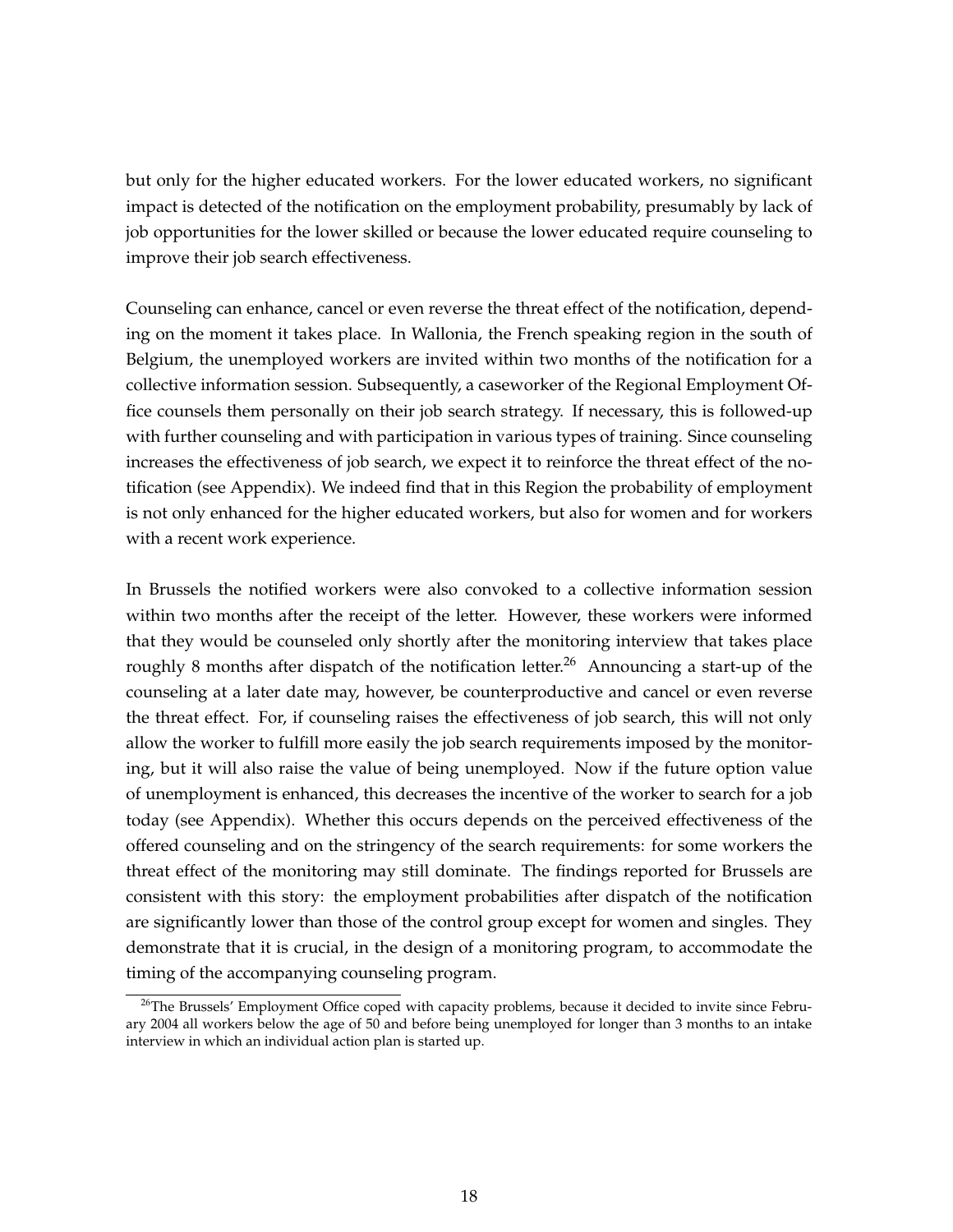Table 2: Local Average Treatment Effects on the Probability of Employment

|                                          | (1)            | (2)            | (3)      | (4)             | (5)            | (6)      | (7)      |
|------------------------------------------|----------------|----------------|----------|-----------------|----------------|----------|----------|
| Region                                   |                |                |          | <b>Brussels</b> |                |          |          |
| Outcome without treatment <sup>(a)</sup> |                |                |          | 0.227           |                |          |          |
| (standard error)                         |                |                |          | (0.023)         |                |          |          |
| $\alpha(30)$                             | $-0.076$       | $-0.077$       | $-0.033$ | $-0.034$        | $-0.034$       | $-0.065$ | $-0.046$ |
| (standard error)                         | (0.070)        | (0.069)        | (0.046)  | (0.045)         | (0.045)        | (0.060)  | (0.044)  |
| Polynomial order                         | 2              | 2              | 1        | 1               | 2              | 3        | 1        |
| Spline                                   | Yes            | Yes            | Yes      | No              | No             | No       | No       |
| Polynomial specific by t and c           | Yes            | No             | No       | No              | No             | No       | No       |
| Control variables                        | No             | No             | No       | No              | No             | No       | Yes      |
| Number of observations                   |                |                |          | 8076            |                |          |          |
| Number of individuals                    |                |                |          | 1346            |                |          |          |
|                                          |                |                |          | <b>Flanders</b> |                |          |          |
| Outcome without treatment <sup>(a)</sup> |                |                |          | 0.291           |                |          |          |
| (standard error)                         |                |                |          | (0.017)         |                |          |          |
| $\alpha(30)$                             | 0.063          | 0.062          | 0.034    | 0.036           | 0.034          | 0.052    | 0.041    |
| (standard error)                         | (0.053)        | (0.053)        | (0.035)  | (0.035)         | (0.035)        | (0.047)  | (0.034)  |
| Polynomial order                         | $\overline{2}$ | 2              | 1        | 1               | 2              | 3        | 1        |
| Spline                                   | Yes            | Yes            | Yes      | No              | No             | No       | No       |
| Polynomial specific by $t$ and $c$       | Yes            | No             | No       | No              | No             | No       | No       |
| Control variables                        | No             | No             | No       | No              | No             | No       | Yes      |
| Number of observations                   |                |                |          | 15114           |                |          |          |
| Number of individuals                    |                |                |          | 2519            |                |          |          |
|                                          |                |                |          | Wallonia        |                |          |          |
| Outcome without treatment <sup>(a)</sup> |                |                |          | 0.222           |                |          |          |
| (standard error)                         |                |                |          | (0.016)         |                |          |          |
| $\alpha(30)$                             | 0.040          | 0.039          | 0.034    | 0.036           | 0.034          | 0.032    | 0.042    |
| (standard error)                         | (0.047)        | (0.047)        | (0.033)  | (0.033)         | (0.033)        | (0.042)  | (0.031)  |
| Polynomial order                         | $\overline{2}$ | $\overline{2}$ | 1        | $\mathbf{1}$    | $\overline{2}$ | 3        | 1        |
| Spline                                   | Yes            | Yes            | Yes      | No              | No             | No       | No       |
| Polynomial specific by t and c           | Yes            | N <sub>o</sub> | No       | No              | No             | No       | No       |
| Control variables                        | No             | No             | No       | No              | No             | No       | Yes      |
| Number of observations                   |                |                |          | 14478           |                |          |          |
| Number of individuals                    |                |                |          | 2413            |                |          |          |

(a) This is the estimated average employment probability of a non-treated claimant aged 30 in the regression model of column (4). This probability is hardly sensitive to the estimated model so that we only report it for one model.

#### **5.2 The Local Average Treatment Effect on the Employment Probability**

Table 2 reports the local average impact of the notification between 3 to 8 months after the moment of dispatch on the probability of employment as defined in Section 3.3. The estimations are based on observations in a window of five years above and below the discontinuity point at 30 years. Section 6.1 analyzes whether the results are sensitive to the width of this observation window. The number of observations is the number of individuals multiplied by the 6 observation months, i.e. 3 to 8 months after dispatch of the notification. In Wallonia the estimates are very stable across the different specifications. In the other two Regions they are roughly double as large in absolute value in the more flexible specifications, but this sensitivity is negligible given the precision of the estimates. Even if the average impacts are never significantly different from zero, it is interesting to note that, if we take our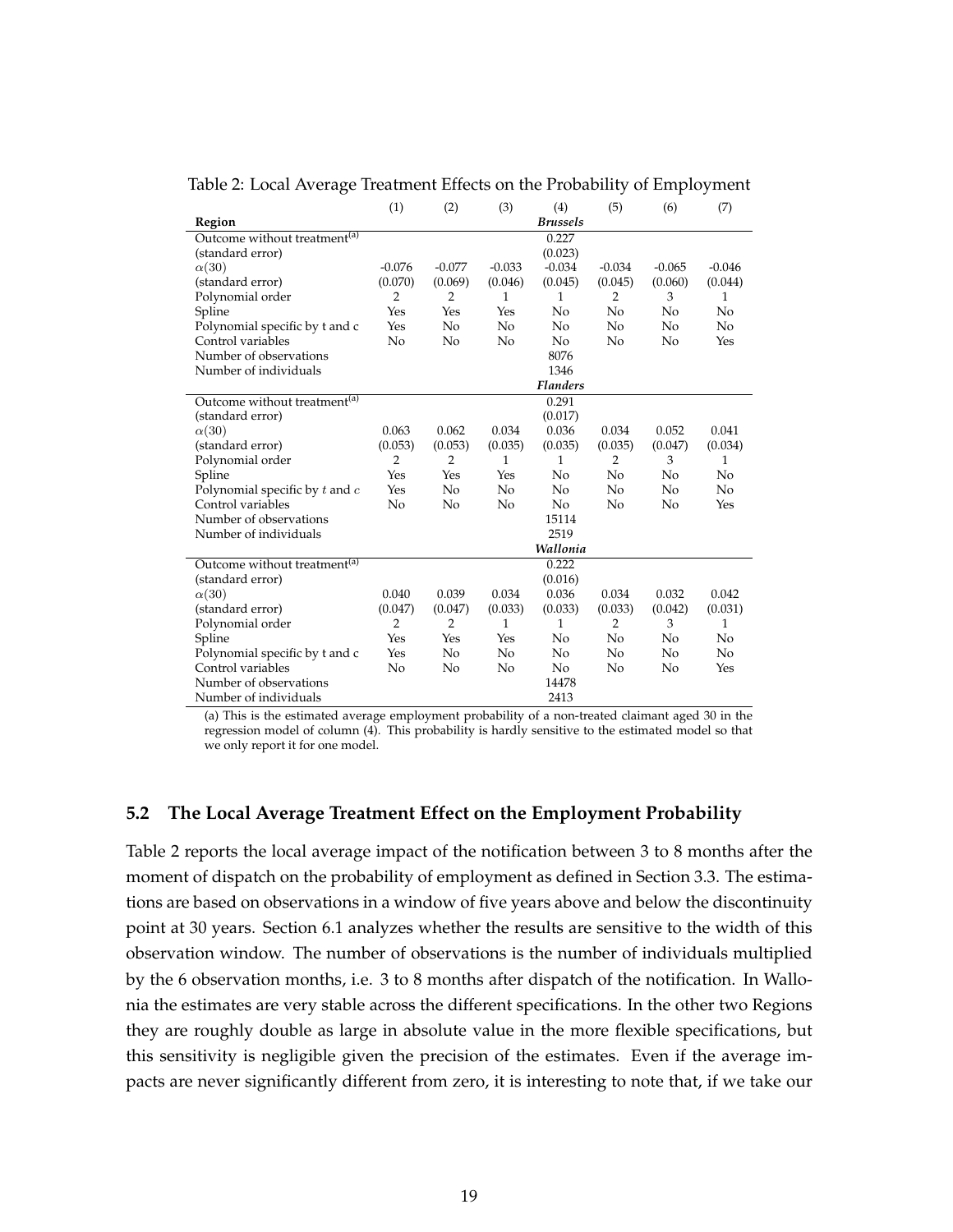| Panel A                                | <b>Brussels</b> |            |         |          | <b>Flanders</b>      |                                 |          | Wallonia     |                      |
|----------------------------------------|-----------------|------------|---------|----------|----------------------|---------------------------------|----------|--------------|----------------------|
| Parameter Estimates <sup>(a)</sup>     |                 |            |         |          |                      |                                 |          |              |                      |
| Reference                              |                 | $-0.107$   |         |          | 0.003                |                                 |          | 0.049        |                      |
| (standard error)                       |                 | (0.070)    |         |          | (0.054)              |                                 |          | (0.056)      |                      |
| Women                                  |                 | $0.124***$ |         |          | 0.027                |                                 |          | $0.078^{**}$ |                      |
| (standard error)                       |                 | (0.043)    |         |          | (0.035)              |                                 |          | (0.033)      |                      |
| Higher education                       |                 | $-0.027$   |         |          | $0.116**$            |                                 |          | 0.067        |                      |
| (standard error)                       |                 | (0.062)    |         |          | (0.048)              |                                 |          | (0.048)      |                      |
| Living alone                           |                 | $0.138***$ |         |          | 0.028                |                                 |          | 0.028        |                      |
| (standard error)                       |                 | (0.046)    |         |          | (0.039)              |                                 |          | (0.037)      |                      |
| Unemployment duration                  |                 | $-0.002$   |         |          | $-0.002$             |                                 |          | $-0.007$ **  |                      |
| (standard error)                       |                 | (0.004)    |         |          | (0.003)              |                                 |          | (0.003)      |                      |
| Recent UI interruption                 |                 | $-0.003$   |         |          | $0.067$ <sup>*</sup> |                                 |          | $0.104***$   |                      |
| (standard error)                       |                 | (0.043)    |         |          | (0.035)              |                                 |          | (0.034)      |                      |
| Number of observations                 |                 | 8076       |         |          | 15114                |                                 |          | 14478        |                      |
| Number of individuals                  |                 | 1346       |         |          | 2519                 |                                 |          | 2413         |                      |
| Panel B                                | (1)             | (2)        | (3)     | (1)      | (2)                  | (3)                             | (1)      | (2)          | (3)                  |
| Treatment Effects                      |                 |            |         |          |                      |                                 |          |              |                      |
| "Parametric" effect <sup>(b)</sup>     | $-0.144***$     | $-0.037$   | 0.044   | $-0.012$ | 0.045                | $\textbf{0.115}^{\ast\ast\ast}$ | $-0.048$ | 0.040        | $0.123***$           |
| (standard error)                       | (0.051)         | (0.043)    | (0.053) | (0.041)  | (0.035)              | (0.043)                         | (0.038)  | (0.032)      | (0.038)              |
| "Non-parametric" effect <sup>(c)</sup> | $-0.210$ **     | $-0.046$   | 0.059   | 0.010    | 0.041                | 0.085                           | $-0.016$ | 0.042        | $0.112$ <sup>*</sup> |
| (standard error)                       | (0.082)         | (0.044)    | (0.081) | (0.067)  | (0.034)              | (0.066)                         | (0.055)  | (0.031)      | (0.057)              |
| Outcome without treatment              | 0.295           | 0.228      | 0.177   | 0.318    | 0.287                | 0.275                           | 0.230    | 0.220        | 0.216                |
| (standard error)                       | (0.030)         | (0.022)    | (0.028) | (0.021)  | (0.017)              | (0.023)                         | (0.021)  | (0.016)      | (0.022)              |
| Panel C                                | (1)             | (2)        | (3)     | (1)      | (2)                  | (3)                             | (1)      | (2)          | (3)                  |
| Descriptive Statistics                 |                 |            |         |          |                      |                                 |          |              |                      |
| Women                                  | 2.7%            | 46.7%      | 52.8%   | 31.7%    | 52.5%                | 62.4%                           | 16.8%    | 46.0%        | 74.1%                |
| Higher education                       | 16.6%           | 19.3%      | 15.0%   | $0.0\%$  | 19.4%                | 62.2%                           | 2.2%     | 19.3%        | 43.5%                |
| Living alone                           | 1.0%            | 37.4%      | 85.9%   | 11.2%    | 23.6%                | 33.6%                           | 31.3%    | 25.8%        | 31.1%                |
| Unemployment duration                  | 14.8            | 13.5       | 11.5    | 15.9     | 13.1                 | 13.1                            | 16.4     | 13.1         | 11.0                 |
| Recent UI interruption                 | 41.3%           | 35.4%      | 29.4%   | $0.0\%$  | 29.9%                | 51.9%                           | 0.3%     | 30.0%        | 57.1%                |
| Number of individuals                  | 404             | 1346       | 453     | 706      | 2519                 | 776                             | 721      | 2413         | 750                  |

Table 3: Heterogeneous Treatment Effects on the Probability of Employment

(1) Sub-sample of the 30% lowest treatment effects.

(2) Total sample of (potentially) notified UI claimants aged 25-34 years.

(3) Sub-sample of the 30% highest treatment effects.

(a) Estimated with a linear polynomial in age.

(b) Local average treatment effect for a claimant aged 30 deduced from a model *with* treatment interactions.

(c) Local average treatment effect for a claimant aged 30 deduced from a model *without* treatment interactions. The "nonparametric" effects reported in columns (2) correspond to the ones in column (7) of Table 2.

\* Significant at the 10% level.

\*\* Significant at the 5% level.

\*\*\* Significant at the 1% level.

preferred estimate reported in the last column, $^{27}$  the point estimates suggest that the notification increases the employment probability by roughly four percentage points in Flanders and Wallonia, whereas it decreases the employment probability by roughly five percentage points in Brussels. This reflects the different way in which the Regional PES have accommodated to the reform of the monitoring scheme. In Wallonia the threat effect of the notification is as large as in Flanders even if its unemployment rate is double as high as in in Flanders. We argue that this is due to the specific assistance, absent in Flanders, that the Walloon PES provides to the target group. The negative impact in Brussels is consistent with the inappropriate timing of the counseling, as discussed in the theoretical model.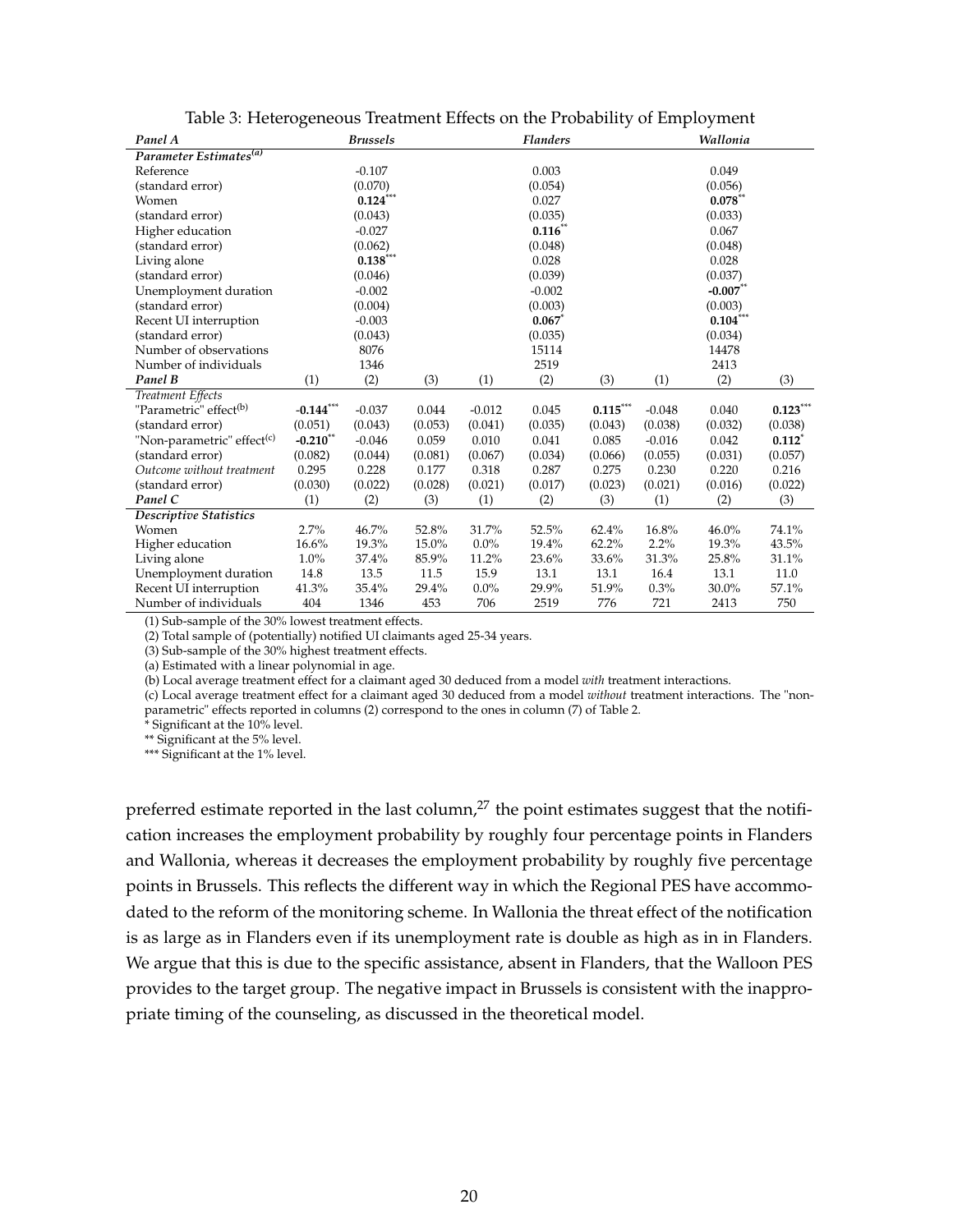#### **5.3 Heterogenous Treatment Effects**

The fact that the average treatment effects are not significantly different from zero is partly explained by the lack of precision of our estimates resulting from the small sample size. Another explanation is that the average conceals heterogeneity of the treatment effect. We indeed find that the policy reform does affect the employment probability of particular groups, while it does not of others or it does so negatively.

Table 3 contains the results of the model with treatment interactions. Panel A reports the retained interaction coefficients. In panel B one can find the corresponding local average treatment effects for three samples: (1) the sub-sample of the 30% lowest treatment effects (calculated on the basis of the model with treatment interactions); (2) the total sample of (potentially) notified UI claimants aged 25-35 years; (3) the sub-sample of the 30% highest treatment effects. Estimates are reported for the models with and without treatment interaction terms. We denote the former as the "parametric" treatment effect, since it implicitly assumes a parametric form for the interaction terms of the treatment and of the (linear) polynomial in age. The latter is "non-parametric" in that it does not include interaction terms. Since the parameter estimates obtained with these two methods are always very close, we can confidently rely on the results from the parametric specification. Finally, panel C contains for the three (sub-)samples descriptive statistics of the retained interaction variables. This enables to compare the composition of the sub-samples of the 30% lowest and highest effects in, respectively column (1) and (3), with that of the full sample in column (2).

In Flanders we measure the "pure" threat effect of the notification, since the Regional PES did not provide any specific assistance to the target group. The treatment effect is only significant for high educated claimants (and also for those with a recent interruption of the UI spell, but less so). The employment probability of the group with the 30% highest treatment effects increases with 11.5% (column (3), Panel B), from 27.5% to 39%. For the other groups, reported in columns (1) and (2), no significant effects are detected.

In Wallonia the target group receives specific counseling and training. Despite the much higher unemployment rate in this Region, the additional assistance enhances employment for a wider group of benefit claimants: not only for highly educated workers, but also for women and for claimants with a recent employment experience (short unemployment duration and recent UI interruption). The employment probability of the group with the 30% highest effects increases on average by 12.3%. In contrast with that of other groups, this ef-

 $27$ We prefer this specification, since higher order terms of the polynomial in age or the separate polynomials on both sides of the discontinuity point (splines) are never significant at the 5% level of significance and including controls increases (slightly) the precision.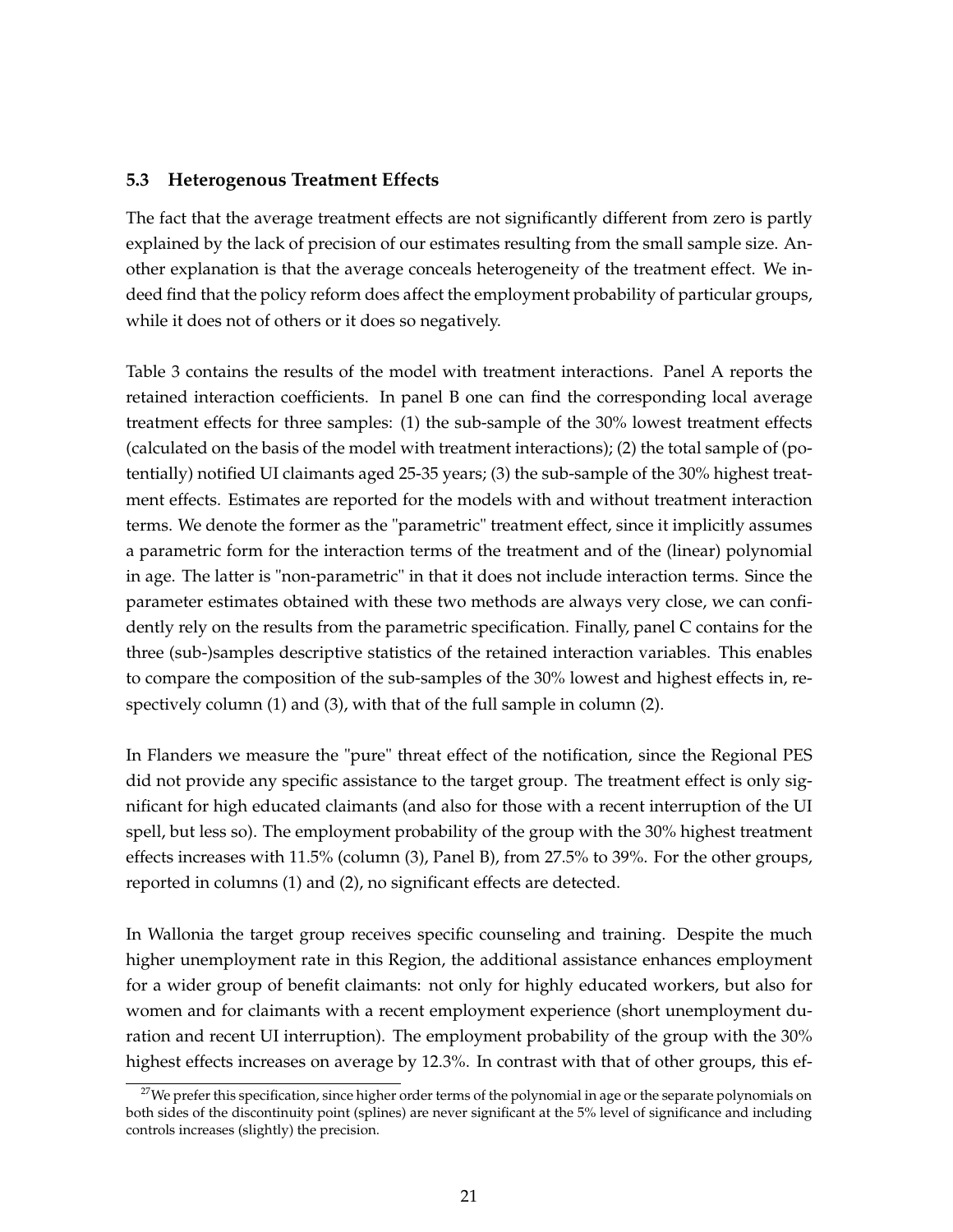

Figure 1: The Time-Profile of the Effect for Claimants with the 30% Highest (Flanders and Wallonia) and Lowest (Brussels) Effects

fect is significantly different from zero.

In Brussels the PES counteracts the threat effect of monitoring by announcing to the recipients of the notification letter that they will be counseled roughly at the same moment at which their search behavior will be monitored. This is especially the case for men and claimants living with other adults or with children (and who are therefore not single): these groups are over-represented within the group with the 30% lowest effects. On average the employment probability of the latter group is 14.4% lower than in the absence of policy reform. Even if the effect is very imprecisely estimated, it's significant at the 5% level.

Up to this point we always reported the average of the treatment effect between the  $3^{rd}$  and the  $8^{th}$  month after notification, since a constant treatment effect could not be rejected statistically. The theoretical model in the Appendix predicts, however, that the job search intensity should, as one approaches the monitoring interview, monotonically increase in Flanders and Wallonia, and decrease in Brussels. This should result in an increasing profile of employment probability over the observation period.<sup>28</sup> Figure 1, reporting the time-profile of the treatment effect for the 30% highest (Flanders and Wallonia) and lowest (Brussels) effects, is consistent with this prediction of the theoretical model.

 $^{28}$ If the transition rate from employment is not negatively affected, this should even increase the employment probability at an increasing rate. However, our estimates are not precise enough to test this prediction.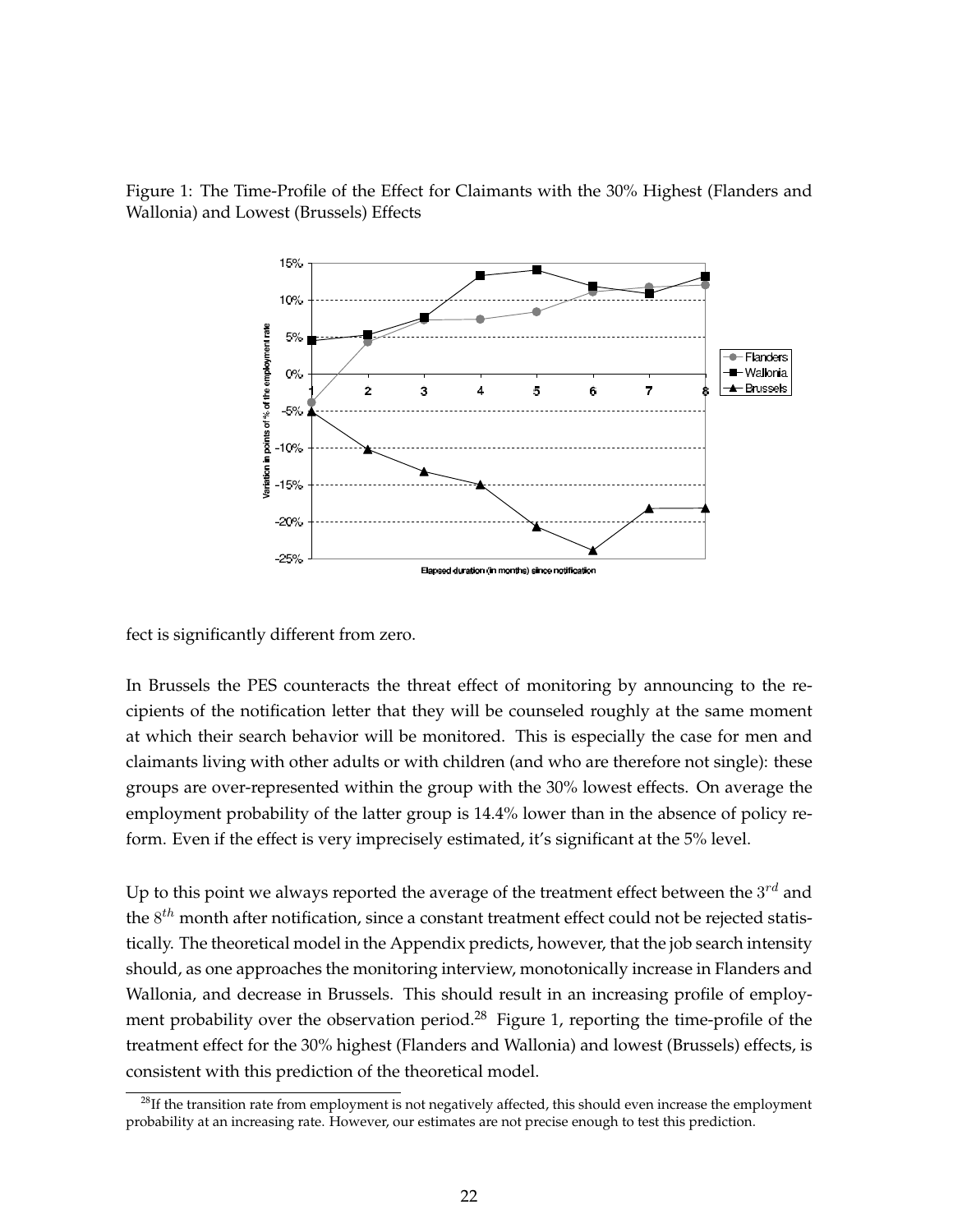| DS              | (1)    | (2)      | (3)             | (4)                | (5)       | (6)                   |
|-----------------|--------|----------|-----------------|--------------------|-----------|-----------------------|
|                 | # obs. | # indiv. |                 |                    |           |                       |
| <b>Brussels</b> |        |          |                 |                    |           |                       |
| $\pm 1$ year    | 1458   | 243      | $-0.062$        | $-0.082$           | $-0.083$  | $-0.120$              |
|                 |        |          | (0.051)         | (0.049)            | (0.108)   | (0.098)               |
| $\pm 2$ years   | 3186   | 531      | 0.005           | $-0.003$           | $-0.099$  | $-0.111$ <sup>*</sup> |
|                 |        |          | (0.033)         | (0.033)            | (0.072)   | (0.067)               |
| $\pm 3$ years   | 4866   | 811      | 0.021           | 0.012              | $-0.075$  | $-0.090$              |
|                 |        |          | (0.028)         | (0.028)            | (0.058)   | (0.055)               |
| $\pm 4$ years   | 6534   | 1089     | 0.018           | 0.010              | $-0.034$  | $-0.046$              |
|                 |        |          | (0.024)         | (0.024)            | (0.050)   | (0.048)               |
| $\pm 5$ years   | 8076   | 1346     | 0.030           | 0.016              | $-0.034$  | $-0.046$              |
|                 |        |          | (0.021)         | (0.022)            | (0.045)   | (0.044)               |
| <b>Flanders</b> |        |          |                 |                    |           |                       |
| $\pm 1$ year    | 2922   | 487      | $0.070*$        | $0.076*$           | 0.105     | 0.119                 |
|                 |        |          | (0.038)         | (0.038)            | (0.078)   | (0.076)               |
| $\pm 2$ years   | 5664   | 944      | 0.045           | $0.051*$           | $0.128**$ | $0.135***$            |
|                 |        |          | (0.028)         | (0.028)            | (0.055)   | (0.054)               |
| $\pm 3$ years   | 8604   | 1434     | $0.077^{***}$   | $0.077***$         | 0.041     | 0.051                 |
|                 |        |          | (0.023)         | (0.022)            | (0.046)   | (0.045)               |
| $\pm 4$ years   | 11874  | 1979     | $0.105***$      | $0.099***$         | 0.026     | 0.036                 |
|                 |        |          | (0.019)         | (0.019)            | (0.039)   | (0.038)               |
| $\pm 5$ years   | 15114  | 2519     | $0.115***$      | $0.109***$         | 0.036     | 0.041                 |
|                 |        |          | (0.017)         | (0.017)            | (0.035)   | (0.034)               |
| Wallonia        |        |          |                 |                    |           |                       |
| $\pm 1$ year    | 2676   | 446      | 0.043           | $0.059*$           | 0.091     | $0.148$ <sup>*</sup>  |
|                 |        |          | (0.036)         | (0.035)            | (0.071)   | (0.067)               |
| $\pm 2$ years   | 5556   | 926      | $0.058**$       | $0.055***$         | 0.034     | 0.047                 |
|                 |        |          | (0.026)         | (0.026)            | (0.050)   | (0.048)               |
| $\pm 3$ years   | 8274   | 1379     | $0.071***$      | $0.068***$         | 0.033     | 0.049                 |
|                 |        |          | (0.021)         | (0.021)            | (0.041)   | (0.040)               |
| $\pm 4$ years   | 11316  | 1886     | $0.082***$      | $0.071***$         | 0.029     | 0.039                 |
|                 |        |          | (0.018)         | (0.018)            | (0.036)   | (0.035)               |
| $\pm 5$ years   | 14478  | 2413     | $0.092***$      | $0.078^{***}$      | 0.036     | 0.042                 |
|                 |        |          | (0.016)         | (0.016)            | (0.033)   | (0.031)               |
| Controls:       |        |          |                 |                    |           |                       |
| Age (linear)    |        |          | $\overline{No}$ | $\overline{N_{0}}$ | Yes       | Yes                   |
| Other           |        |          | No              | Yes                | No        | Yes                   |

Table 4: RD-Estimates with Different Age Windows

\* Significant at the 10% level.

\*\* Significant at the 5% level.

\*\*\* Significant at the 1% level.

# **6 Robustness Checks and Extensions**

#### **6.1 Narrowing the Window of the Running Variable, Age**

The discontinuity approach is arguably more convincing the closer the observations to the discontinuity point. However, there is a trade-off between bias and precision. For a narrow observation window the bias introduced by not or incorrectly controlling for age is smaller, but this comes at a cost of precision, since the number of observations is relatively smaller. In Table 4 we report the local average treatment effect for sub-samples selected within an increasingly narrow age window around the discontinuity point at 30 years. The discontinuity sample  $\pm 1$  (abbreviated as DS  $\pm 1$ ) consists of the treatment group of 29-year-olds and the control group of 30-year-olds;  $DS \pm 2$  includes the 28- and 29-year-olds in the treatment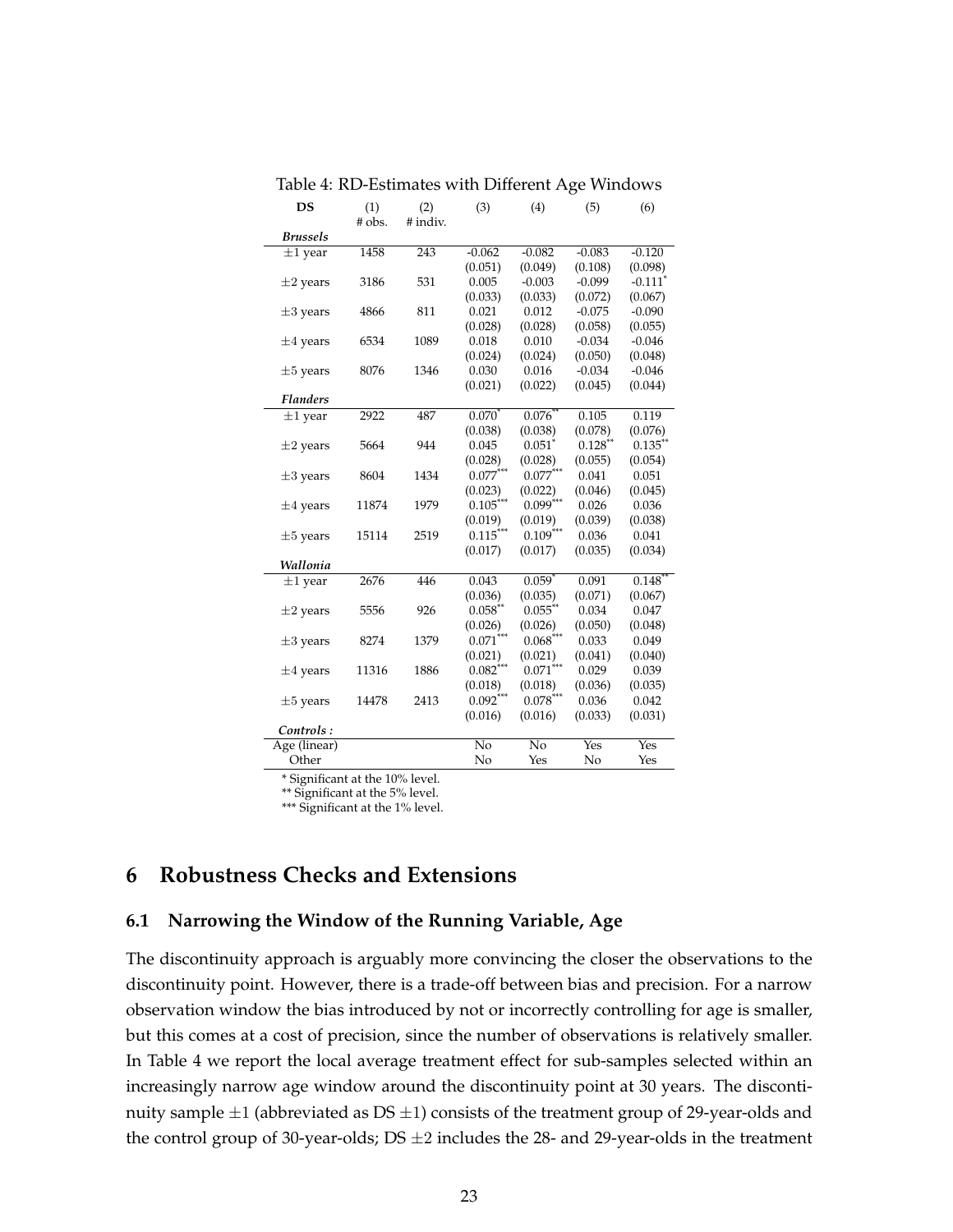group and the 30- and 31-year-olds in the control group. DS  $\pm 3$ , DS  $\pm 4$  and DS  $\pm 5$  are defined similarly. Columns (1) and (2) state, respectively, the total number of individuals and observations. For each sample we report the results for four different specifications. The specifications underlying columns (5) and (6) contain a linear term in age, whereas those of columns (3) and (4) do not. The results reported in columns (4) and (6) differ from those reported in columns (3) and (5) in that they include all explanatory variables mentioned in Table 1 as additional control variables.

The results confirm that the findings are not sensitive to including or not the non-age control variables in the regression equation and that that the precision is in general only mildly increased. For the sub-samples close to the discontinuity point the estimated treatment effects of the models *ignoring* the control for age are similar to the ones constructed from a wider age-window (DS  $\pm$ 4 and DS  $\pm$ 5) for which the age controls are *included*. This is reassuring, since the narrower the age window, the less important it is to control for differences in age.

The fact that the estimates in columns (3) and (4) deviate from those in columns (5) and (6) is quite intuitive for the wide age windows, since age differences become more important. However, for the narrower age windows (DS  $\pm$ 1 and DS  $\pm$ 2), the estimates with the control functions in age are also systematically larger in absolute value, except for the DS  $\pm 2$  in Wallonia. We put forward two explanations. First, the standard errors of the effects are also much larger, so that the smaller point estimates are always enclosed by the 95% confidence interval. Second, the linear polynomial in age was the preferred one for the widest age window. There is no reason why it should be for narrower age windows.

#### **6.2 Falsification Test in the Year Prior to the Reform**

We mentioned in Section 4 that the continuity assumption can be violated if the assignment to other policies is determined by the same cut off in the running variable. We check this by repeating the RD analysis on a sample of benefit claimants aged between 25 and 34 in 2003 to whom the federal UA would have dispatched a notification if the new monitoring scheme had been put into force for this age group already in 2003. Table 5 reports our findings. The local average treatment effects at 30 are never significantly different from zero. They are extremely small in Flanders and in Wallonia, and slightly positive in Brussels. This is reassuring. However, even if in 2004 these effects were larger in absolute value, they were never significant. We therefore checked whether the effects remain insignificant for the same sub-populations for which we reported significant treatment effects in 2004. We confirm that this is the case. $29$ 

 $29$ These results can be obtained from the authors upon request.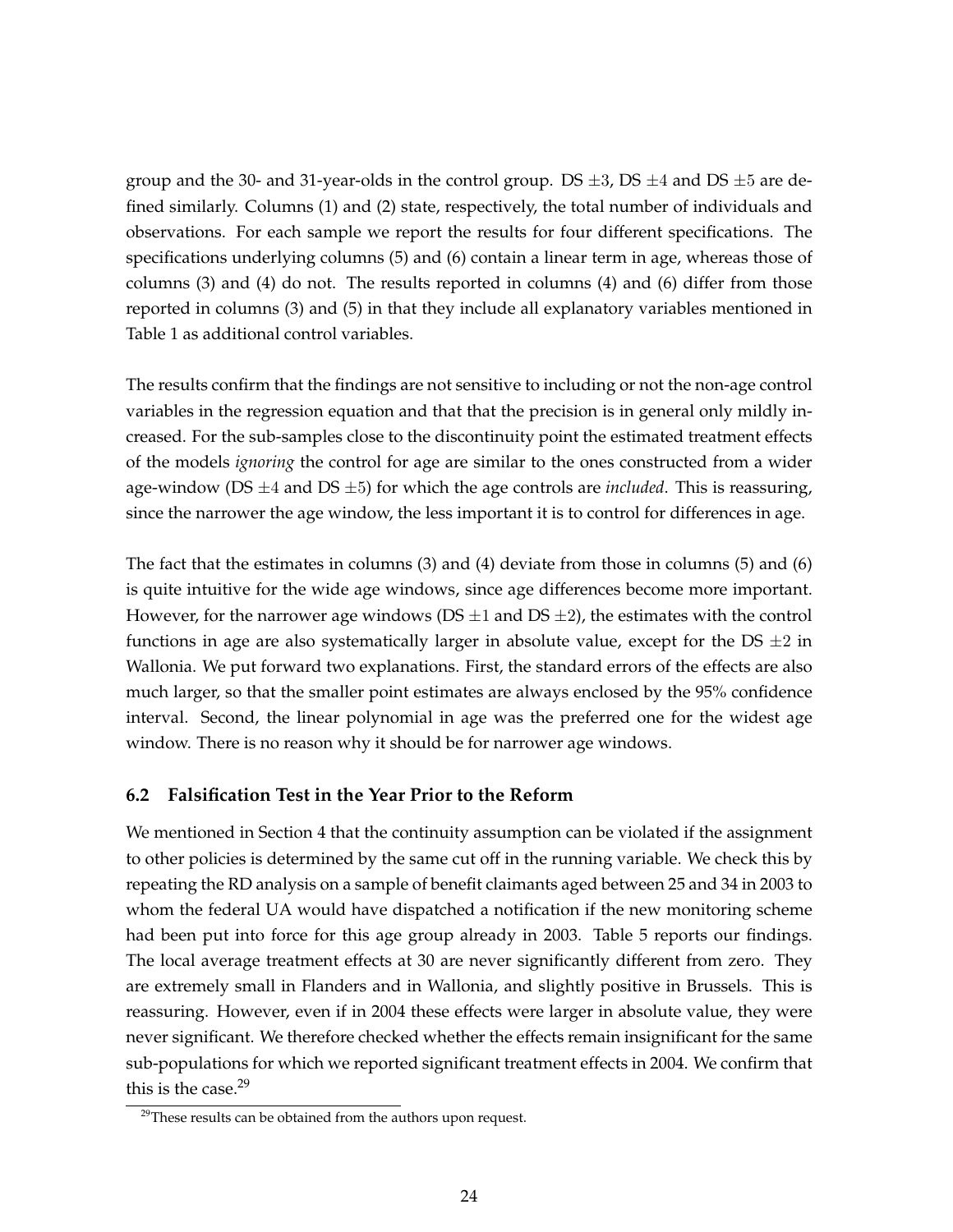Table 5: Falsification Test: RD-Estimates† in the Year Prior to the Reform, 2003

|                  | <b>Brussels</b> |         |         | Flanders | Wallonia |          |  |
|------------------|-----------------|---------|---------|----------|----------|----------|--|
|                  | 2004            | 2003    | 2004    | 2003     | 2004     | 2003     |  |
| $\alpha(30)$     | $-0.046$        | 0.025   | 0.041   | 0.001    | 0.042    | $-0.005$ |  |
| (standard error) | (0.044)         | (0.037) | (0.034) | (0.030)  | (0.031)  | (0.027)  |  |
| $#$ obs.         | 8076            | 7926    | 15114   | 15252    | 14478    | 15114    |  |
| # indiv.         | 1346            | 1321    | 2519    | 2542     | 2413     | 2519     |  |

† Specification with linear polynomial in age and control variables.

#### **6.3 Testing for Manipulation of the Running Variable**

The RD approach is only valid to the extent that the intended treatment population cannot change it's behavior - "manipulate the running variable" - as to avoid (or to benefit from) the treatment. In this study the running variable, age, can not be manipulated directly, but can be indirectly since assignment to the treatment is not solely based on age, but also on being a benefit claimant for 13 months or more (if one is older than 25). This unemployment duration can be manipulated if the unemployed workers anticipate the dispatch of the notification and leave unemployment even before receiving the notification or postpone this transition.<sup>30</sup> This would reduce, respectively increase, the size of the treated population and change its composition.<sup>31</sup>

We test whether manipulation of the running variable is an issue in three ways. First, since the sample is selected two to three months before dispatch of the notification (cf. Section 3.1), we can verify whether the workers below the age of 30 years already have a higher employment probability than the older group before the treatment, i.e. the moment at which the notification is dispatched. Second, we apply the McCrary's test on the continuity of the density of the running variable.<sup>32</sup> Thirdly, in order to test for composition effects, we test whether the predetermined characteristics (reported in Table 1) are smooth around the cutoff age. Table 6 reports the local average treatment effect on the probability of employment one to two months before dispatch of the notification. The point estimates are very close to zero and never significant. We obtain similar findings if we focus on the sub-groups for which we detected significant treatment effects after dispatch of the notification.<sup>33</sup>

Figure 2 reports for each Region the number of sampled benefit recipients by age (expressed

 $30$ If the treatment is not perceived as a threat, but as a benefit - as it may be for a number of claimants in Brussels - the transition from unemployment may be postponed instead of accelerated.

 $31$ More educated workers, e.g., have more opportunities to leave unemployment as a result of the threat then less educated ones.

 $32$ We can only approximate this density, since we cannot observe the size of the total population at a particular age as measured on July 1, 2004. However, as long as this size does not vary discontinuously with age this shouldn't matter for the test.

<sup>&</sup>lt;sup>33</sup>These results can be obtained from the authors upon request.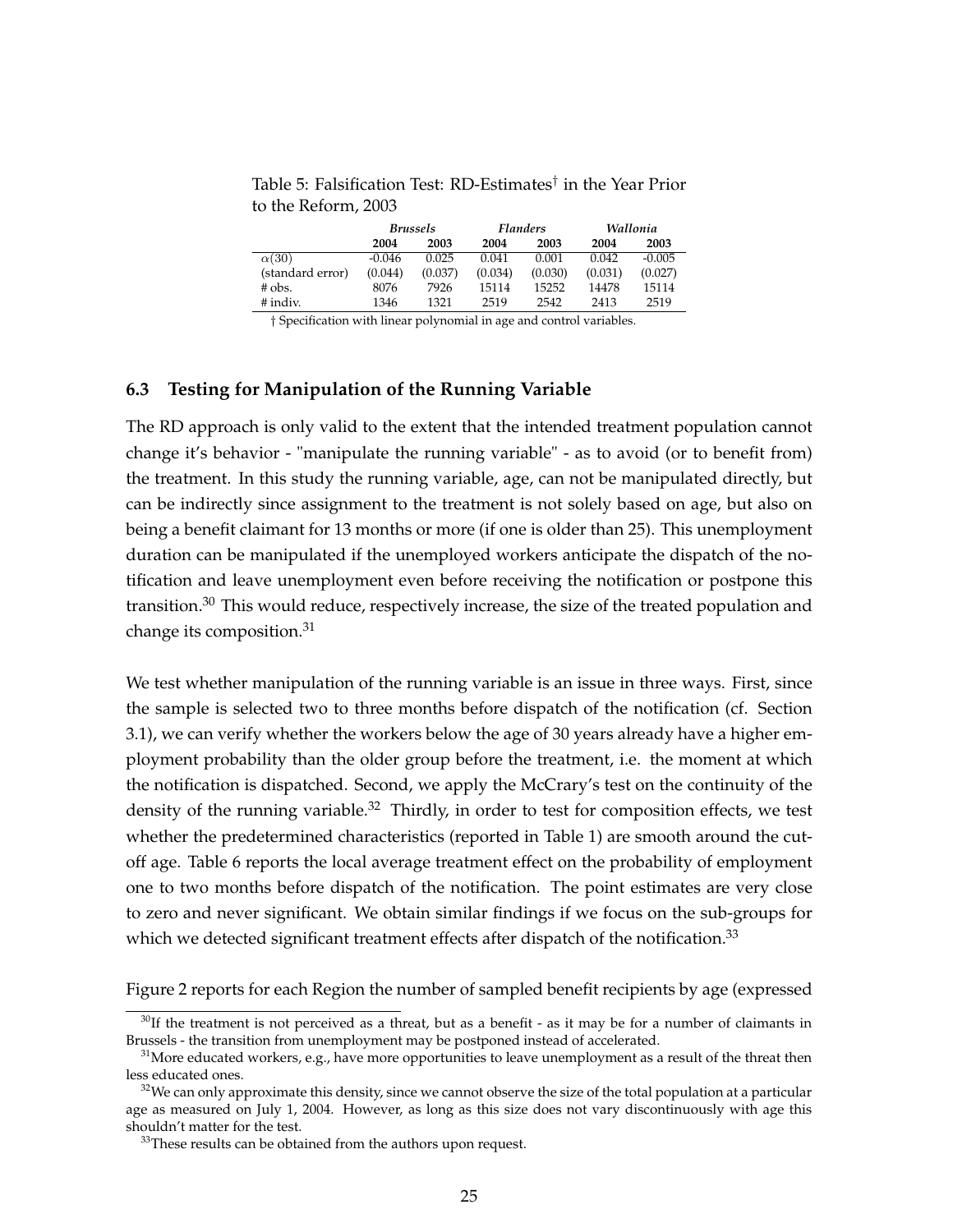Table 6: Anticipation Effects 1 to 2 Months Before the Month of (Potential) Notification†

|                  | <b>Brussels</b> |         |          | Flanders | Wallonia |         |  |
|------------------|-----------------|---------|----------|----------|----------|---------|--|
|                  | (1)             | (2)     | (1)      | (2)      | (1)      | (2)     |  |
| $\alpha(30)$     | 0.003           | 0.001   | $-0.025$ | $-0.023$ | 0.002    | 0.008   |  |
| (standard error) | (0.022)         | (0.022) | (0.019)  | (0.018)  | (0.017)  | (0.016) |  |
| $#$ obs.         | 4572            | 4572    | 9423     | 9423     | 8478     | 8478    |  |
| $#$ indiv.       | 1524            | 1524    | 3141     | 3141     | 2826     | 2826    |  |
| Controls         | Nο              | Yes     | Nο       | Yes      | No       | Yes     |  |

† Specification with linear polynomial in age.

in months) around the point of discontinuity at 360 months (= 30 years). We cannot discern any discontinuity. This finding is confirmed in a formal regression analysis, reported in the first line of Table A-1 in the Appendix. This table also reports the local average treatment effects for all the predetermined variables reported in Table 1. Apart from the variables "men" and "lower secondary education" in Flanders and "cohabitant" in Wallonia, none of the point estimates are significantly different from zero at a P-level of 10%. We are therefore confident that the smoothness assumption is satisfied and that the composition is not affected prior to the sampling date.

#### **6.4 Testing for Substitution Effects**

In the RD analysis we implicitly assume that the members of the control group are not affected by the treatment and that the members of the treatment group are only affected by their own treatment and not by the treatment of others: it is assumed that external treatment effects are absent. This assumption is violated if the notification and the specific counseling induces substitution. For instance, it is possible that notified (and/or counseled) benefit claimants are hired at the expense of the non-notified ones. If so, the estimates of the local average treatment effect on the basis of the RD analysis is biased upwards, since part of the difference between the treated and the controls is induced by the lower employment rate of the controls. The treatment effect can also be downward biased. For instance, it is possible that benefit recipients older than 30 years in Wallonia have also benefited from the enhanced supply of counseling and training.

To test for the presence of substitution effects, we follow Leuven and Oosterbeek (2004) by assuming that benefit recipients who are at least 10 years older than the treated population are not affected by the policy reform. In addition, we assume that, in the absence of the policy reform, the profile of the employment probability with age for the group aged between 30 and 34 would have undergone a parallel shift between 2003 and 2004 of the same size as the one observed for the group aged between 39 and 43 years, at least 10 years older than the the treated population aged between 25 and  $29<sup>34</sup>$  With these assumptions the external

 $34$ This corresponds to Assumptions 1c and 2c in Leuven and Oosterbeek (2004).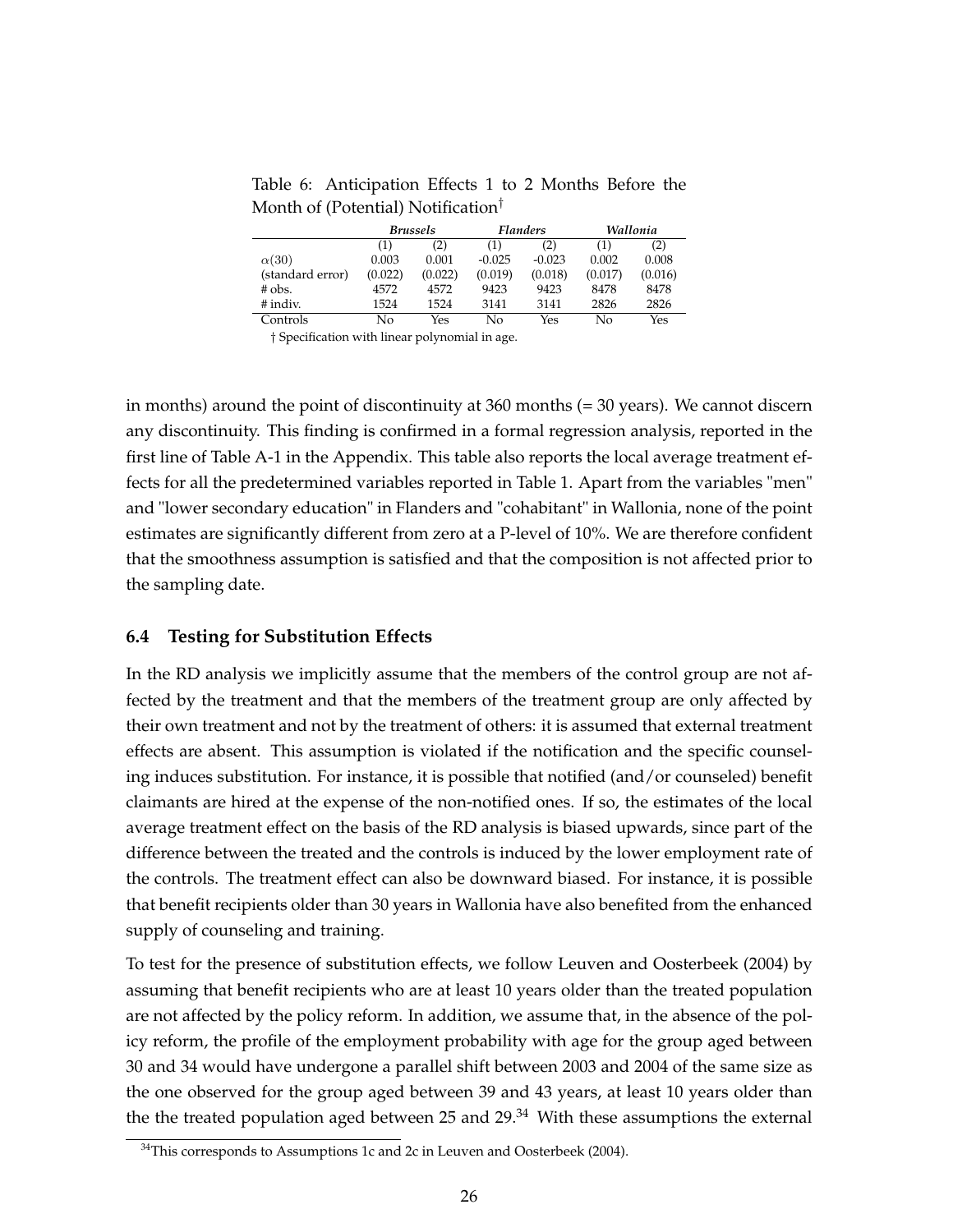

Figure 2: Testing the Continuity of the Running Variable: The Number of Individuals by Age (in Months)

treatment effect of the threat of monitoring (possibly combined with intensified counseling) can be estimated by a difference-in-differences (DID) estimator. The assumption that the shift in the age-employment profile of the claimants aged between 30 and 34 corresponds to the one observed among the 39-43-year-olds can be challenged: Economic conditions were improving between 2003 and 2004 and the hiring rate of the young is generally more sensitive to the business cycle than of the older workers. The estimates of the substitution effects should therefore be considered as an upper bound. In Table 7 we report these DID estimates for an increasingly wide age window of untreated benefit recipients: We first consider the external treatment effect on the 30-year-olds, subsequently on the 30-31-year-olds, and so on, widening the interval each time by one year until we attain the 30-34 year age group. If substitution effects decrease with age, the estimates should decelerate towards zero the wider is the interval. On the other hand, the sensitivity of the age-employment profile to the business cycle should be less biased upwards the wider the age interval.

The reported point estimates are never significantly different from zero. In Brussels and Wallonia they are nearly all positive and more so the wider is the age interval. For these wider intervals we expect the upward bias to be the smallest. As a consequence, substitution is unlikely to be important in these Regions and if any it might rather be positive. On the other hand in Flanders the substitution effect is mostly negative, especially for the wider age-intervals. Consequently, should the threat of monitoring induce any employment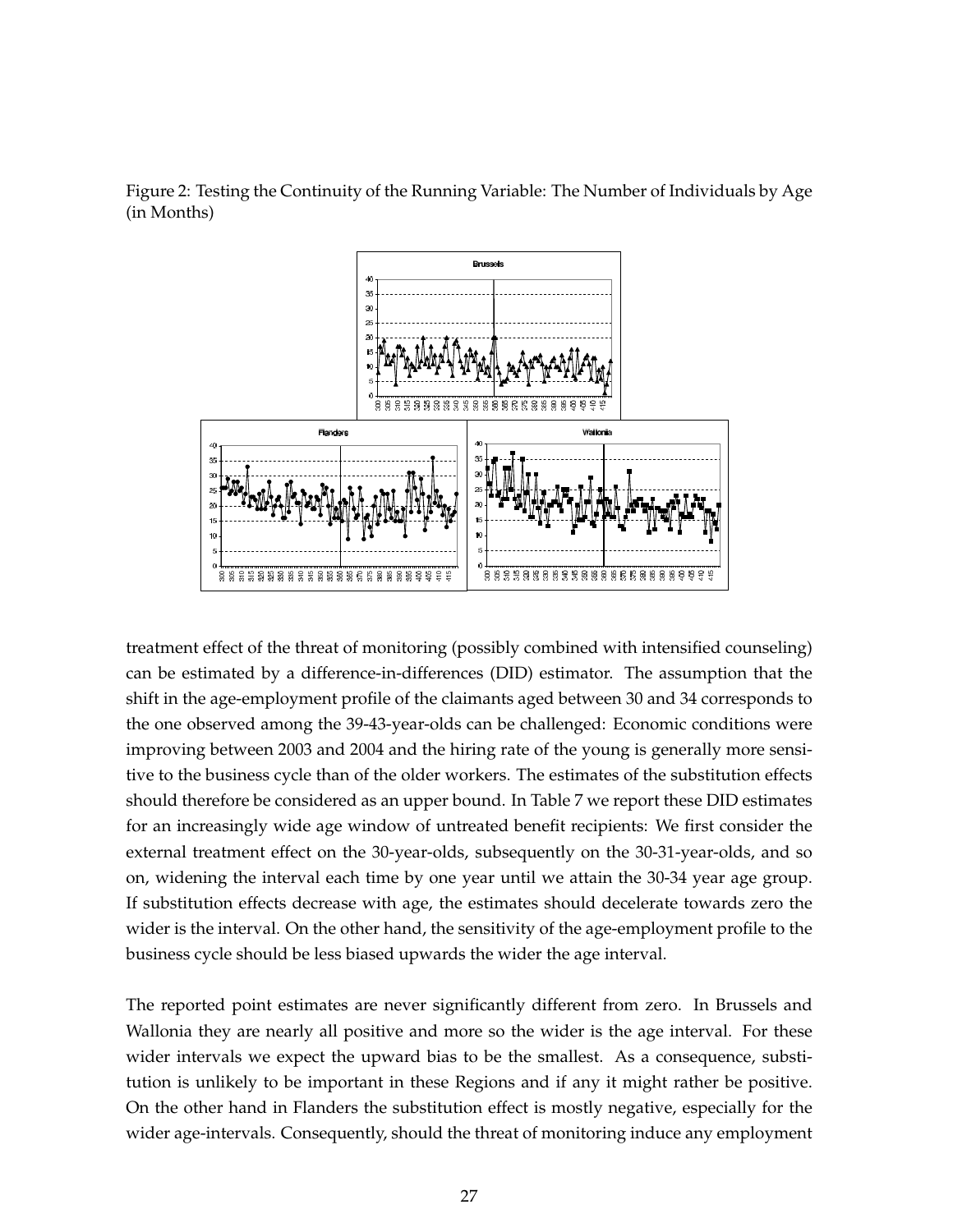| Age group        | <b>Brussels</b> | <b>Flanders</b> | Wallonia |
|------------------|-----------------|-----------------|----------|
| 30               | 0.012           | $-0.025$        | $-0.015$ |
| (standard error) | (0.052)         | (0.037)         | (0.036)  |
| $#$ obs.         | 5718            | 15078           | 11934    |
| # indiv.         | 953             | 2513            | 1989     |
| $30 - 31$        | 0.004           | 0.003           | 0.019    |
| (standard error) | (0.038)         | (0.029)         | (0.027)  |
| $#$ obs.         | 7290            | 17646           | 14604    |
| # indiv.         | 1215            | 2941            | 2434     |
| $30 - 32$        | 0.029           | $-0.004$        | 0.013    |
| (standard error) | (0.033)         | (0.025)         | (0.024)  |
| # obs.           | 8742            | 20478           | 17220    |
| # indiv.         | 1457            | 3413            | 2870     |
| $30 - 33$        | 0.031           | $-0.026$        | 0.022    |
| (standard error) | (0.031)         | (0.023)         | (0.022)  |
| # obs.           | 10194           | 23724           | 19638    |
| # indiv.         | 1699            | 3954            | 3273     |
| 30-34            | 0.027           | $-0.031$        | 0.022    |
| (standard error) | (0.029)         | (0.022)         | (0.021)  |
| # obs.           | 11442           | 26556           | 22014    |
| # indiv.         | 1907            | 4426            | 3669     |

Table 7: Substitution Effects on the Older Benefit Claimants†

† DID estimates with the 39-43 age-group as controls.

of younger workers at the expense of older workers, this is most likely to happen in Flanders. On the other hand, the labor market is much tighter in Flanders than in the two other Regions. Theoretically we expect therefore less substitution in Flanders.

Finally, one could argue that the substitution effects are likely to be more important for the sub-groups for whom we found the highest treatment effects. We therefore verified whether the substitution effects for these groups are significantly different from zero.<sup>35</sup> We retain for this analysis only the widest age window, i.e. the 30-34-year-olds. From this analysis we did not find significant effects for any of the sub-groups and Regions. We therefore conclude that if any substitution occurred, it cannot have been important.

#### **6.5 The Quality of Employment**

The threat of monitoring enhances the employment probability of high educated workers and, if it is combined with intensified counseling and training, other specific groups (women, unemployed people with recent work experience) may also benefit. One may, however, be concerned whether the higher likelihood of employment does not come at the expense of the quality of the job. We provide some partial evidence on the basis of the limited number indicators that are available: the probability of being employed for more than 3 or 6 months<sup>36</sup>

 $35$ The estimation results may be obtained from the authors upon request.

 $36$ As a consequence of the limited observation period, we can only observe this outcome for individuals who are employed not later than, respectively, the  $7^{th}$  and the  $4^{th}$  month after dispatch of the notification.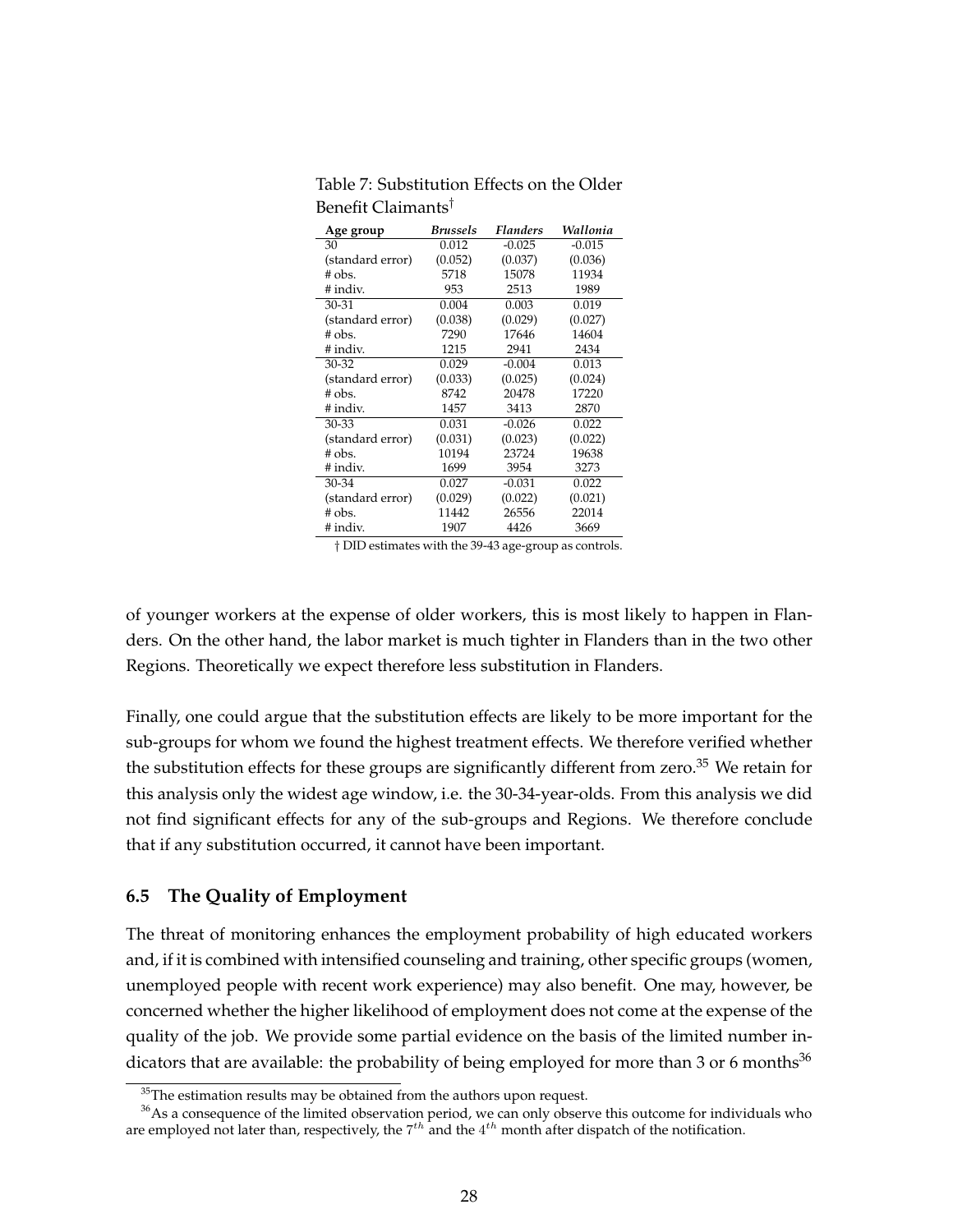|                           | Emploved > 3 months |                 |             |                 | $Emploved > 6$ months |            | Low-wage part-time job |                 |          |
|---------------------------|---------------------|-----------------|-------------|-----------------|-----------------------|------------|------------------------|-----------------|----------|
| Impacts                   | <b>Brussels</b>     | <b>Flanders</b> | Wallonia    | <b>Brussels</b> | <b>Flanders</b>       | Wallonia   | <b>Brussels</b>        | <b>Flanders</b> | Wallonia |
| Reference                 | $-0.087$            | 0.009           | 0.044       | $-0.065$        | 0.036                 | 0.053      | $-0.015$               | 0.002           | $-0.001$ |
| $(s.e.)^{\ddagger}$       | (0.065)             | (0.053)         | (0.054)     | (0.060)         | (0.050)               | (0.051)    | (0.024)                | (0.016)         | (0.017)  |
| Women                     | $0.088**$           | 0.021           | 0.051       | 0.048           | 0.024                 | 0.027      | 0.015                  | 0.001           | $-0.003$ |
| (s.e.)                    | (0.041)             | (0.034)         | (0.032)     | (0.038)         | (0.032)               | (0.030)    | (0.014)                | (0.011)         | (0.011)  |
| H. educ.                  | $-0.027$            | $0.136***$      | 0.066       | $-0.054$        | $0.117***$            | 0.066      | 0.006                  | $0.032***$      | 0.000    |
| $(s.e.)^{\ddagger}$       | (0.060)             | (0.048)         | (0.047)     | (0.058)         | (0.047)               | (0.045)    | (0.015)                | (0.013)         | (0.015)  |
| Single                    | $0.112**$           | 0.046           | 0.024       | 0.055           | 0.040                 | 0.018      | $0.029$ <sup>*</sup>   | 0.016           | $-0.016$ |
| $(s.e.)^{\ddagger}$       | (0.044)             | (0.037)         | (0.035)     | (0.041)         | (0.034)               | (0.033)    | (0.016)                | (0.013)         | (0.013)  |
| Duration                  | $-0.002$            | $-0.002$        | $-0.008***$ | 0.003           | $-0.004$              | $-0.007**$ | $-0.000$               | 0.001           | $-0.000$ |
| $(s.e.)^{\ddagger}$       | (0.004)             | (0.003)         | (0.003)     | (0.003)         | (0.003)               | (0.003)    | (0.001)                | (0.001)         | (0.001)  |
| Interrupt.                | $-0.015$            | 0.050           | $0.099***$  | $-0.048$        | 0.043                 | $0.074$ ** | 0.001                  | $-0.008$        | 0.019    |
| $(s.e.)^{\ddagger}$       | (0.040)             | (0.034)         | (0.033)     | (0.038)         | (0.032)               | (0.031)    | (0.015)                | (0.011)         | (0.011)  |
| Outcome without treatment |                     |                 |             |                 |                       |            |                        |                 |          |
|                           | 0.175               | 0.207           | 0.174       | 0.114           | 0.138                 | 0.121      | 0.016                  | 0.013           | 0.018    |
| $(s.e.)^{\ddagger}$       | (0.021)             | (0.017)         | (0.015)     | (0.019)         | (0.016)               | (0.014)    | (0.008)                | (0.005)         | (0.005)  |
| $#$ obs.                  | 6730                | 12595           | 12065       | 2692            | 5038                  | 4826       | 8076                   | 15114           | 14478    |
| # indiv.                  | 1346                | 2519            | 2413        | 1346            | 2519                  | 2413       | 1346                   | 2519            | 2413     |

Table 8: The Impact on the Quality of Employment†

† Model with treatment interactions and a linear polynomial in age.

‡ s.e. = standard error

\* Significant at the 10% level.

\*\* Significant at the 5% level.

\*\*\* Significant at the 1% level.

and the probability of being employed in a part-time low-wage job in which an income supplement is due (see Section 3.3). In order to focus on the effects of specific groups, we present only the model with interaction effects.

Table 8 reports our findings. First, we find mixed evidence in Flanders. On the one hand, the threat effect induces the high educated workers to enter more stable jobs, since the probability of being employed for more than 3 and 6 months is about as much enhanced as the benchmark indicator. This may follow from the fact that the threat of monitoring only disappears if the worker has been full-time employed for more than 12 months.<sup>37</sup> On the other hand, the probability of part-time employment with income supplement is also higher. This suggests that the threat of monitoring may indeed lead to accepting lower quality jobs. However, further research is needed to confirm this finding.

In Wallonia the employment in low-wage part-time jobs is not stimulated. This can be a consequence of the counseling: the case workers may want to preclude that workers are pushed in lower quality jobs. On the other hand, despite the counseling, the program enhances employment in unstable jobs for women: the effect on the probability of being employed more than 3 or 6 months is no longer significantly different from zero. This may result from the rapid development of subsidized domestic assistance jobs since 2004 in Wallonia. These jobs

 $37$ See the discussion on the definition of unemployment duration used within the AJSB procedure in Section 3.2.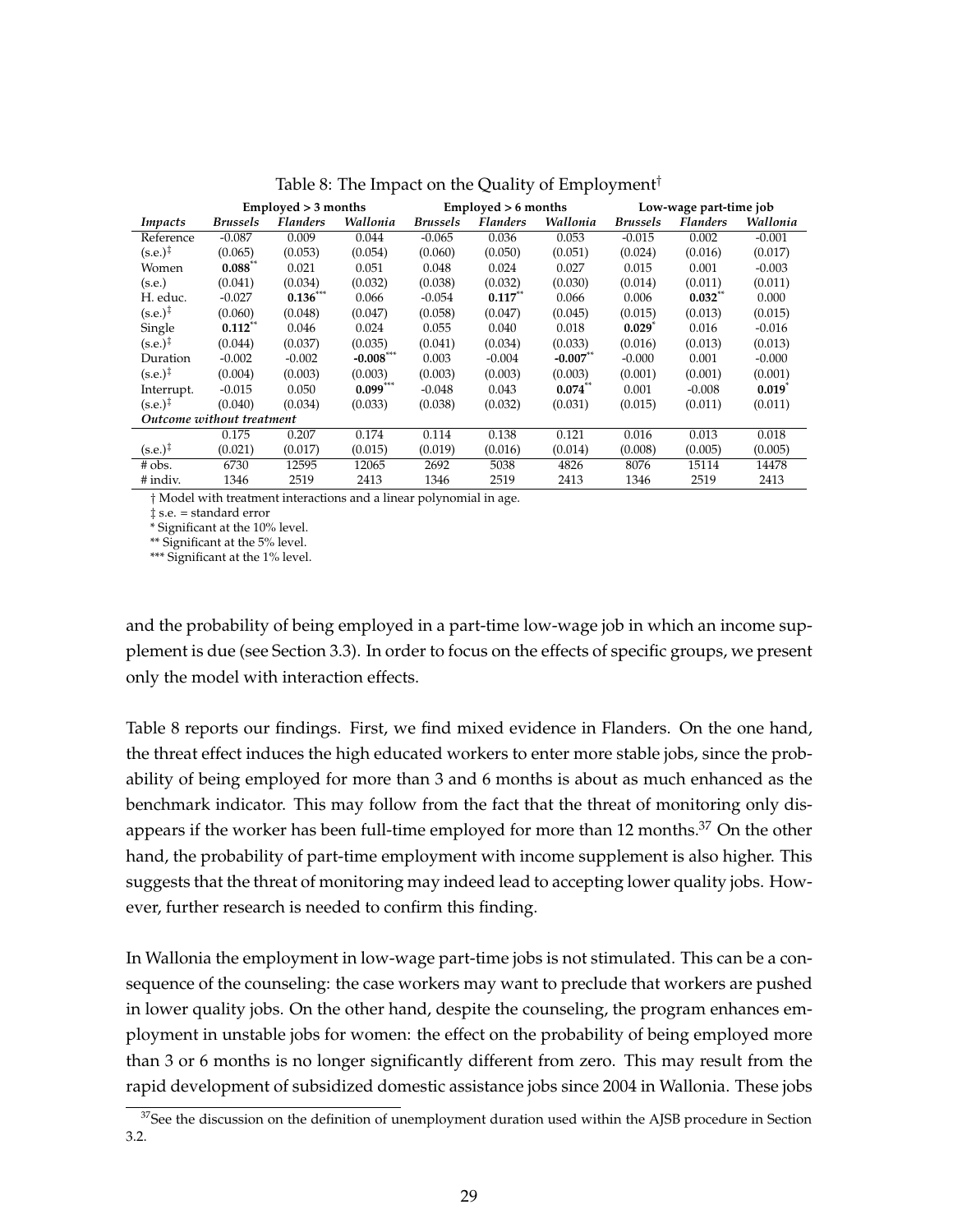are predominantly filled by women and characterized by short-term contracts.

Finally, in Brussels no significant impact is observed on the probability of being employed in the part-time job with income supplement. More importantly, the likelihood of being employed more than 6 months is now no longer significantly negatively affected any group. This is consistent with the theory: It does not make sense to reject job offers with long-term employment prospects as to benefit from the counseling services offered later on.

# **7 Conclusion**

In this paper we estimated the threat effect of intensified monitoring for unemployment benefit claimants close to 30 years old. We find that the pure threat effect only increases the probability of employment of the high educated workers and increasingly so as one approaches the moment at which the monitoring takes place. Since the threat of monitoring remains if one reverts to unemployment within a year, the threat does not seem to enhance employment in unstable jobs. However, the threat of monitoring seems to come at the expense of accepting lower quality jobs: the notification that monitoring will take place induces high educated benefit claimants to more easily accept part-time low-wage jobs.

The appropriate timing of the counseling is essential for the policy to be effective. If the benefit claimants are counseled briefly after being notified that a monitoring interview will take place within eight months, this favors employment for a larger group, in particular for the workers with a recent employment experience and for women. For women this policy only increases the transition to unstable jobs, not to stable ones. If the counseling is announced to take place shortly after the monitoring interview, claimants more reluctantly accept temporary jobs as to benefit from the assistance provided later on.

We conclude that this article has shown that, even if the literature suggests that monitoring itself does not increase the probability of employment, the threat of it (possibly combined with simultaneous counseling) can enhance it, be it for a group of more employable workers and less so for the more disadvantaged. Moreover, we found some indication that the pure threat effect of monitoring induces workers to accept jobs of lower quality, but that this negative effect can be undone by providing appropriate counseling. We must keep in mind, however, that these effects were measured right after the introduction of the policy reform. Threat effects may then have been of a different magnitude than currently, since claimants were uncertain at that time how harsh the monitoring would be.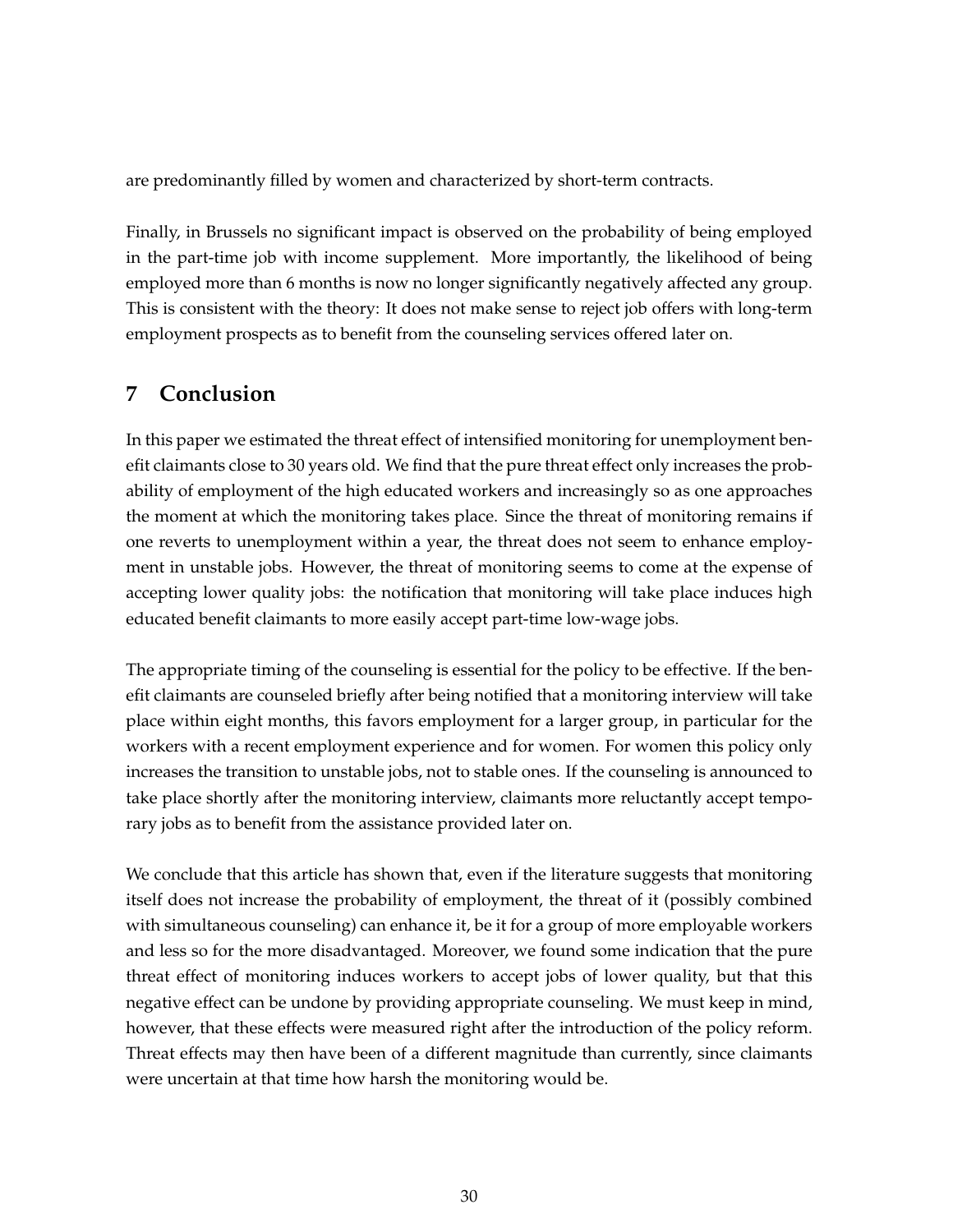# **Appendix**

In this Appendix we present a simple model that allows us to predict the effect of notifying a claimant that a monitoring interview will take place at later date on the evolution of the job-search effort prior to that date. We consider four cases:

- 1. The benchmark model without monitoring;
- 2. The impact of notifying the monitoring;
- 3. The impact of simultaneously counseling notified claimants;
- 4. The impact of announcing that both monitoring and counseling will take place at some future date.

The first model describes the behavior before the 2004 reform has taken place. The three subsequent ones aim at capturing a stylized form of the reforms, respectively in Flanders, Wallonia and Brussels.

#### **A-1 The benchmark model without monitoring**

Consider an unemployed worker claiming benefits b. Assume that claimants accept any proposed job offers<sup>38</sup> and that the job arrival rate is proportional to the job search effort  $s: \lambda(s) = \lambda s$ . Furthermore, assuming that the worker is risk-neutral,  $z$  denotes the instantaneous utility of claiming unemployment benefits, including the value of domestic production and, possibly, undeclared labor income  $(z > b)$ . The cost arising from search effort is  $c(s)$ , where  $c(0) = 0$ ,  $c' > 0$  and  $c'' > 0$ . In the absence of a monitoring scheme and assuming, for simplicity, an infinite time horizon, the continuous time expected lifetime utility of an unemployed worker at time  $t$  is then defined by the following recursive relation:

$$
V_{u0}(t) = \frac{1}{1 + rdt} M_{sx} \{ [z - c(s)]dt + \lambda sdt V_e + (1 - \lambda sdt) V_{u0}(t + dt) \}
$$
 (A-1)

where the subscript 0 stands for the benchmark model without monitoring,  $r$  is the discount rate and  $V_e$  is the expected lifetime utility of an employed worker. We do not specify  $V_e$ , but we just assume that, for all t,  $V_e > V_{u0}(t)$ . This assumption ensures that claimants accept all job offers. Rearranging this relation, dividing by dt and taking the limit for  $dt \to 0$  yields

$$
rV_{u0}(t) = M_a x \{ [z - c(s)] + \lambda s [V_e - V_{u0}(t)] \} + \dot{V}_{u0}(t)
$$
\n(A-2)

The optimal job search effort at time  $t$ ,  $s<sub>0</sub>(t)$ , must satisfy the following equation:

$$
\lambda[V_e - V_{u0}(t)] = c'[s_0(t)] \tag{A-3}
$$

The marginal return to effort is equal to the marginal cost. Since  $V_e > V_{u0}(t)$ , the effort will be strictly positive everywhere. In addition, since all exogenous variables are stationary, the expected lifetime utility and job search effort are constant over time:  $\dot{V}_{u0}(t)=0$  and  $s_0(t)=s_0$ .

<sup>&</sup>lt;sup>38</sup>This is not too strong an assumption. The probability of accepting job offers typically ranges between 90% and 100% (see e.g. Devine, 1988; Wolpin, 1987; van den Berg, 1990).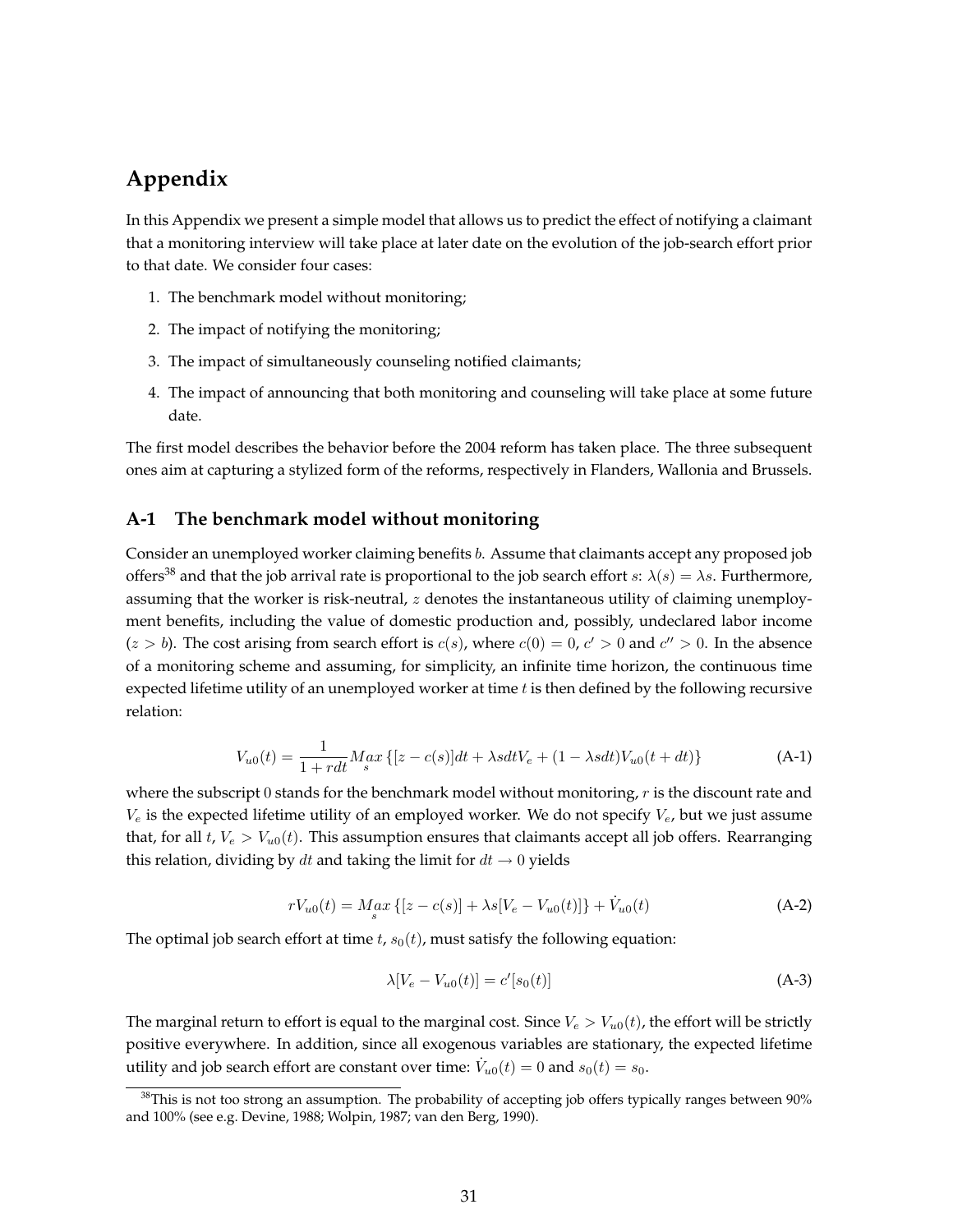#### **A-2 The impact of notifying the monitoring**

Consider now that job search effort is monitored at some future moment  $t = t_m > 0$  and that the worker is notified hereof today, at time  $t = 0$ . We make the simplifying assumption that the monitoring agency observes job search effort without error and that it just requires the level of effort to exceed a certain threshold  $\bar{s}$  at any moment beyond  $t_m: \forall t \geq t_m : s(t) \geq \bar{s}$ .<sup>39</sup> If the level of effort is too low, the worker is sanctioned.

We now consider the impact of the new monitoring scheme on a worker for whom the search requirement is binding. We will show that the monitoring will affect the profile of job search  $s_1(t)$  in the following way: at the moment of notification the job search effort will jump up; subsequently, it will rise gradually until the  $t_m$ ; at  $t_m$  it jumps up for a second time to the required level  $\bar{s}$ , at which it remains as long as the monitoring scheme is in force.

We solve the problem by backward induction. First observe that beyond  $t<sub>m</sub>$  the job search effort is fixed at the level of the search requirement and the expected lifetime utility,  $V_{u1}(t)$ , is stationary. Since the search constraint is binding, we must have that approaching  $t_m$  from the right, at  $t = \lim_{dt \to 0} (t_m + dt) \equiv t_m^+$ , the marginal return to job search must be lower than the marginal cost:  $\lambda[V_{e}-V_{u1}(t_m^+)] < c'[s_1(t_m^+)]$ . On the other hand, approaching  $t_m$  from the left, at  $t=\lim_{dt\to 0}(t_m-dt)\equiv t_m^$ the search constraint will not bind and therefore  $\lambda[V_e-V_{u1}(t_m^-)]=c'[s_1(t_m^-)]$ . Since  $V_{u1}(t)$  is a state variable, we have that  $V_{u1}(t_m^-)=V_{u1}(t_m^+).$  Inserting the above mentioned conditions on search effort in this equality yields  $c'[s_1(t_m^-)] < c'[s_1(t_m^+)]$  and therefore  $s(t_m^-) < s(t_m^+) = \bar{s}$ : the job search effort jumps upwards at  $t = t_m$ .

We now prove that job search effort must be increasing as one approaches  $t_m$ . To do so we first show that the expected lifetime utility is strictly decreasing.

**Proposition 1**:  $\forall t \leq t_m : \dot{V}_{u1}(t) < 0$ 

*Proof*:

1.  $\dot{V}_{u1}(t_m^-) < 0$ 

The evolution of  $V_{u1}(t)$  is described by equation (A-2) in which  $V_{u0}(t)$  is replaced by  $V_{u1}(t)$  and s is maximized over a constrained set ( $s \geq \bar{s}$ ) beyond  $t_m$ . At  $t_m$ ,  $\dot{V}_{u1}(t_m) = 0$ , so that

$$
rV_{u1}(t_m) = z - c(\bar{s}) + \lambda \bar{s}[V_e - V_{u1}(t_m)]
$$
\n(A-4)

If we evaluate this expression at the suboptimal search intensity  $\bar{s}$  at any  $t < t_m$ , the following inequality must be satisfied:

$$
rV_{u1}(t) > z - c(\bar{s}) + \lambda \bar{s}[V_e - V_{u1}(t)] + \dot{V}_{u1}(t)
$$
\n(A-5)

 $39$ Manning (2005) makes the same assumption. Since it allows us to reproduce the stylized facts, there is no need for a more complicated assumption.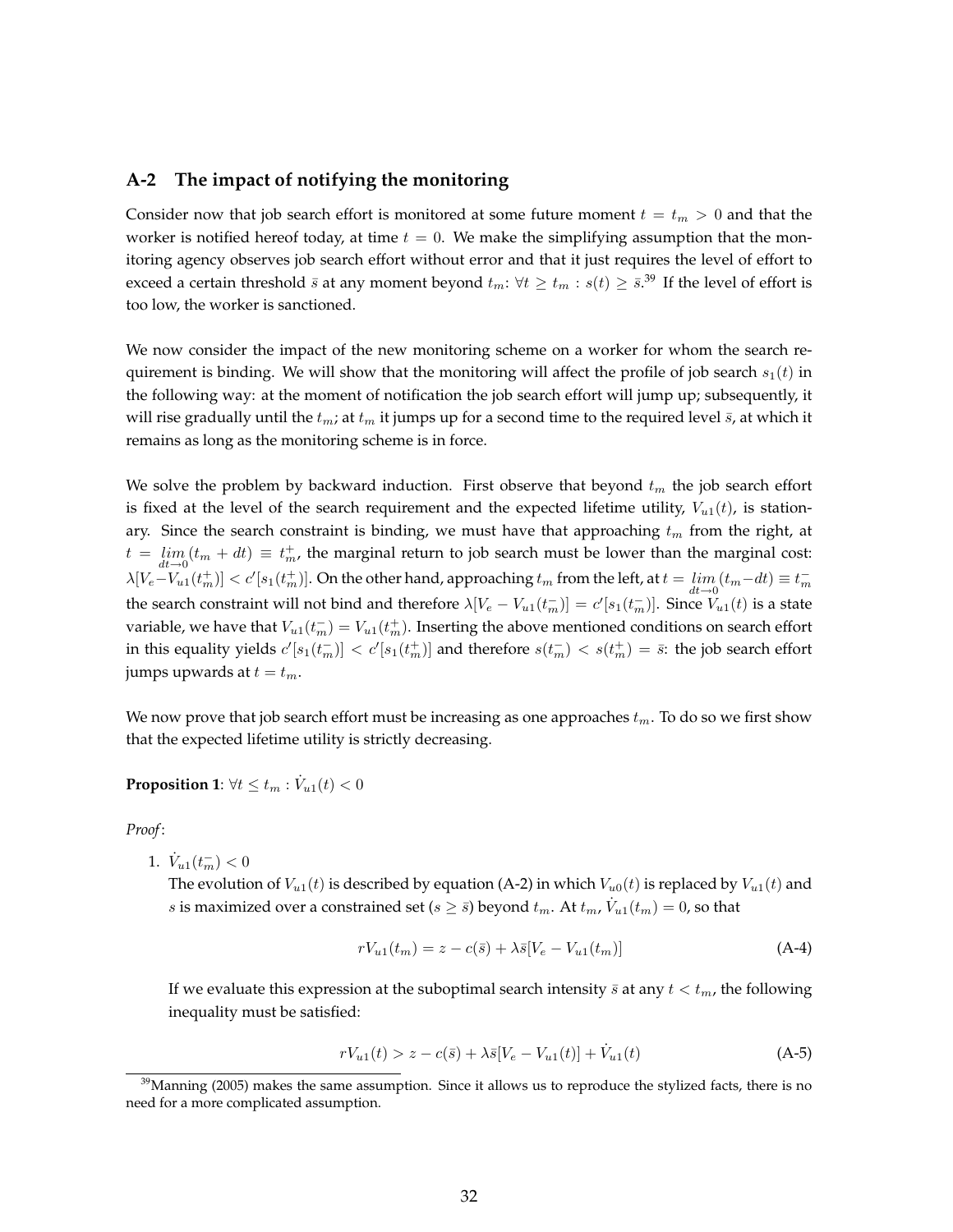Subtracting equation (A-4) from (A-5) yields:

$$
(r + \lambda \bar{s})[V_{u1}(t) - V_{u1}(t_m)] > \dot{V}_{u1}(t)
$$
\n(A-6)

We now prove by contradiction. Suppose that there exists some dt such that, for any  $t \in [t_m$  $dt, t_m$ ],  $\dot{V}_{u1}(t) \geq 0$ . Consequently,  $V_{u1}(t_m - dt) \leq V_{u1}(t_m)$ , but this contradicts the inequality in (A-6), since  $\dot{V}_{u1}(t) \ge 0$  by assumption. Therefore there must exist a dt such that  $\dot{V}_{u1}(t) < 0$  for any  $t \in [t_m - dt, t_m]$ . Taking the limit for  $dt \to 0$  proves that  $\dot{V}_{u1}(t_m^-) < 0$ .

2.  $\forall t < t_m : \dot{V}_{u1}(t) < 0$ 

Following a similar reasoning as above, for any dt and  $d\tau$ , the following inequality must be satisfied:

$$
[r + \lambda s(t_m - dt)][V_{u1}(t_m - dt - d\tau) - V_{u1}(t_m - dt)] \ge \dot{V}_{u1}(t_m - dt - d\tau) - \dot{V}_{u1}(t_m - dt)
$$
 (A-7)

The reasoning is again by contradiction. Choose  $dt$  such that  $\dot{V}_{u1}(t) < 0$  for all  $t \in [t_m - dt, t_m]$ . Suppose that there exists some  $d\tau$  such that, for any  $t \in [t - dt - d\tau, t - dt]$ ,  $\dot{V}_{u1}(t) \geq 0$ . Consequently,  $V_{u1}(t_m - dt - d\tau) \leq V_{u1}(t_m - dt)$ , but this can only satisfy the inequality (A-7) if  $\dot{V}_{u1}(t_m-dt-d\tau) < 0$ , since  $\dot{V}_{u1}(t_m-dt) < 0$ . This contradicts our initial assumption. Therefore there must exist a  $d\tau$  such that  $\dot{V}_{u1}(t) < 0$  for any  $t \in [t_m - dt - d\tau, t_m - dt]$ . Repeating this argument proves the proposition.  $\Box$ 

To derive the evolution of  $s_1(t)$  for  $t \leq t_m$ , we differentiate the first-order condition (A-3) with respect to t:

$$
\forall t \le t_m : \dot{s}_1(t) = -\frac{\lambda \dot{V}_{u1}(t)}{c''[s_1(t)]} > 0 \tag{A-8}
$$

showing that job search effort must be increasing before  $t_m$ . Finally, since the monitoring just imposes a constraint on the unemployed claimant, it must be that  $V_{u0}(0) > V_{u1}(0)$ . Using the first-order condition (A-3), this implies that  $s_0(0) < s_1(0)$ , i.e. that the job search effort jumps upwards at the moment of notification.

#### **A-3 The impact of simultaneously counseling notified claimants**

The model in the previous section captures the stylized features of the monitoring scheme in Flanders. In Wallonia, however, the notification is immediately followed by counseling at the Regional Employment Office. In this section we consider the impact of this additional counseling on job search behavior.

For simplicity, we assume that counseling just increases the effectiveness of job-search:  $\lambda_2 > \lambda$ . The first order condition of optimal job search is therefore given by

$$
\lambda_2[V_e - V_{u2}(t)] = c'[s_2(t)] \tag{A-9}
$$

Counseling increases the returns to job search, so that  $s_2(t) \geq s_1(t)$  for all t. It will therefore also imply that the job search requirement imposed by the monitoring scheme will be binding for a smaller number of workers. The increasing profile in the transition rate to employment should therefore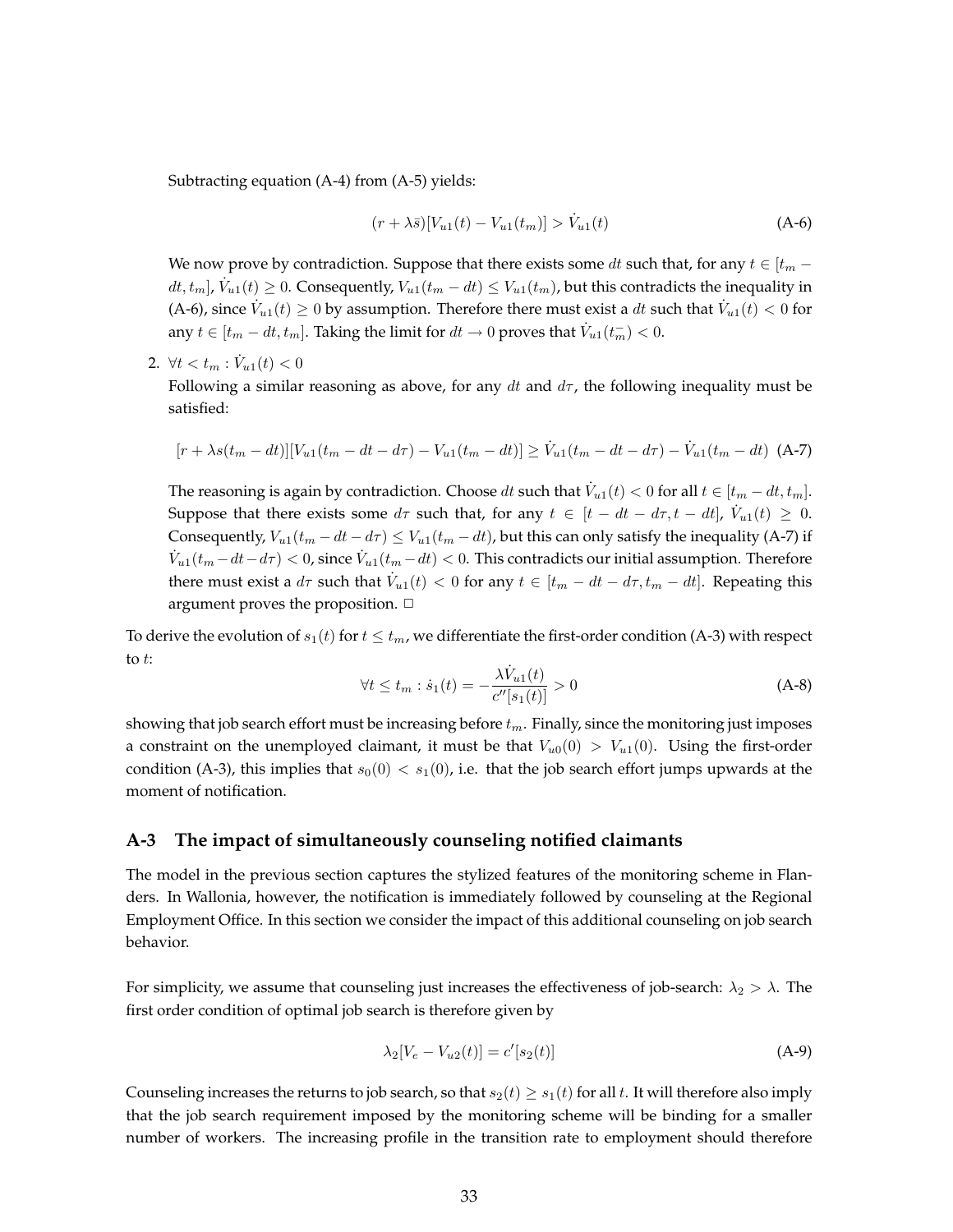be observed for a smaller number of workers, unless participation in other training programs (not modeled) results in a steeper profile.

### **A-4 The impact of announcing that both monitoring and counseling will take place at some future date**

In Brussels shortly after being notified of the future monitoring, the worker is convoked to a collective meeting in which he/she is informed about the workings of the UI scheme. At this meeting, one announces in addition that the claimants will be counseled individually shortly after the first monitoring interview has taken place. In this section, we demonstrate that this announcement may reverse the threat effect of monitoring. Intuitively, the argument goes as follows. In the previous section we have demonstrated that counseling increases the returns to job search and that the worker therefore voluntary intensifies job search. Consequently, the job search requirements will no longer be binding for a number of workers. If so, the prospect of counseling will dominate the threat of monitoring: the worker will be better off after  $t_m$  then before. This will reduce his job search effort before  $t_m$ .

Consider a worker whose job search intensity, as a consequence of counseling, increases above the requirements imposed by the monitoring scheme:  $s_3(t_m) > \bar{s}$ . Denote the expected lifetime utility of this worker by  $V_{u3}(t)$ . Following a similar argumentation to the one in Section 1, we can show that the job search effort should jump upwards at time  $t_m$ . To determine the evolution of  $s(t)$  before  $t_m$ , we first prove the following proposition:

**Proposition 2:**  $\forall t \leq t_m : \dot{V}_{u3}(t) > 0$ 

*Proof*:

Using the first-order conditions (A-3) and (A-9), for the job search intensity, respectively before and after  $t_m$ , one can derive a condition similar to the one defined in equation (A-7):

$$
r[V_{u3}(t_m^+ - d\tau) - V_{u3}(t_m^+ - dt - d\tau)] \geq [c'[s_3(t_m^+ - d\tau)] - c'[s_3(t_m^+ - dt - d\tau)]] s_3(t_m^+ - d\tau) + \dot{V}_{u3}(t_m^+ - d\tau) - \dot{V}_{u3}(t_m^+ - dt - d\tau)
$$
 (A-10)

Consider first  $d\tau = 0$  and assume that  $\dot{V}_{u3}(t) \leq 0$  for all  $t \in [t_m - dt, t_m]$ . In this case the above inequality (A-10) cannot be satisfied, since then  $V_{u3}(t_m^+) \leq V_{u3}(t_m^+-dt)$ , but also  $\dot{V}_{u3}(t_m^+)=0$  and  $c'[s_3(t_m^+)] > c'[t_m - dt]$ , a contradiction. Consequently, there must exist some  $d\tau > 0$  such that  $\dot{V}_{u3}(t) > 0$  for all  $t \in [t_m - d\tau, t_m]$ .

Assume now that there exists a  $dt > 0$  such that  $\dot{V}_{u3}(t) \leq 0$  for all  $t \in [t_m - dt - d\tau, t_m - d\tau]$ . This contradicts again the above inequality, since (a) it implies that  $V_{u3}(t_m^+ - d\tau) \leq V_{u3}(t_m^+ - dt - d\tau)$ , which in turn by (A-9) implies that  $c'[s_3(t^+_m-d\tau)]\geq c'[s_3(t^+_m-dt-d\tau)$  and (b)  $\dot{V}_{u3}(t-d\tau)>0$ , so that (A-10) can only be satisfied if  $\dot{V}_{u3}(t_m - dt - d\tau) > 0$ , a contradiction. Repeating this argument proves that  $\dot{V}_{u3}(t) > 0$  for  $t < t_m$ .

Inserting this in (A-8) in which we replace the sub-indices "1" to "3", it follows that the job-search intensity must decrease for all  $t < t_m$ . In addition, since the counseling increases the welfare of the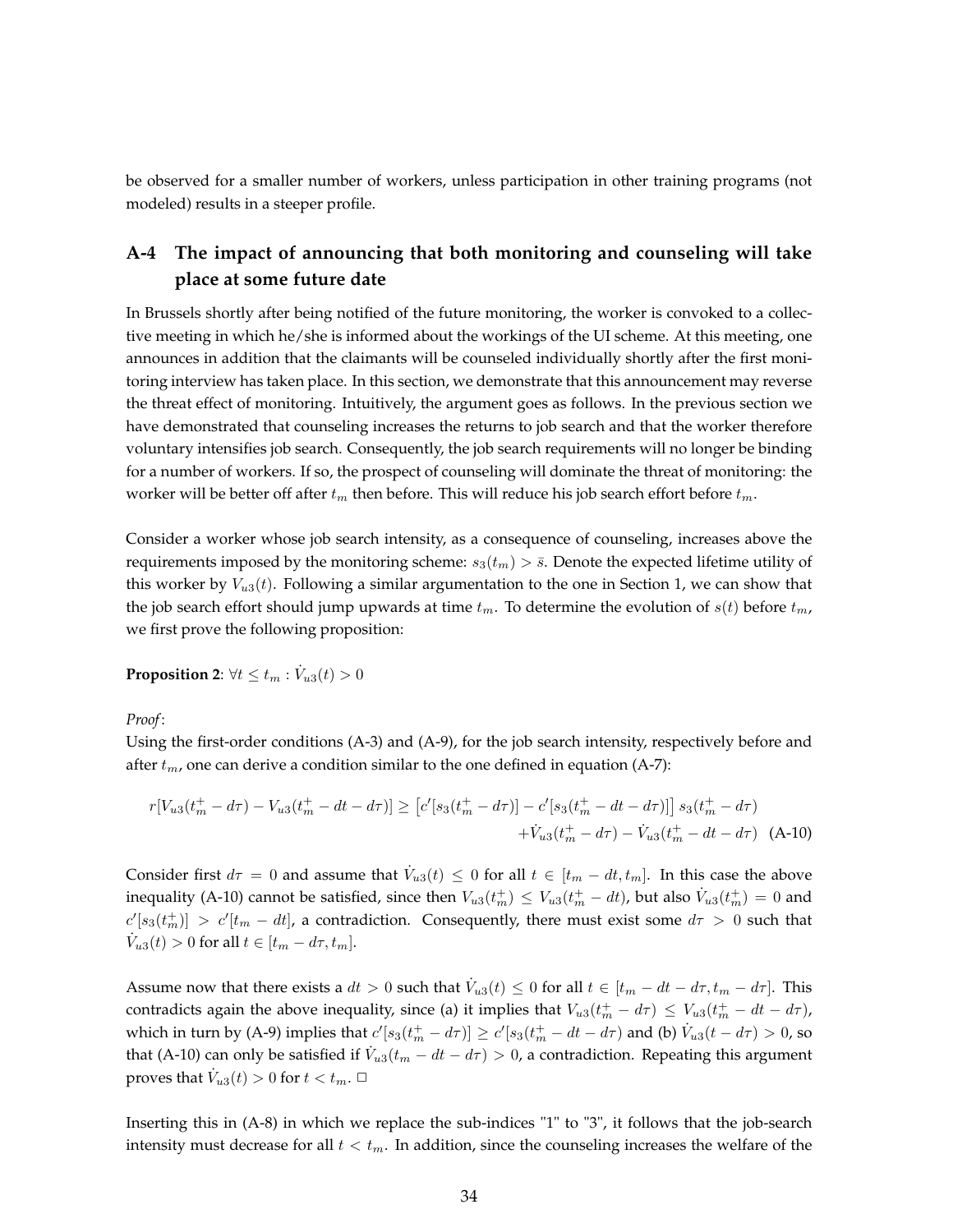Figure A-1: The Evolution of Job-Search Effort



unemployed worker,  $V_{u3}(0) > V_{u0}(0)$ , it follows from (A-3), in which we replace the sub-index appropriately, that job search effort falls discontinuously at the moment at which the worker is informed that he will be counseled (and monitored) at time  $t_m$ :  $s_3(0) < s_0(0)$ . Consequently, the employment probability of this worker decreases relative to the pre-reform level until  $t_m$ , after which it will increase to a higher level. This profile will not be observed for all workers, however. All depends on the perceived quality of the the counseling relative to the stringency of the job search requirements. The latter can compensate or dominate the former, implying respectively no or a positive effect on the employment probability prior to  $t_m$ .

Figure A-1 summarizes the time-paths of the job-search effort  $s(t)$  from the moment of dispatch of the notification letter  $t = 0$  to the moment  $t = t_m$  of the monitoring (and possibly counseling) for the cases considered in this Appendix. Note that qualitatively the evolution of  $s_2(t)$  corresponds to that of  $s_1(t)$ .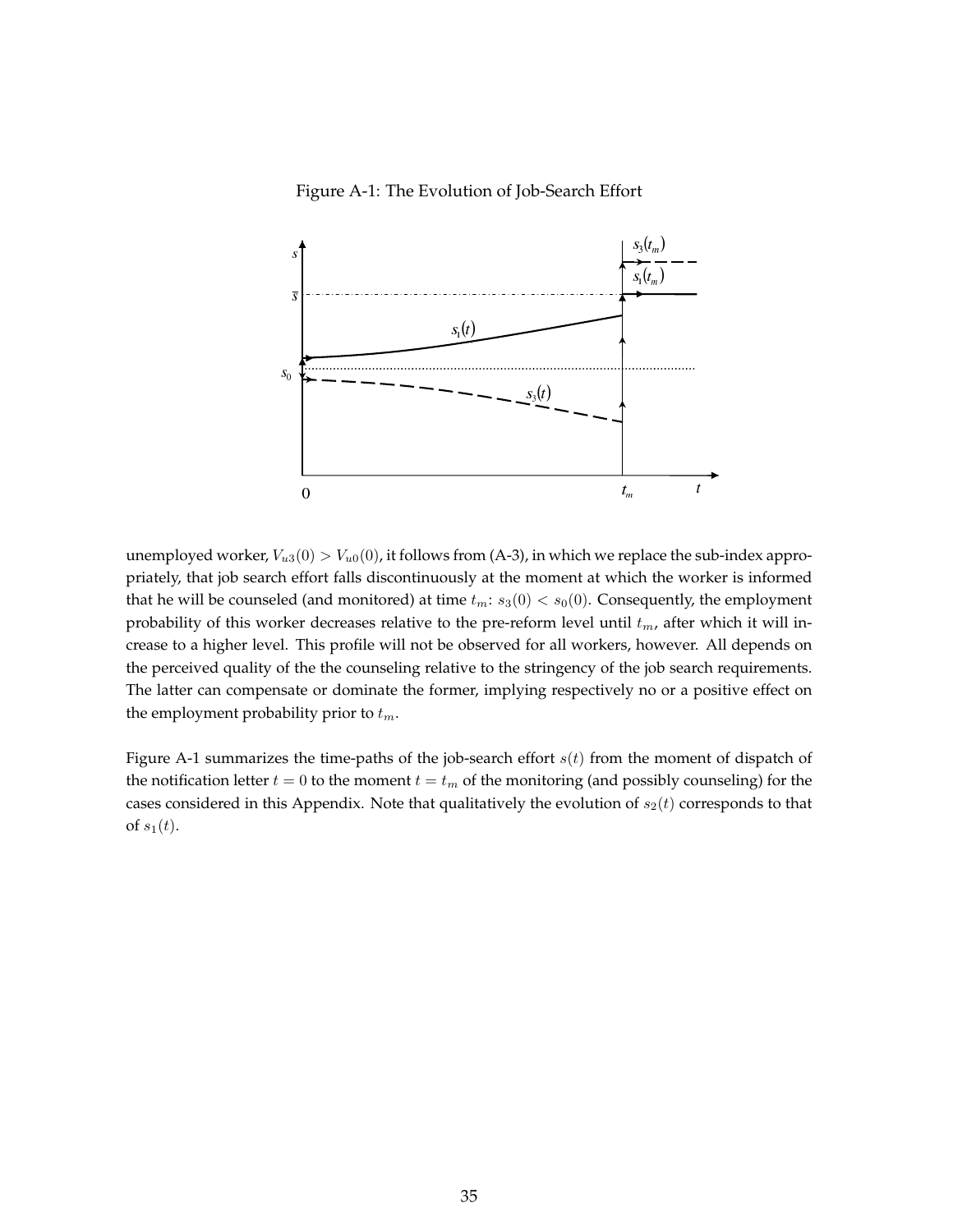|                                           | <b>Brussels</b> |         | <b>Flanders</b>       |         | Wallonia              |         |
|-------------------------------------------|-----------------|---------|-----------------------|---------|-----------------------|---------|
| Variables                                 | Coefficient     | (s.e.)  | Coefficient           | (s.e.)  | Coefficient           | (s.e.)  |
| # individuals by age-group <sup>(a)</sup> | 2,061           | (1.507) | 1,022                 | (1.707) | $-1,777$              | (1.746) |
| <b>Sex</b>                                |                 |         |                       |         |                       |         |
| men                                       | $-0.047$        | (0.054) | $-0.062$ <sup>*</sup> | (0.037) | 0.041                 | (0.036) |
| women                                     | 0.047           | (0.047) | 0.061                 | (0.038) | $-0.041$              | (0.036) |
| Nationality                               |                 |         |                       |         |                       |         |
| Belgian                                   | 0.015           | (0.050) | 0.003                 | (0.025) | $-0.026$              | (0.032) |
| EU15 (excluding Belgian)                  | $-0.016$        | (0.037) | $-0.001$              | (0.016) | 0.023                 | (0.026) |
| Others                                    | 0.001           | (0.043) | $-0.002$              | (0.022) | 0.003                 | (0.015) |
| <b>Schooling level</b>                    |                 |         |                       |         |                       |         |
| primary                                   | $-0.061$        | (0.037) | $-0.037$              | (0.031) | 0.022                 | (0.038) |
| lower secondary                           | 0.033           | (0.044) | $0.082$ **            | (0.035) | 0.024                 | (0.033) |
| upper secondary                           | $-0.054$        | (0.055) | $-0.012$              | (0.040) | $-0.042$              | (0.041) |
| higher education                          | 0.057           | (0.045) | $-0.035$              | (0.037) | $-0.000$              | (0.032) |
| other studies                             | 0.024           | (0.050) | 0.002                 | (0.003) | $-0.003$              | (0.020) |
| Category                                  |                 |         |                       |         |                       |         |
| head of household                         | $-0.052$        | (0.053) | 0.042                 | (0.035) | 0.043                 | (0.037) |
| single                                    | 0.020           | (0.052) | $-0.009$              | (0.033) | 0.035                 | (0.035) |
| cohabitant                                | 0.032           | (0.052) | $-0.032$              | (0.040) | $-0.067$ <sup>*</sup> | (0.038) |
| Type of entitlement                       |                 |         |                       |         |                       |         |
| work experience                           | 0.060           | (0.040) | $0.007^{(b)}$         | (0.019) | 0.029                 | (0.033) |
| school-leaver                             | $-0.060$        | (0.039) | $-0.007^{(b)}$        | (0.019) | $-0.029(c)$           | (0.031) |
| Participation in training                 | 0.001           | (0.023) | 0.026                 | (0.024) | $-0.031$              | (0.025) |
| UI duration in months                     | $-0.301$        | (0.728) | 0.622                 | (0.481) | $-0.221$              | (0.500) |
| <b>Recent UI interruption</b>             | 0.021           | (0.064) | $-0.021$              | (0.037) | 0.026                 | (0.035) |
| Unemployment rate by district             |                 |         | 0.092                 | (0.146) | $-0.162$              | (0.428) |
| Number of observations                    | 1346            |         | 2519                  |         | 2413                  |         |

Table A-1: Local Average Treatment Effects of the Predetermined Variables and of the Number of Individuals by Age Class†

† Model with a linear polynomial in age, unless specified otherwise. To allow for specification error induced by the grouping of age in monthly intervals, we adjust the standard errors for clustering within these groups (Lee and Card, 2006).

(a) Age measured in months. This approximates McCrary's test on the continuity of the density of the running variable.

(b)  $3^{rd}$  degree polynomial in age.

(c)  $2^{nd}$  degree polynomial in age.

\* Significant at the 10% level.

\*\* Significant at the 5% level.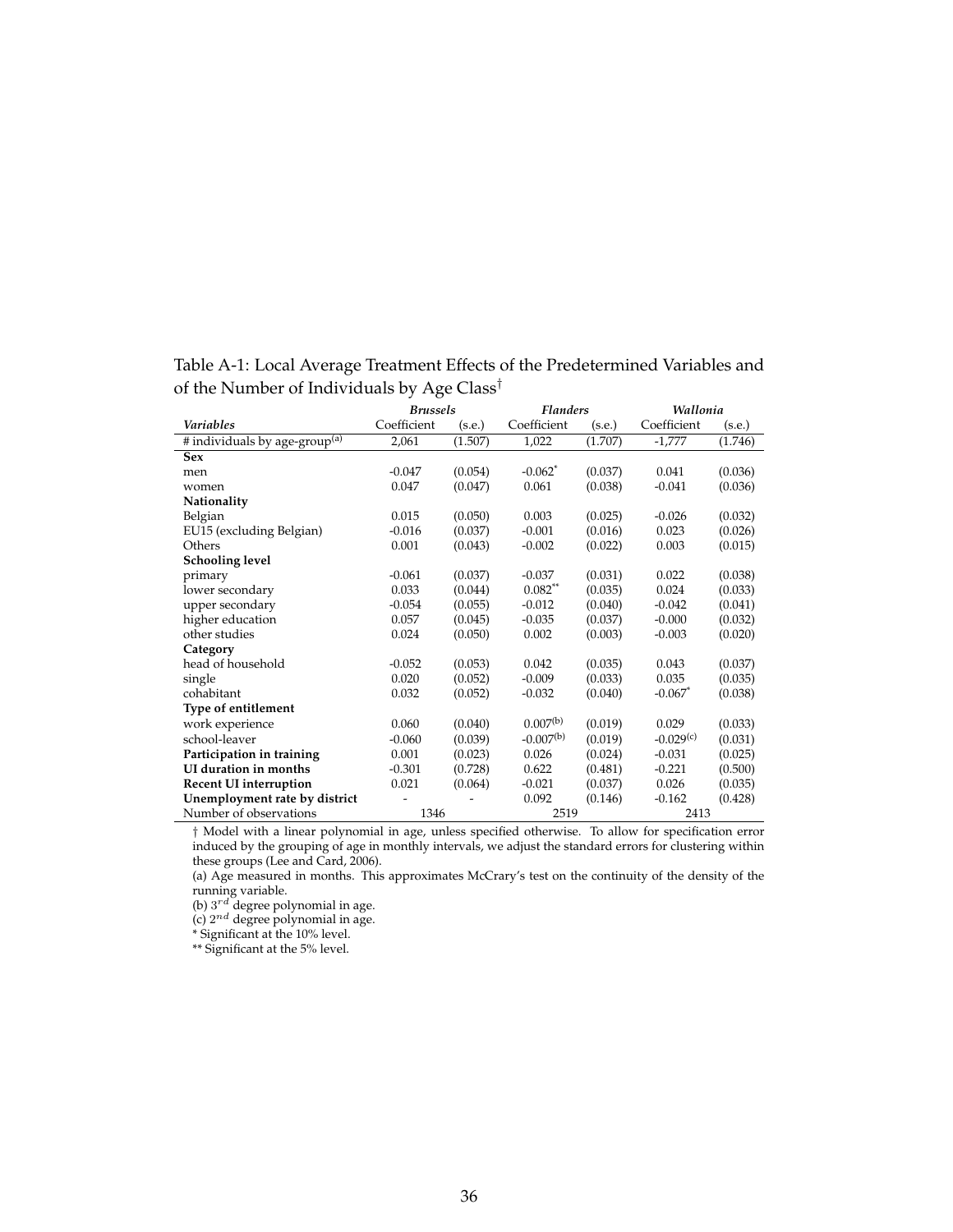# **References**

- Abbring, J. H., G. J. van den Berg, and J. C. van Ours (2005) 'The Effect of Unemployment Insurance Sanctions on the Transition Rate from Unemployment to Employment.' *The Economic Journal* 115(505), 602–630
- Ashenfelter, O., D. Ashmore, and O. Deschênes (2005) 'Do Unemployment Insurance Recipients Actively Seek Work? Evidence from Randomized Trials in Four U.S. States.' *Journal of Econometrics* 125(1-2), 53–75
- Black, D. A., J. A. Smith, M.C. Berger, and B.J. Noel (2003) 'Is the Threat of Reemployment Services More Effective than the Services Themselves? Evidence from Random Assignment in the UI System.' *American Economic Review* 93, 1313–1327
- Blundell, R., M. Costa Dias, C. Meghir, and J. Van Reenen (2004) 'Evaluating the Employment Impact of a Mandatory Job Search Program.' *Journal of the European Economic Association* 2, 569–606
- Boone, J., P. Fredriksson, B. Holmlund, and J. van Ours (2001) 'Optimal Unemployment Insurance with Monitoring and Sanctions.' Discussion Paper 85, Tilburg: CentER , Tilburg University
- Campbell, D. (1969) 'Reforms as Experiments.' *American Psychologist* XXIV, 409–429
- Cockx, B., A. Defourny, M. Dejemeppe, and B. Van der Linden (2007) *Le nouveau système de suivi des chômeurs* (Louvain-la-Neuve)
- Cockx, B., and J. Ries (2004) 'The Exhaustion of Unemployment Benefits in Belgium. Does it Enhance the Probability of Employment?' Discussion Paper No. 1177, Bonn: IZA
- Crépon, B., M. Dejemeppe, and M. Gurgand (2006) 'Counselling the Unemployed: Does it Lower Unemployment Duration and Recurrence?' *mimeo*, Paris and Louvain-la-Neuve: CREST and Department of Economics, Université catholique de Louvain
- Devine, T. (1988) 'Arrival versus Acceptance: The Source of Variation in Reemployment Rates Across Demographic Groups.' Working Paper, Pensylvania State University
- Dolton, P., and D. O'Neill (1995) 'The Impact of Restart on Reservation Wages and Long Term Unemployment.' *Oxford Bulletin of Economics and Statistics* 57, 451–470
- (1996) 'Unemployment Duration and the Restart Effect: Some Experimental Evidence.' *The Economic Journal* 106(435), 387–400
- Forslund, A., and O. Nordström Skans (2006) 'Swedish Youth Labour Market Policies Revisited.' Working Paper 2006:6, Uppsala: IFAU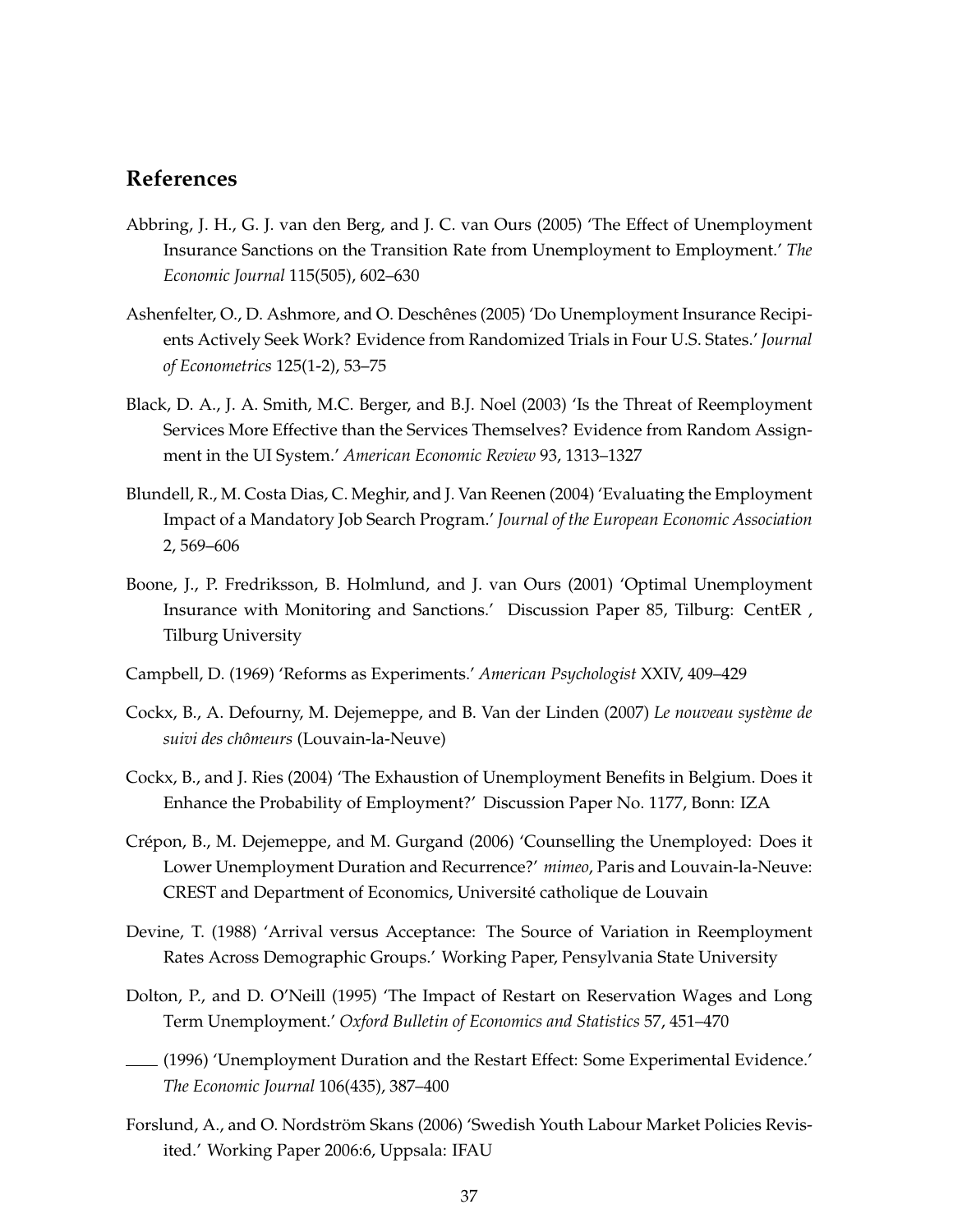- Fredriksson, P., and B. Holmlund (2006) 'Improving Incentives in Unemployment Insurance: A Review of Recent Research.' *Journal of Economic Surveys* 20(3), 357–386
- Geerdsen, L. P. (2006) 'Is there a Threat Effect of Labour Market Programmes? A Study of ALMP in the Danish UI System.' *The Economic Journal* 116, 738–750
- Geerdsen, L. P., and A. Holm (2007) 'Duration of UI Periods and the Perceived Threat Effect from Labour Market Programmes.' *forthcoming in Labour Economics*
- Gorter, C., and G.R.J. Kalb (1996) 'Estimating the Effect of Counseling and Monitoring the Unemployed Using a Job Search Model.' *Journal of Human Resources* 31, 590–610
- Graversen, B. K., and J. C. van Ours (2006) 'How to Help Unemployed to Find Jobs Quickly: Experimental Evidence from a Mandatory Activation Program.' Discussion Paper No. 2504, Bonn: IZA
- Hägglund, P. (2006) 'Are there Pre-Programme Effects of Swedish Active Labour Market Policies? Evidence from Three Randomised Experiments.' Working Paper 2006:2, Uppsala: IFAU
- Hahn, J., P. Todd, and W. van der Klaauw (2001) 'Identification and Estimation of Treatment Effects by Regression Discontinuity Design.' *Econometrica* 63(3), 201–209
- Klepinger, D. H., T.R. Johnson, and J.M. Joesch (2002) 'Effects of Unemployment Insurance Work Search Requirements: The Maryland Experiment.' *Industrial and Labor Relations Review* 56(1), 3–22
- Klepinger, D. H., T.R. Johnson, J.M. Joesch, and J.M. Benus (1997) *Evaluation of the Maryland Unemployment Insurance Work Search Demonstration* (Seattle and Bethesda: Batelle Memorial Instiute and Abt Associates Inc.)
- Kluve, J. (2006) 'The Effectiveness of European Active Labor Market Policy.' Discussion Paper No. 2018, Bonn: IZA.
- Lee, D. S., and D. Card (2006) 'Regression Discontinuity Inference with Specification Error.' NBER Technical Working Paper No. 322, Cambridge: National Bureau of Economic Research
- Lemieux, T., and K. Milligan (2006) 'Incentive Effects of Social Assistance: A Regression Discontinuity Approach.' Analytical Studies Branch Research Paper Series 11F0019MIE No. 280, Ottawa: Business and Labour Market Analysis, Statistics Canada
- Leuven, E., and H. Oosterbeek (2004) 'Evaluating the Effect of Tax Deductions on Training.' *Journal of Labor Economics* 22(2), 461–488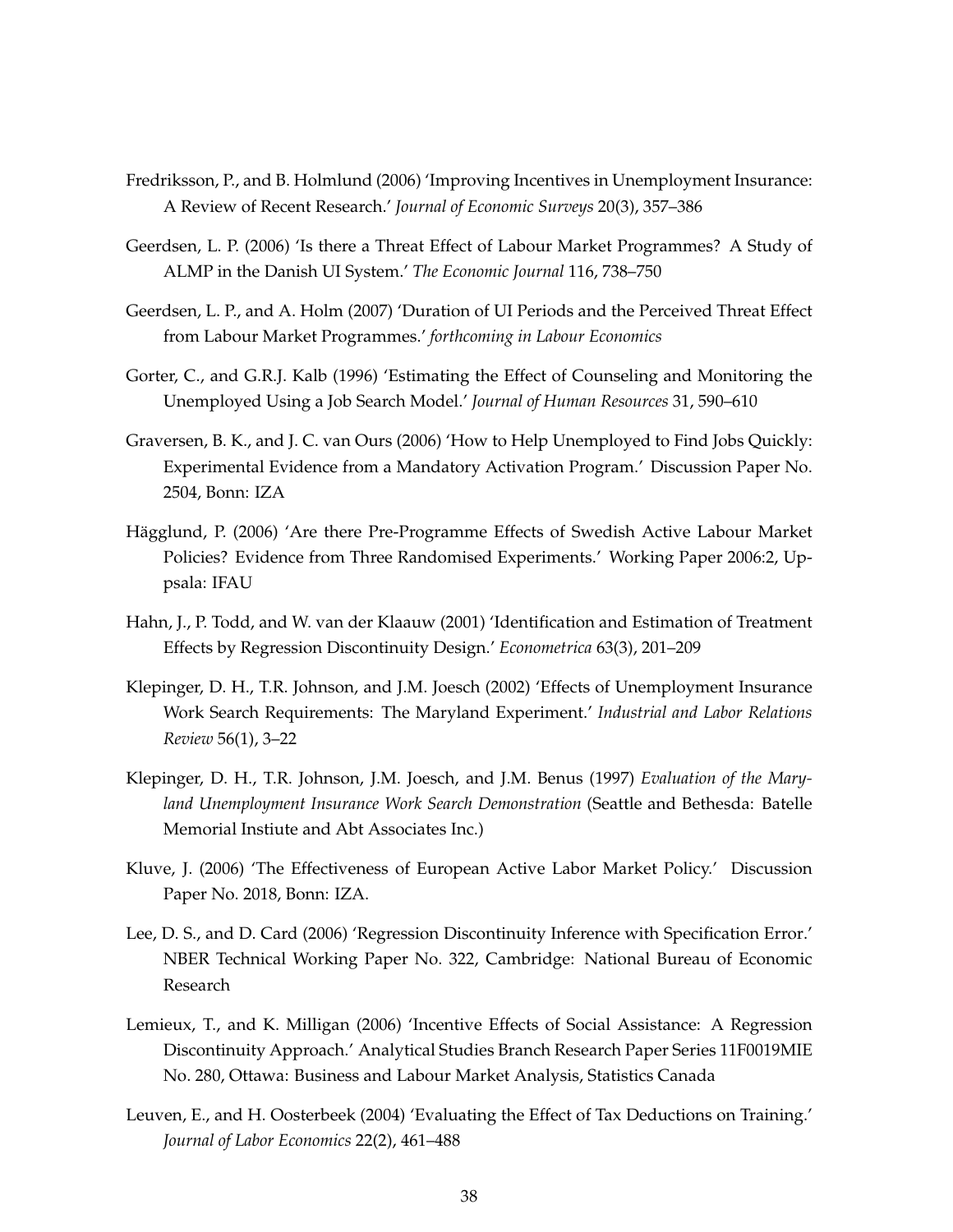- Manning, A. (2005) 'You Can't Always Get What You Want: The Impact of the UK Jobseeker's Allowance.' Discussion Paper No. 697, London: Center for Economic Performance, London School of Economics
- Martin, J. P., and D. Grubb (2001) 'What Works and for Whom: A Review of OECD Countries' Experiences with Active Labour Market Policies.' *Swedish Economic Policy Review* 8(2), 9–56
- Massant, R. (2005) *Werkgelegenheid en werkloosheid. Enquête naar de arbeidskrachten* (Brussels: Algemene Directie Statistiek en Economische Informatie)
- McCrary, J. (2007) 'Manipulation of the Running Variable in the Regression Discontinuity Design: A Density Test.' Technical Working Paper 334, Cambridge, MA: NBER, forthcoming Journal of Econometrics
- Meyer, B. D. (1995) 'Lessons from the U.S. Unemployment Insurance Experiments.' *Journal of Economic Literature* 33, 91–131
- Mortensen, D. (1986) 'Job Search and Labor Market Analysis.' In *Handbook of Labor Economics, Vol. II,* ed. O. Ashenfelter and R. Layard (Amsterdam: North-Holland) pp. 849–919
- ONEM (2004) *Bulletin mensuel Juin* (Brussels: ONEM)
- Porter, J.R. (2003) 'Estimation in the Regression Discontinuity Model.' Working Paper, Harvard Univertsity
- Rosholm, M., and M. Svarer (2004) 'Estimating the Threat Effect of Active Labour Market Programmes.' Discussion Paper No. 1300, Bonn: IZA
- RVA (2006a) *Jaarverslag 2005* (Brussels: RVA)
- (2006b) *Statistisch Jaarboek 2005* (Brussels: RVA)
- van den Berg, G. J. (1990) 'Nonstationarity in Job Search Theory.' *Review of Economic Studies* 57(2), 255–277
- van den Berg, G. J., and B. van der Klaauw (2005) 'Job Search Monitoring and Sanctions.' *Journal for Institutional Comparisons* 3(2), 26–29
- (2006) 'Counseling and Monitoring of Unemployed Workers: Theory and Evidence from a Controlled Social Experiment.' *International Economic Review* 47(3), 895–936
- van den Berg, G. J., B. van der Klaauw, and J. C. van Ours (2004) 'Punitive Sanctions in the Transition Rate from Welfare to Work.' *Journal of Labor Economics* 22, 211–241